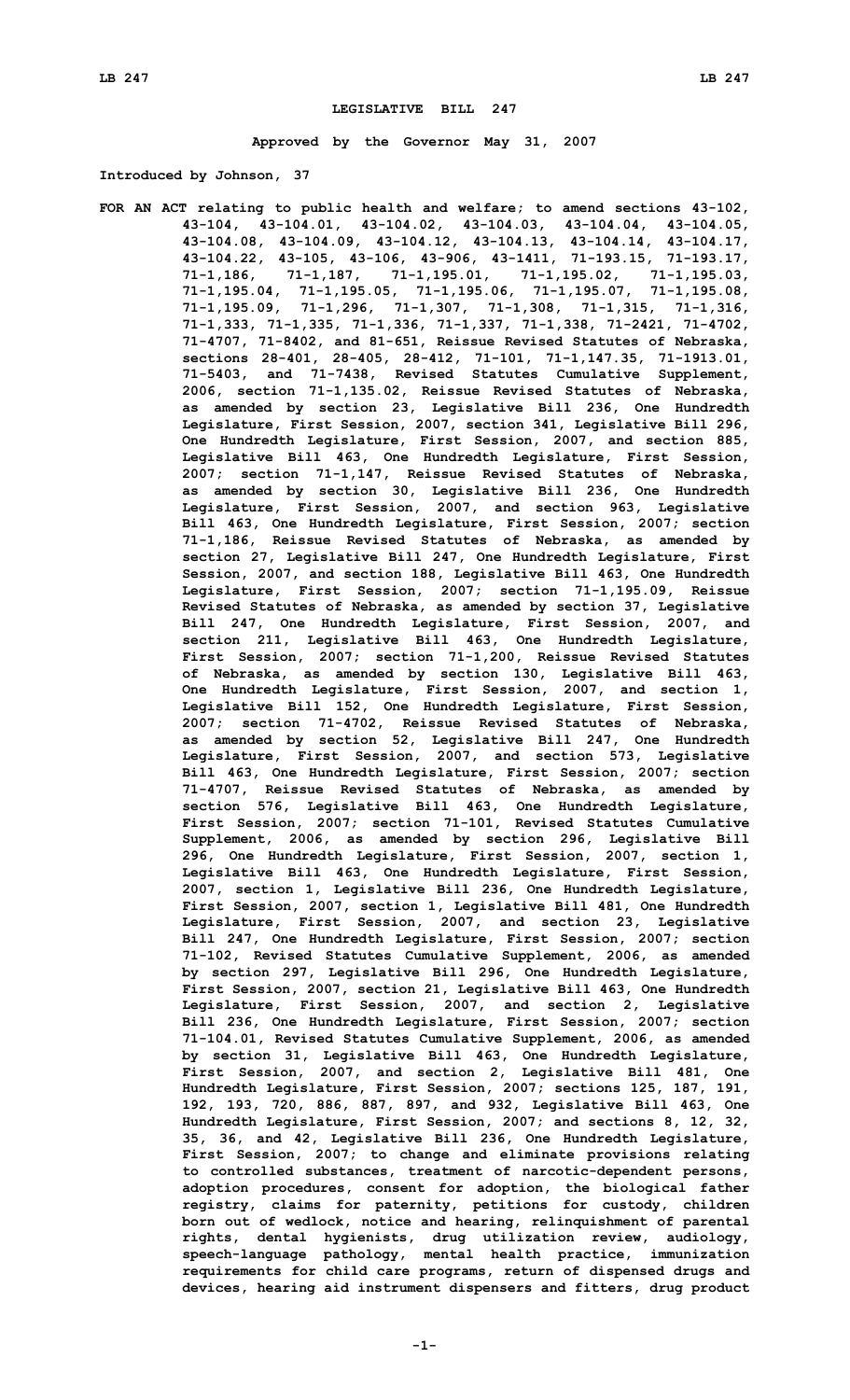**selection, wholesale drug distributors, credentialing of health care professionals, optometry, perfusion, pharmacy technicians, and in-home personal services; to define and redefine terms; to require insurance coverage of colorectal cancer screenings; to harmonize provisions; to provide <sup>a</sup> duty for the Revisor of Statutes; to provide operative dates; to repeal the original sections; to outright repeal sections 71-1,186.01 and 71-1,192, Reissue Revised Statutes of Nebraska; section 71-1,190.01, Reissue Revised Statutes of Nebraska, as amended by section 356, Legislative Bill 296, One Hundredth Legislature, First Session, 2007; sections 71-1,135.03, 71-1,135.05, and 71-1,147.34, Reissue Revised Statutes of Nebraska, as amended by sections 888, 873, and 987, respectively, Legislative Bill 463, One Hundredth Legislature, First Session, 2007; sections 71-1,195.03, 71-1,315, 71-1,316, 71-1,333, and 71-1,338, Reissue Revised Statutes of Nebraska, as amended by sections 31, 43, 44, 45, and 49, respectively, Legislative Bill 247, One Hundredth Legislature, First Session, 2007; section 71-1,147.33, Revised Statutes Cumulative Supplement, 2006, as amended by section 349, Legislative Bill 296, One Hundredth Legislature, First Session, 2007, and section 986, Legislative Bill 463, One Hundredth Legislature, First Session, 2007; and section 15, Legislative Bill 236, One Hundredth Legislature, First Session, 2007; and to declare an emergency.**

**Be it enacted by the people of the State of Nebraska,**

**Section 1. Section 28-401, Revised Statutes Cumulative Supplement, 2006, is amended to read:**

**28-401 As used in the Uniform Controlled Substances Act, unless the context otherwise requires:**

**(1) Administer shall mean to directly apply <sup>a</sup> controlled substance by injection, inhalation, ingestion, or any other means to the body of <sup>a</sup> patient or research subject;**

**(2) Agent shall mean an authorized person who acts on behalf of or at the direction of another person but shall not include <sup>a</sup> common or contract carrier, public warehouse keeper, or employee of <sup>a</sup> carrier or warehouse keeper;**

**(3) Administration shall mean the Drug Enforcement Administration, United States Department of Justice;**

**(4) Controlled substance shall mean <sup>a</sup> drug, biological, substance, or immediate precursor in Schedules <sup>I</sup> to <sup>V</sup> of section 28-405. Controlled substance shall not include distilled spirits, wine, malt beverages, tobacco, or any nonnarcotic substance if such substance may, under the Federal Food, Drug, and Cosmetic Act, 21 U.S.C. 301 et seq., as such act existed on January 1, 2003, and the law of this state, be lawfully sold over the counter without <sup>a</sup> prescription;**

**(5) Counterfeit substance shall mean <sup>a</sup> controlled substance which, or the container or labeling of which, without authorization, bears the trademark, trade name, or other identifying mark, imprint, number, or device, or any likeness thereof, of <sup>a</sup> manufacturer, distributor, or dispenser other than the person or persons who in fact manufactured, distributed, or dispensed such substance and which thereby falsely purports or is represented to be the product of, or to have been distributed by, such other manufacturer, distributor, or dispenser;**

**(6) Department shall mean the Department of Health and Human Services Regulation and Licensure;**

**(7) Division of Drug Control shall mean the personnel of the Nebraska State Patrol who are assigned to enforce the Uniform Controlled Substances Act;**

**(8) Dispense shall mean to deliver <sup>a</sup> controlled substance to an ultimate user or <sup>a</sup> research subject pursuant to <sup>a</sup> medical order issued by <sup>a</sup> practitioner authorized to prescribe, including the packaging, labeling, or compounding necessary to prepare the controlled substance for such delivery;**

**(9) Distribute shall mean to deliver other than by administering or dispensing <sup>a</sup> controlled substance;**

**(10) Prescribe shall mean to issue <sup>a</sup> medical order;**

**(11) Drug shall mean (a) articles recognized in the official United States Pharmacopoeia, official Homeopathic Pharmacopoeia of the United States, official National Formulary, or any supplement to any of them, (b) substances intended for use in the diagnosis, cure, mitigation, treatment, or prevention of disease in human beings or animals, and (c) substances intended for use as <sup>a</sup> component of any article specified in subdivision (a) or (b) of this subdivision, but shall not include devices or their components, parts, or**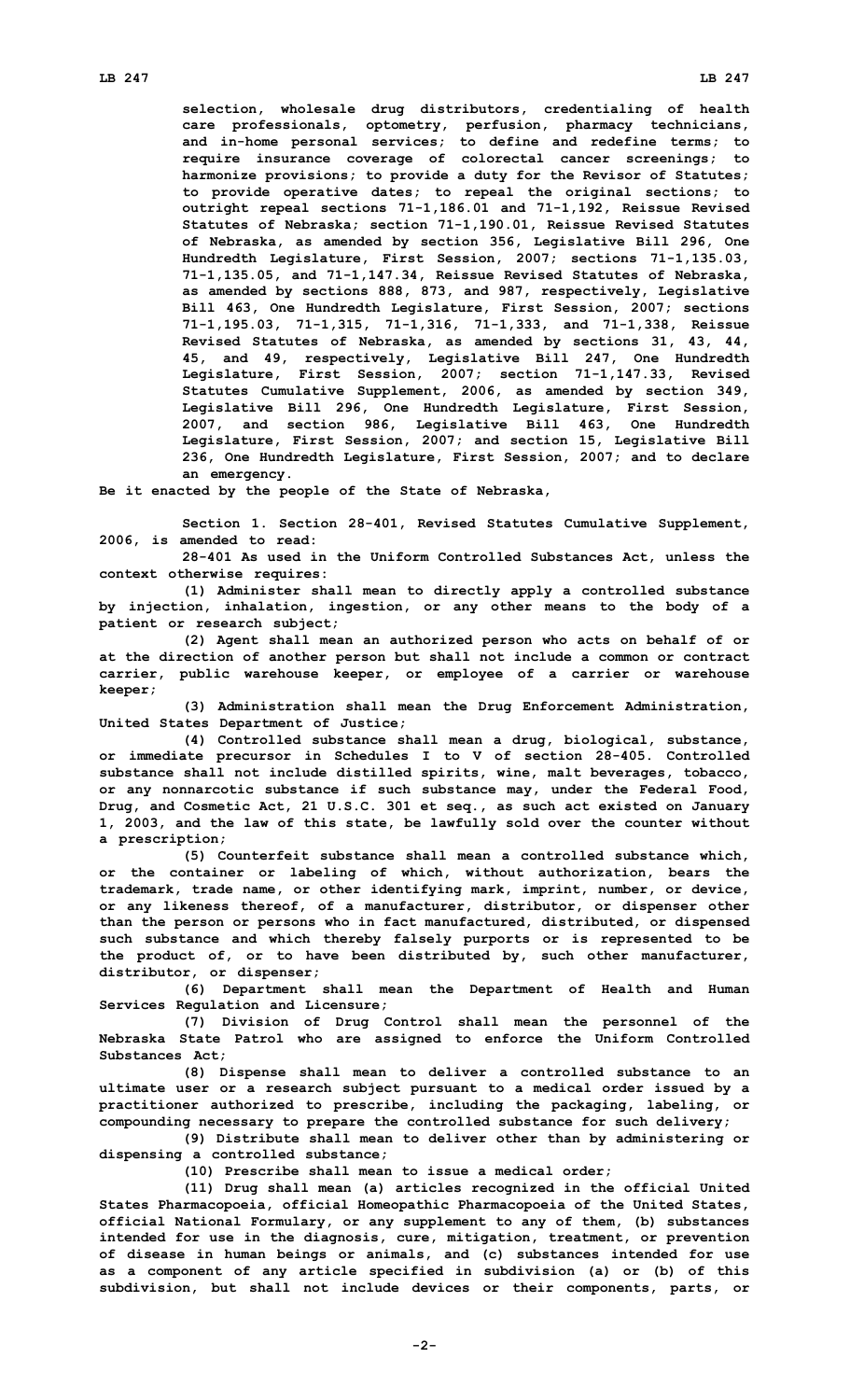#### **accessories;**

**(12) Deliver or delivery shall mean the actual, constructive, or attempted transfer from one person to another of <sup>a</sup> controlled substance, whether or not there is an agency relationship;**

**(13) Marijuana shall mean all parts of the plant of the genus cannabis, whether growing or not, the seeds thereof, and every compound, manufacture, salt, derivative, mixture, or preparation of such plant or its seeds, but shall not include the mature stalks of such plant, hashish, tetrahydrocannabinols extracted or isolated from the plant, fiber produced from such stalks, oil or cake made from the seeds of such plant, any other compound, manufacture, salt, derivative, mixture, or preparation of such mature stalks, or the sterilized seed of such plant which is incapable of germination. When the weight of marijuana is referred to in the Uniform Controlled Substances Act, it shall mean its weight at or about the time it is seized or otherwise comes into the possession of law enforcement authorities, whether cured or uncured at that time;**

**(14) Manufacture shall mean the production, preparation, propagation, compounding, conversion, or processing of <sup>a</sup> controlled substance, either directly or indirectly, by extraction from substances of natural origin, independently by means of chemical synthesis, or by <sup>a</sup> combination of extraction and chemical synthesis, and shall include any packaging or repackaging of the substance or labeling or relabeling of its container. Manufacture shall not include the preparation or compounding of <sup>a</sup> controlled substance by an individual for his or her own use, except for the preparation or compounding of components or ingredients used for or intended to be used for the manufacture of methamphetamine, or the preparation, compounding, conversion, packaging, or labeling of <sup>a</sup> controlled substance: (a) By <sup>a</sup> practitioner as an incident to his or her prescribing, administering, or dispensing of <sup>a</sup> controlled substance in the course of his or her professional practice; or (b) by <sup>a</sup> practitioner, or by his or her authorized agent under his or her supervision, for the purpose of, or as an incident to, research, teaching, or chemical analysis and not for sale;**

**(15) Narcotic drug shall mean any of the following, whether produced directly or indirectly by extraction from substances of vegetable origin, independently by means of chemical synthesis, or by <sup>a</sup> combination of extraction and chemical synthesis: (a) Opium, opium poppy and poppy straw, coca leaves, and opiates; (b) <sup>a</sup> compound, manufacture, salt, derivative, or preparation of opium, coca leaves, or opiates; or (c) <sup>a</sup> substance and any compound, manufacture, salt, derivative, or preparation thereof which is chemically equivalent to or identical with any of the substances referred to in subdivisions (a) and (b) of this subdivision, except that the words narcotic drug as used in the Uniform Controlled Substances Act shall not include decocainized coca leaves or extracts of coca leaves, which extracts do not contain cocaine or ecgonine, or isoquinoline alkaloids of opium;**

**(16) Opiate shall mean any substance having an addiction-forming or addiction-sustaining liability similar to morphine or being capable of conversion into <sup>a</sup> drug having such addiction-forming or addiction-sustaining liability. Opiate shall not include the dextrorotatory isomer of 3-methoxy-n methylmorphinan and its salts. Opiate shall include its racemic and levorotatory forms;**

**(17) Opium poppy shall mean the plant of the species Papaver somniferum L., except the seeds thereof;**

**(18) Poppy straw shall mean all parts, except the seeds, of the opium poppy after mowing;**

**(19) Person shall mean any corporation, association, partnership, limited liability company, or one or more individuals;**

**(20) Practitioner shall mean <sup>a</sup> physician, <sup>a</sup> physician assistant, <sup>a</sup> dentist, <sup>a</sup> veterinarian, <sup>a</sup> pharmacist, <sup>a</sup> podiatrist, an optometrist, <sup>a</sup> certified nurse midwife, <sup>a</sup> certified registered nurse anesthetist, <sup>a</sup> nurse practitioner, <sup>a</sup> scientific investigator, <sup>a</sup> pharmacy, <sup>a</sup> hospital, or any other person licensed, registered, or otherwise permitted to distribute, dispense, prescribe, conduct research with respect to, or administer <sup>a</sup> controlled substance in the course of practice or research in this state, including an emergency medical service as defined in section 71-5175;**

**(21) Production shall include the manufacture, planting, cultivation, or harvesting of <sup>a</sup> controlled substance;**

**(22) Immediate precursor shall mean <sup>a</sup> substance which is the principal compound commonly used or produced primarily for use and which is an immediate chemical intermediary used or likely to be used in the manufacture of <sup>a</sup> controlled substance, the control of which is necessary to prevent, curtail, or limit such manufacture;**

**(23) State shall mean the State of Nebraska;**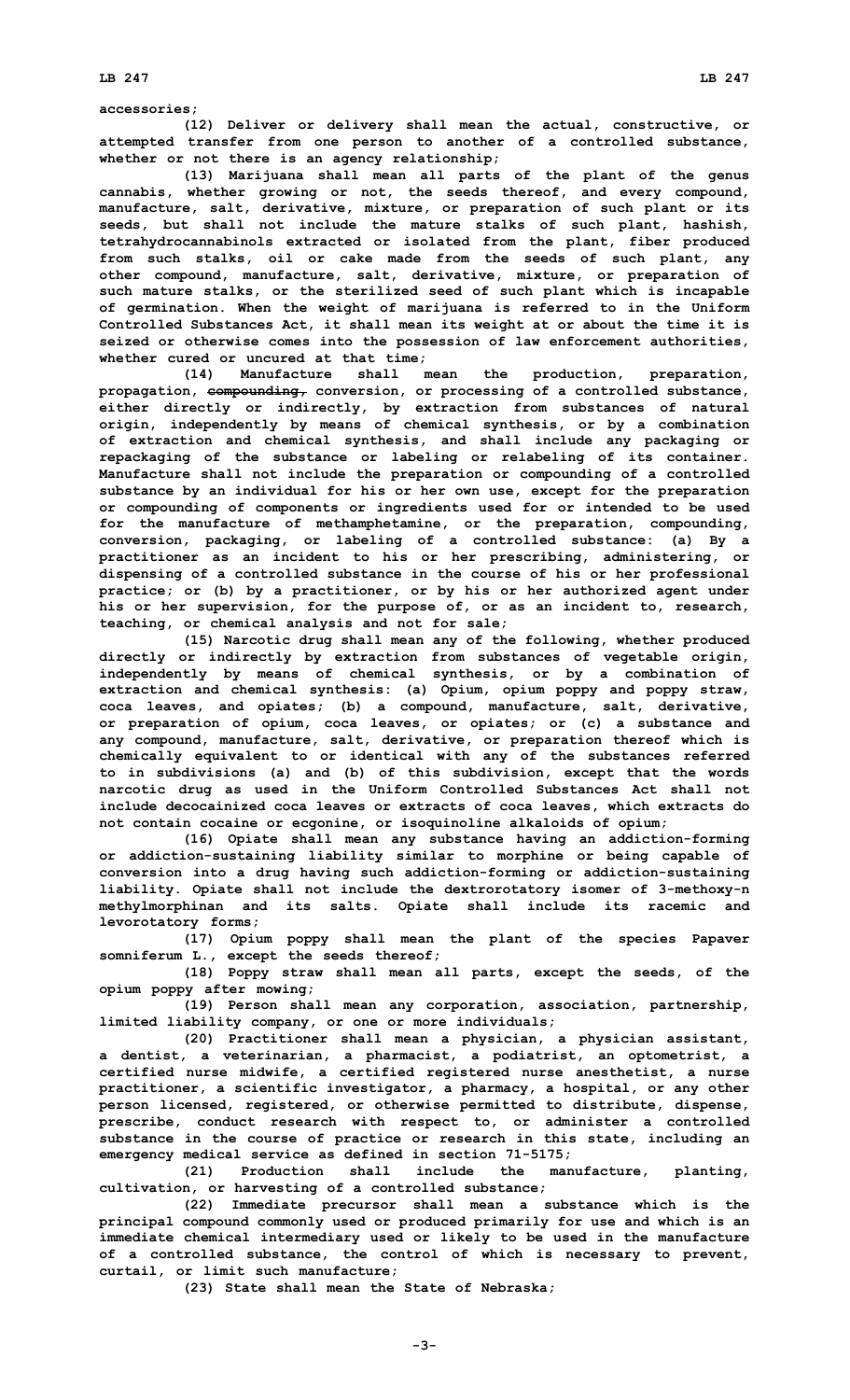**(24) Ultimate user shall mean <sup>a</sup> person who lawfully possesses <sup>a</sup> controlled substance for his or her own use, for the use of <sup>a</sup> member of his or her household, or for administration to an animal owned by him or her or by <sup>a</sup> member of his or her household;**

**(25) Hospital shall have the same meaning as in section 71-419;**

**(26) Cooperating individual shall mean any person, other than <sup>a</sup> commissioned law enforcement officer, who acts on behalf of, at the request of, or as agent for <sup>a</sup> law enforcement agency for the purpose of gathering or obtaining evidence of offenses punishable under the Uniform Controlled Substances Act;**

**(27) Hashish or concentrated cannabis shall mean: (a) The separated resin, whether crude or purified, obtained from <sup>a</sup> plant of the genus cannabis; or (b) any material, preparation, mixture, compound, or other substance which contains ten percent or more by weight of tetrahydrocannabinols;**

**(28) Exceptionally hazardous drug shall mean (a) <sup>a</sup> narcotic drug, (b) thiophene analog of phencyclidine, (c) phencyclidine, (d) amobarbital, (e) secobarbital, (f) pentobarbital, (g) amphetamine, or (h) methamphetamine;**

**(29) Imitation controlled substance shall mean <sup>a</sup> substance which is not <sup>a</sup> controlled substance but which, by way of express or implied representations and consideration of other relevant factors including those specified in section 28-445, would lead <sup>a</sup> reasonable person to believe the substance is <sup>a</sup> controlled substance. A placebo or registered investigational drug manufactured, distributed, possessed, or delivered in the ordinary course of practice or research by <sup>a</sup> health care professional shall not be deemed to be an imitation controlled substance;**

**(30)(a) Controlled substance analogue shall mean <sup>a</sup> substance (i) the chemical structure of which is substantially similar to the chemical structure of <sup>a</sup> Schedule I or Schedule II controlled substance as provided in section 28-405 or (ii) which has <sup>a</sup> stimulant, depressant, analgesic, or hallucinogenic effect on the central nervous system that is substantially similar to or greater than the stimulant, depressant, analgesic, or hallucinogenic effect on the central nervous system of <sup>a</sup> Schedule I or Schedule II controlled substance as provided in section 28-405. <sup>A</sup> controlled substance analogue shall, to the extent intended for human consumption, be treated as <sup>a</sup> controlled substance under Schedule <sup>I</sup> of section 28-405 for purposes of the Uniform Controlled Substances Act; and**

**(b) Controlled substance analogue shall not include (i) <sup>a</sup> controlled substance, (ii) any substance generally recognized as safe and effective within the meaning of the Federal Food, Drug, and Cosmetic Act, 21 U.S.C. 301 et seq., as such act existed on January 1, 2003, (iii) any substance for which there is an approved new drug application, or (iv) with respect to <sup>a</sup> particular person, any substance if an exemption is in effect for investigational use for that person, under section 505 of the Federal Food, Drug, and Cosmetic Act, 21 U.S.C. 355, as such section existed on January 1, 2003, to the extent conduct with respect to such substance is pursuant to such exemption;**

**(31) Anabolic steroid shall mean any drug or hormonal substance, chemically and pharmacologically related to testosterone (other than estrogens, progestins, and corticosteroids), that promotes muscle growth and includes any controlled substance in Schedule III(d) of section 28-405. Anabolic steroid shall not include any anabolic steroid which is expressly intended for administration through implants to cattle or other nonhuman species and has been approved by the Secretary of Health and Human Services for such administration, but if any person prescribes, dispenses, or distributes such <sup>a</sup> steroid for human use, such person shall be considered to have prescribed, dispensed, or distributed an anabolic steroid within the meaning of this subdivision;**

**(32) Chart order shall mean an order for <sup>a</sup> controlled substance issued by <sup>a</sup> practitioner for <sup>a</sup> patient who is in the hospital where the chart is stored or for <sup>a</sup> patient receiving detoxification treatment or maintenance treatment pursuant to section 28-412. Chart order shall not include <sup>a</sup> prescription;**

**(33) Medical order shall mean <sup>a</sup> prescription, <sup>a</sup> chart order, or an order for pharmaceutical care issued by <sup>a</sup> practitioner;**

**(34) Prescription shall mean an order for <sup>a</sup> controlled substance issued by <sup>a</sup> practitioner. Prescription shall not include <sup>a</sup> chart order;**

**(35) Registrant shall mean any person who has <sup>a</sup> controlled substances registration issued by the state or the administration;**

**(36) Reverse distributor shall mean <sup>a</sup> person whose primary function is to act as an agent for <sup>a</sup> pharmacy, wholesaler, manufacturer, or other entity by receiving, inventorying, and managing the disposition of outdated, expired, or otherwise nonsaleable controlled substances;**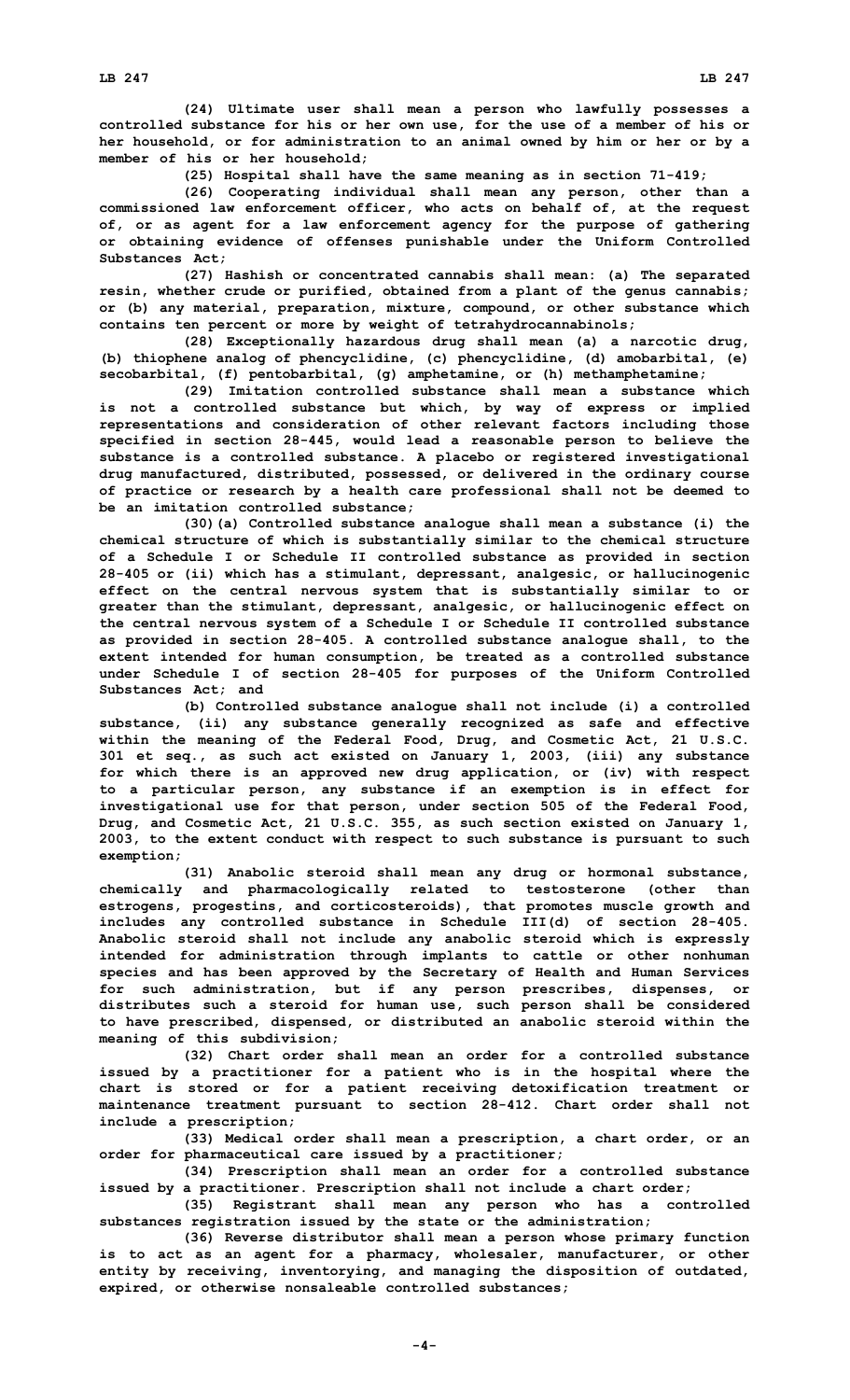**(37) Signature shall mean the name, word, or mark of <sup>a</sup> person written in his or her own hand with the intent to authenticate <sup>a</sup> writing or other form of communication or <sup>a</sup> digital signature which complies with section 86-611 or an electronic signature;**

**(38) Facsimile shall mean <sup>a</sup> copy generated by <sup>a</sup> system that encodes <sup>a</sup> document or photograph into electrical signals, transmits those signals over telecommunications lines, and reconstructs the signals to create an exact duplicate of the original document at the receiving end;**

**(39) Electronic signature shall have the definition found in section 86-621; and**

**(40) Electronic transmission shall mean transmission of information in electronic form. Electronic transmission may include computer-to-computer transmission or computer-to-facsimile transmission.**

**Sec. 2. Section 28-405, Revised Statutes Cumulative Supplement, 2006, is amended to read:**

**28-405 The following are the schedules of controlled substances referred to in the Uniform Controlled Substances Act:**

**Schedule I**

**(a) Any of the following opiates, including their isomers, esters, ethers, salts, and salts of isomers, esters, and ethers, unless specifically excepted, whenever the existence of such isomers, esters, ethers, and salts is possible within the specific chemical designation:**

- **(1) Acetylmethadol;**
- **(2) Allylprodine;**

**(3) Alphacetylmethadol, except levo-alphacetylmethadol which is also known as levo-alpha-acetylmethadol, levomethadyl acetate, and LAAM;**

- **(4) Alphameprodine;**
- **(5) Alphamethadol;**
- **(6) Benzethidine;**
- **(7) Betacetylmethadol;**
- **(8) Betameprodine;**
- **(9) Betamethadol;**
- **(10) Betaprodine;**
- **(11) Clonitazene;**
- **(12) Dextromoramide;**
- **(13) Difenoxin;**
- **(14) Diampromide;**
- **(15) Diethylthiambutene;**
- **(16) Dimenoxadol;**
- **(17) Dimepheptanol;**
- **(18) Dimethylthiambutene;**
- **(19) Dioxaphetyl butyrate;**
- **(20) Dipipanone;**
- **(21) Ethylmethylthiambutene;**
- **(22) Etonitazene;**
- **(23) Etoxeridine;**
- **(24) Furethidine;**
- **(25) Hydroxypethidine;**
- **(26) Ketobemidone;**
- **(27) Levomoramide;**
- **(28) Levophenacylmorphan;**
- **(29) Morpheridine;**
- **(30) Noracymethadol;**
- **(31) Norlevorphanol;**
- **(32) Normethadone;**
- **(33) Norpipanone;**
- **(34) Phenadoxone;**
- **(35) Phenampromide;**
- **(36) Phenomorphan;**
- **(37) Phenoperidine;**
- **(38) Piritramide;**
- **(39) Proheptazine;**
- 
- **(40) Properidine;**
- **(41) Propiram;**
- **(42) Racemoramide;**
- **(43) Trimeperidine;**

**(44) Alpha-methylfentanyl, N-(1-(alpha-methyl-beta-phenyl)ethyl-4-piperidyl) propionanilide,**

```
1-(1-methyl-2-phenylethyl)-4-(N-propanilido) piperidine;
(45) Tilidine;
```
**(46) 3-Methylfentanyl,**

**N-(3-methyl-1-(2-phenylethyl)-4-piperidyl)-N-phenylpropanamide, its optical**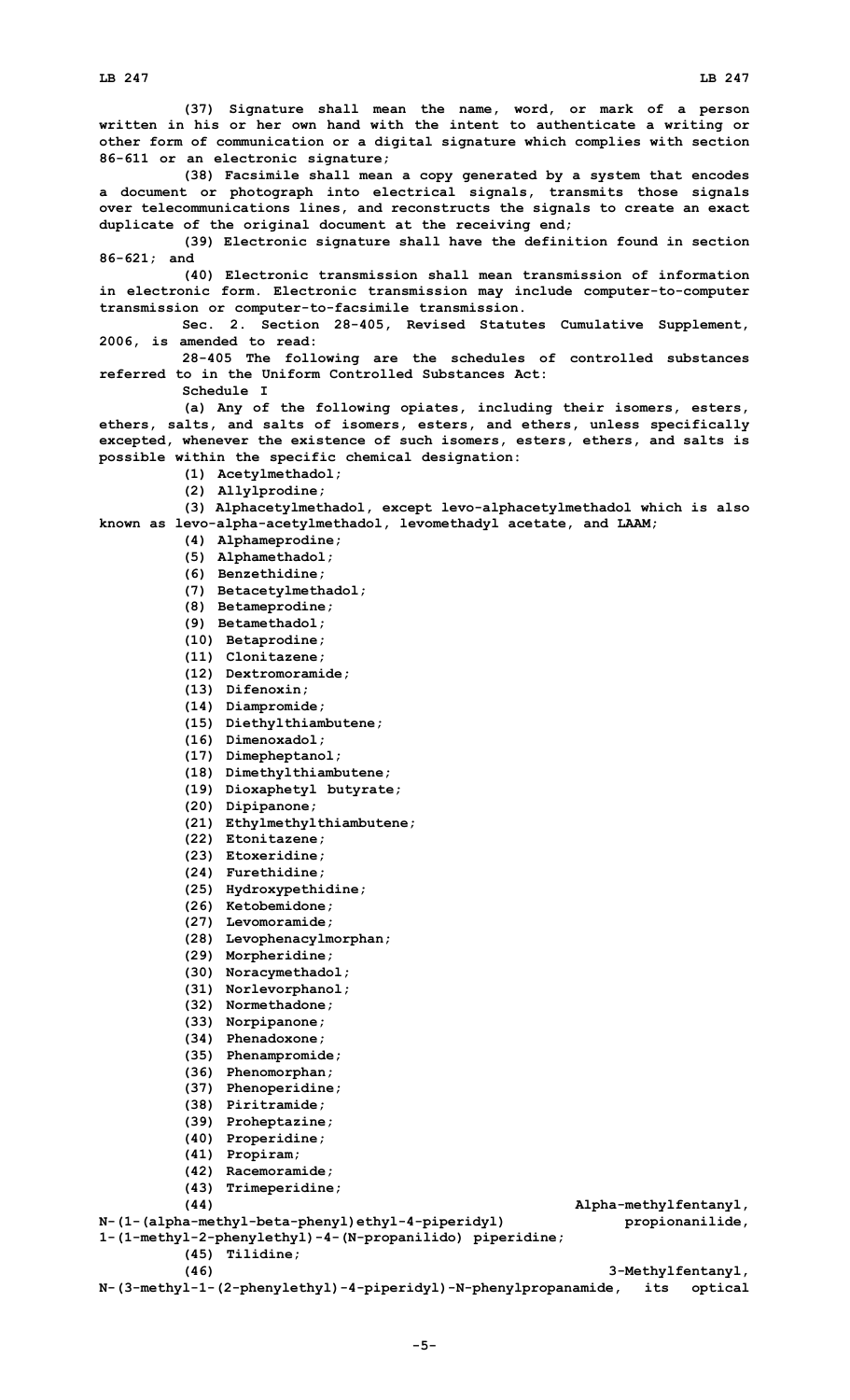### **LB 247 LB 247**

**and geometric isomers, salts, and salts of isomers; (47) 1-methyl-4-phenyl-4-propionoxypiperidine (MPPP), its optical isomers, salts, and salts of isomers; (48) PEPAP (1-(2-phenethyl)-4-phenyl-4-acetoxypiperidine), its optical isomers, salts, and salts of isomers; (49) Acetyl-alpha-methylfentanyl (N-(1-(1-methyl-2-phenethyl)-4-piperidinyl)-N-phenylacetamide), its optical isomers, salts, and salts of isomers; (50) Alpha-methylthiofentanyl (N-(1-methyl-2-(2-thienyl)ethyl-4-piperidinyl)-N-phenylpropanamide), its optical isomers, salts, and salts of isomers; (51) Benzylfentanyl (N-(1-benzyl-4-piperidyl)-N-phenylpropanamide), its optical isomers, salts, and salts of isomers; (52) Beta-hydroxyfentanyl (N-(1-(2-hydroxy-2 phenethyl)-4-piperidinyl)-N-phenylpropanamide), its optical isomers, salts, and salts of isomers; (53) Beta-hydroxy-3-methylfentanyl (other name: N-(1-(2-hydroxy-2-phenethyl)-3-methyl-4-piperidinyl)-N- phenylpropanamide), its optical and geometric isomers, salts, and salts of isomers; (54) 3-methylthiofentanyl (N-(3-methyl-1-(2-thienyl)ethyl-4-piperidinyl)-N-phenylpropanamide), its optical and geometric isomers, salts, and salts of isomers; (55) N-(1-(2-thienyl)methyl-4-piperidyl)-N-phenylpropanamide (thenylfentanyl), its optical isomers, salts, and salts of isomers; (56) Thiofentanyl (N-phenyl-N-(1-(2-thienyl)ethyl-4-piperidinyl)-propanamide), its optical isomers, salts, and salts of isomers; and (57) Para-fluorofentanyl** (N-(4-fluorophenyl)-N-(1-(2-phenethyl)-4-piperidinyl)propanamide), **optical isomers, salts, and salts of isomers. (b) Any of the following opium derivatives, their salts, isomers, and salts of isomers, unless specifically excepted, whenever the existence of such salts, isomers, and salts of isomers is possible within the specific chemical designation: (1) Acetorphine; (2) Acetyldihydrocodeine; (3) Benzylmorphine; (4) Codeine methylbromide; (5) Codeine-N-Oxide; (6) Cyprenorphine; (7) Desomorphine; (8) Dihydromorphine; (9) Drotebanol; (10) Etorphine, except hydrochloride salt; (11) Heroin; (12) Hydromorphinol; (13) Methyldesorphine; (14) Methyldihydromorphine; (15) Morphine methylbromide; (16) Morphine methylsulfonate; (17) Morphine-N-Oxide; (18) Myrophine; (19) Nicocodeine; (20) Nicomorphine; (21) Normorphine; (22) Pholcodine; and (23) Thebacon. (c) Any material, compound, mixture, or preparation which contains any quantity of the following hallucinogenic substances, their salts, isomers, and salts of isomers, unless specifically excepted, whenever the existence of such salts, isomers, and salts of isomers is possible within the specific chemical designation, and, for purposes of this subdivision only, isomer shall include the optical, position, and geometric isomers:**

**(1) Bufotenine. Trade and other names shall include, but are not limited to: 3-(B-Dimethylaminoethyl)-5-hydroxyindole; 3-(2-dimethylaminoethyl)-5-indolol; N,N-dimethylserotonin; 5-hydroxy-N,N-dimethyltryptamine; and mappine;**

**(2) Diethyltryptamine. Trade and other names shall include, but are not limited to: N,N-diethyltryptamine; and DET;**

**(3) Dimethyltryptamine. Trade and other names shall include, but are not limited to: DMT;**

**(4) 4-bromo-2,5-dimethoxyamphetamine. Trade and other**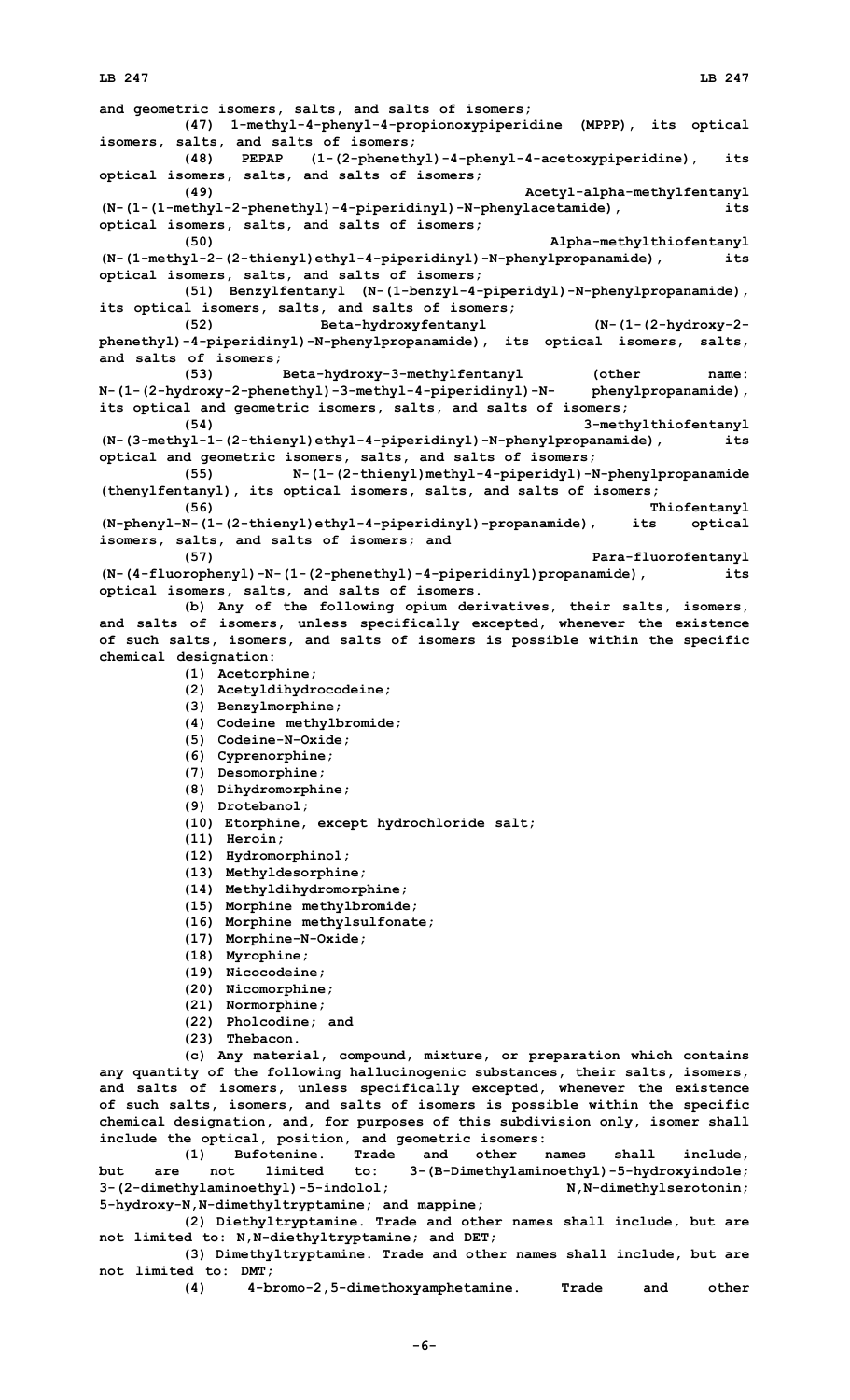**LB 247 LB 247**

**names shall include, but are not limited to: 4-bromo-2, 5-dimethoxy-a-methylphenethylamine; and 4-bromo-2,5-DMA;**

**(5) 4-methoxyamphetamine. Trade and other names shall include, but are not limited to: 4-methoxy-a-methyl-phenethylamine; and paramethoxyamphetamine, PMA;**

**(6) 4-methyl-2, 5-dimethoxyamphetamine. Trade and other names shall include, but are not limited to: 4-methyl-2,5-dimethoxy-a-methylphenethylamine; DOM; and STP;**

**(7) 5-methoxy-N-N, dimethyltryptamine;**

**(8) Ibogaine. Trade and other names shall include, but are not limited to: 7-ethyl-6,6B,7,8,9,10,12,13-octahydro-2-methoxy-6,9-methano-5Hpyrido (1',2':1,2) azepino (5,4-b) indole; and tabernanthe iboga;**

**(9) Lysergic acid diethylamide;**

**(10) Marijuana;**

**(11) Mescaline;**

**(12) Peyote. Peyote shall mean all parts of the plant presently classified botanically as Lophophora williamsii Lemaire, whether growing or not, the seeds thereof, any extract from any part of such plant, and every compound, manufacture, salts, derivative, mixture, or preparation of such plant or its seeds or extracts;**

**(13) Psilocybin;**

**(14) Psilocyn;**

**(15) Tetrahydrocannabinols, including, but not limited to, synthetic equivalents of the substances contained in the plant or in the resinous extractives of cannabis, sp. or synthetic substances, derivatives, and their isomers with similar chemical structure and pharmacological activity such as the following: Delta 1 cis or trans tetrahydrocannabinol and their optical isomers, excluding dronabinol in sesame oil and encapsulated in <sup>a</sup> soft gelatin capsule in <sup>a</sup> drug product approved by the federal Food and Drug Administration; Delta 6 cis or trans tetrahydrocannabinol and their optical isomers; and Delta 3,4 cis or trans tetrahydrocannabinol and its optical isomers. Since nomenclature of these substances is not internationally standardized, compounds of these structures shall be included regardless of the numerical designation of atomic positions covered;**

**(16) 3,4-methylenedioxy amphetamine;**

**(17) 5-methoxy-3,4-methylenedioxy amphetamine;**

**(18) 3,4,5-trimethoxy amphetamine;**

**(19) N-ethyl-3-piperidyl benzilate;**

**(20) N-methyl-3-piperidyl benzilate;**

**(21) Thiophene analog of phencyclidine. Trade and other names shall include, but are not limited to: 1-(1-(2-thienyl)-cyclohexyl)-piperidine; 2-thienyl analog of phencyclidine; TPCP; and TCP;**

**(22) 2,5-dimethoxyamphetamine. Trade and other names shall include, but are not limited to: 2,5-dimethoxy-a-methylphenethylamine; and 2,5-DMA;**

**(23) Hashish or concentrated cannabis;**

**(24) Parahexyl. Trade and other names shall include, but are not limited to: 3-Hexyl-1-hydroxy-7,8,9,10-tetrahydro-6,6, 9-trimethyl-6H-dibenzo(b,d)pyran; and synhexyl;**

**(25) Ethylamine analog of phencyclidine. Trade and other names shall include, but are not limited to: N-ethyl-1-phenylcyclohexylamine; (1-phenylcyclohexyl)ethylamine; N-(1-phenylcyclohexyl)ethylamine; cyclohexamine; and PCE;**

**(26) Pyrrolidine analog of phencyclidine. Trade and other names shall include, but are not limited to: 1-(1-phenylcyclohexyl)-pyrrolidine; PCPy; and PHP;**

**(27) 3,4-methylenedioxymethamphetamine (MDMA), its optical, positional, and geometric isomers, salts, and salts of isomers;**

**(28) 4-bromo-2,5-dimethoxyphenethylamine. Some trade or other names: 2-(4-bromo-2,5-dimethoxyphenyl)-1-aminoethane; alpha-desmethyl DOB; 2C-B; and Nexus;**

**(29) Alpha-ethyltryptamine. Some trade or other names: etryptamine; Monase; alpha-ethyl-lH-indole-3-ethanamine; 3-(2-aminobutyl) indole; alpha-ET; and AET;**

**(30) 2,5-dimethoxy-4-ethylamphet-amine; and DOET;**

**(31) 1-(1-(2-thienyl)cyclohexyl)pyrrolidine; and TCPy;**

**(32) Alpha-methyltryptamine, which is also known as AMT; and**

**(33) 5-Methoxy-N, N-diisopropyltryptamine, which is also known as 5-MeO-DIPT.**

**(d) Unless specifically excepted or unless listed in another schedule, any material, compound, mixture, or preparation which contains any quantity of the following substances having <sup>a</sup> depressant effect on the central nervous system, including its salts, isomers, and salts of isomers**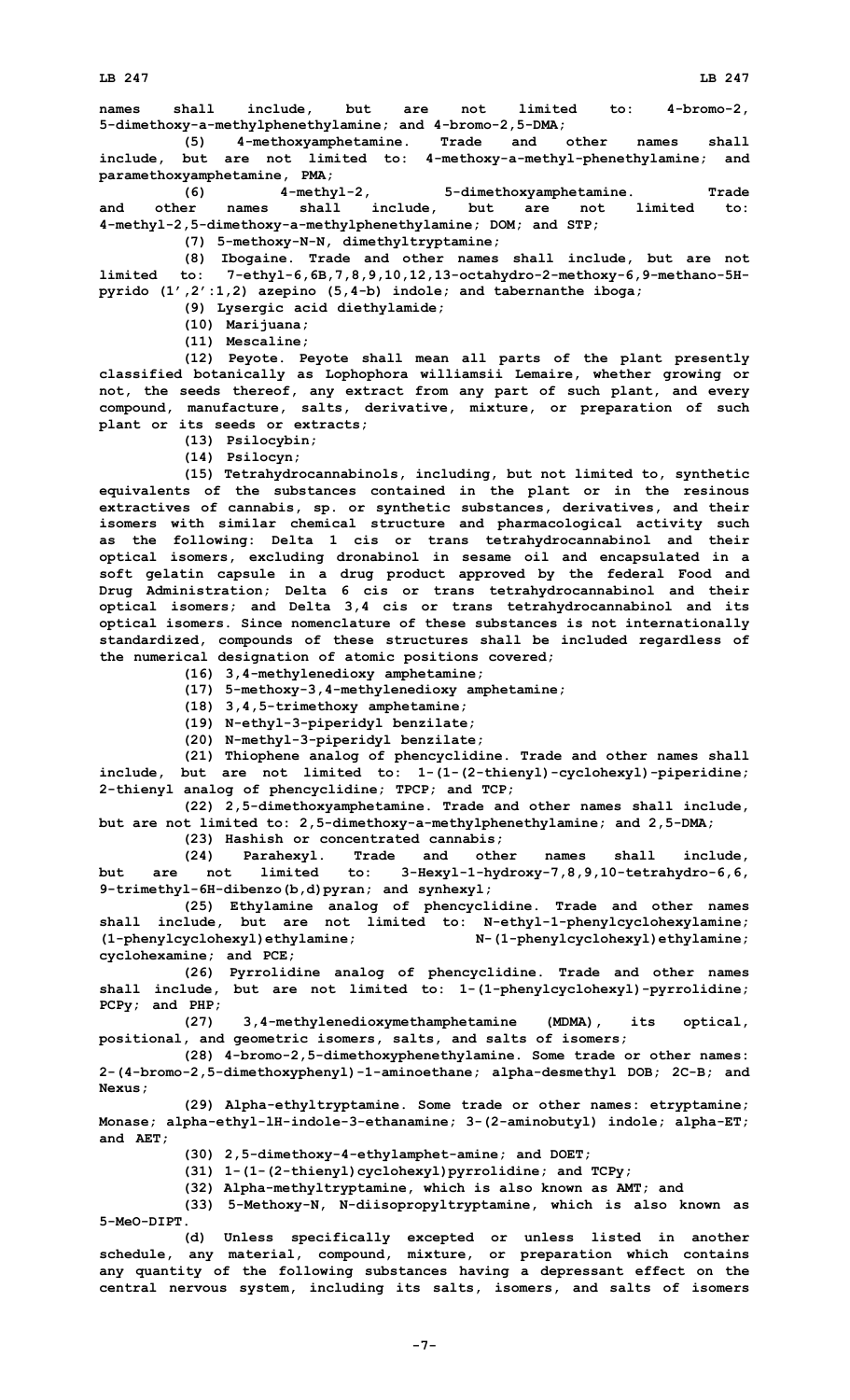**whenever the existence of such salts, isomers, and salts of isomers is possible within the specific chemical designation:**

**(1) Mecloqualone;**

**(2) Methaqualone; and**

**(3) Gamma-hydroxybutyric acid. Some other names include: GHB; gamma-hydroxybutyrate; 4-hydroxybutyrate; 4-hydroxybutanoic acid; sodium oxybate; and sodium oxybutyrate.**

**(e) Unless specifically excepted or unless listed in another schedule, any material, compound, mixture, or preparation which contains any quantity of the following substances having <sup>a</sup> stimulant effect on the central nervous system, including its salts, isomers, and salts of isomers:**

**(1) Fenethylline;**

**(2) N-ethylamphetamine;**

**(3) Aminorex; aminoxaphen; 2-amino-5-phenyl-2-oxazoline; and 4,5-dihydro-5-phenyl-2-oxazolamine;**

**(4) Cathinone; 2-amino-1-phenyl-1-propanone; alpha-aminopropiophenone; 2-aminopropiophenone; and norephedrone;**

**(5) Methcathinone, its salts, optical isomers, and salts of optical isomers. Some other names: 2-(methylamino)-propiophenone; alpha-(methylamino)propiophenone; 2-(methylamino)-1-phenylpropan-1-one; alpha-N-methylaminopropiophenone; methylcathinone; monomethylpropion; ephedrone; N-methylcathinone; AL-464; AL-422; AL-463; and UR1432;**

**(6) (+/-)cis-4-methylaminorex; and (+/-)cis-4,5-dihydro-4-methyl-5-phenyl-2-oxazolamine; and**

**(7) N,N-dimethylamphetamine; N,N-alpha-trimethyl-benzeneethanamine; and N,N-alpha-trimethylphenethylamine.**

**(f) Any controlled substance analogue to the extent intended for human consumption.**

**Schedule II**

**(a) Any of the following substances except those narcotic drugs listed in other schedules whether produced directly or indirectly by extraction from substances of vegetable origin, independently by means of chemical synthesis, or by combination of extraction and chemical synthesis:**

**(1) Opium and opiate, and any salt, compound, derivative, or preparation of opium or opiate, excluding apomorphine, buprenorphine, thebaine-derived butorphanol, dextrorphan, nalbuphine, nalmefene, naloxone, and naltrexone and their salts, but including the following:**

**(i) Raw opium; (ii) Opium extracts; (iii) Opium fluid; (iv) Powdered opium; (v) Granulated opium; (vi) Tincture of opium; (vii) Codeine; (viii) Ethylmorphine; (ix) Etorphine hydrochloride; (x) Hydrocodone; (xi) Hydromorphone; (xii) Metopon; (xiii) Morphine; (xiv) Oxycodone; (xv) Oxymorphone; (xvi) Thebaine; and (xvii) Dihydroetorphine;**

**(2) Any salt, compound, derivative, or preparation thereof which is chemically equivalent to or identical with any of the substances referred to in subdivision (1) of this subdivision, except that these substances shall not include the isoquinoline alkaloids of opium;**

**(3) Opium poppy and poppy straw;**

**(4) Coca leaves and any salt, compound, derivative, or preparation of coca leaves, and any salt, compound, derivative, or preparation thereof which is chemically equivalent to or identical with any of these substances, including cocaine and its salts, optical isomers, and salts of optical isomers, except that the substances shall not include decocainized coca leaves or extractions which do not contain cocaine or ecgonine; and**

**(5) Concentrate of poppy straw, the crude extract of poppy straw in either liquid, solid, or powder form which contains the phenanthrene alkaloids of the opium poppy.**

**(b) Unless specifically excepted or unless in another schedule any of the following opiates, including their isomers, esters, ethers, salts, and salts of their isomers, esters, and ethers whenever the existence of such isomers, esters, ethers, and salts is possible within the specific chemical**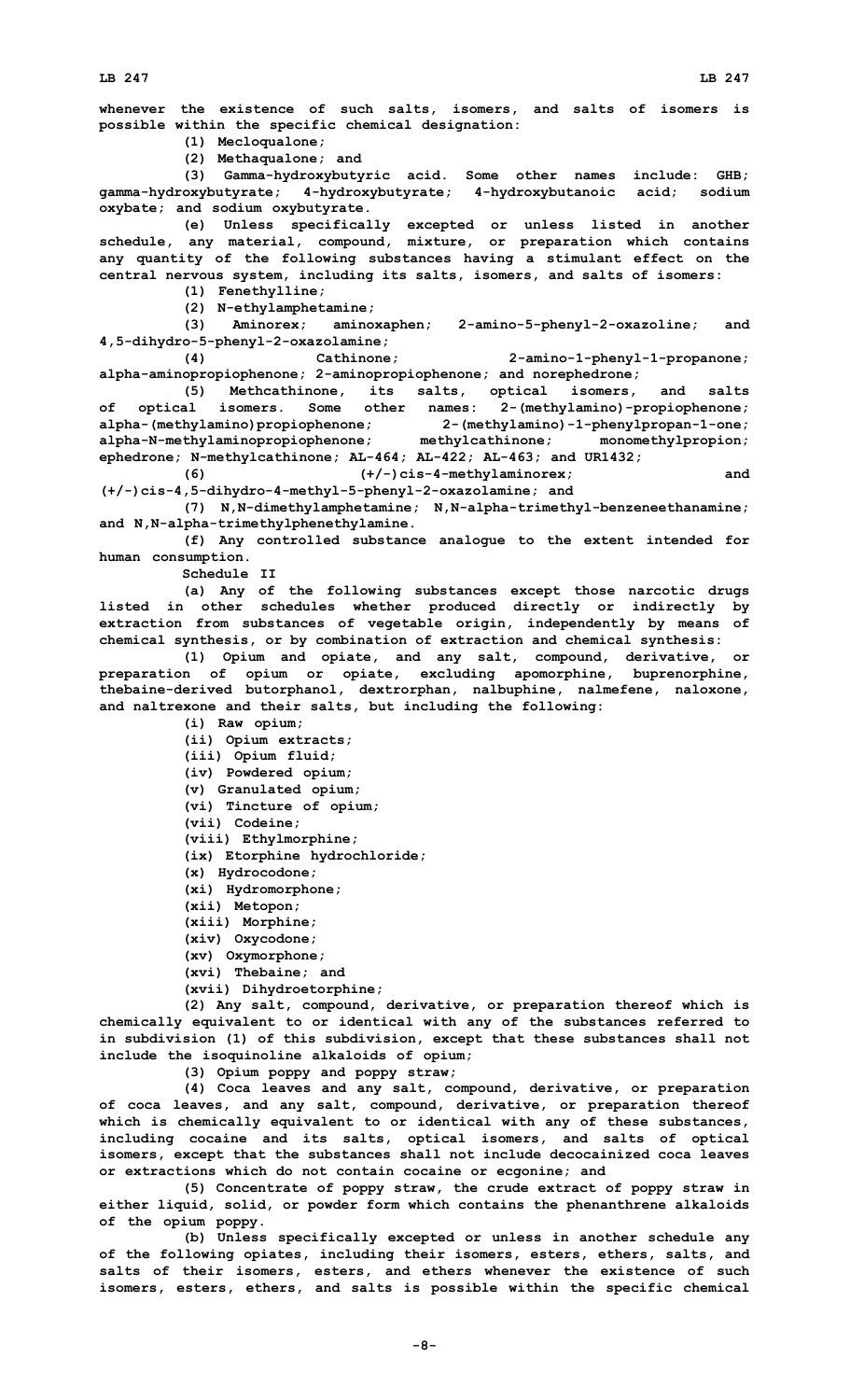## **LB 247 LB 247**

**designation, dextrorphan excepted: (1) Alphaprodine; (2) Anileridine; (3) Bezitramide; (4) Diphenoxylate; (5) Fentanyl; (6) Isomethadone; (7) Levomethorphan; (8) Levorphanol; (9) Metazocine; (10) Methadone; (11) Methadone-Intermediate, 4-cyano-2-dimethylamino-4,4-diphenyl butane; (12) Moramide-intermediate, 2-methyl-3-morpholino-1,1-diphenylpropane-carboxylic acid; (13) Pethidine or meperidine; (14) Pethidine-Intermediate-A, 4-cyano-1-methyl-4-phenylpiperidine; (15) Pethidine-Intermediate-B, ethyl-4-phenylpiperidine-4-carboxylate; (16) Pethidine-Intermediate-C, 1-methyl-4-phenylpiperidine-4-carboxylic acid; (17) Phenazocine; (18) Piminodine; (19) Racemethorphan; (20) Racemorphan; (21) Dihydrocodeine; (22) Bulk propoxyphene in nondosage forms; (23) Sufentanil; (24) Alfentanil; (25) Levo-alphacetylmethadol which is also known as levo-alpha-acetylmethadol, levomethadyl acetate, and LAAM; (26) Carfentanil; and (27) Remifentanil. (c) Any material, compound, mixture, or preparation which contains any quantity of the following substances having <sup>a</sup> potential for abuse associated with <sup>a</sup> stimulant effect on the central nervous system: (1) Amphetamine, its salts, optical isomers, and salts of its optical isomers; (2) Phenmetrazine and its salts; (3) Methamphetamine, its salts, isomers, and salts of its isomers; and (4) Methylphenidate. (d) Any material, compound, mixture, or preparation which contains any quantity of the following substances having <sup>a</sup> potential for abuse associated with <sup>a</sup> depressant effect on the central nervous system, including their salts, isomers, and salts of isomers whenever the existence of such salts, isomers, and salts of isomers is possible within the specific chemical designations: (1) Amobarbital; (2) Secobarbital; (3) Pentobarbital; (4) Phencyclidine; and (5) Glutethimide. (e) Hallucinogenic substances known as: (1) Nabilone. Another name for nabilone: (+/-)-trans-3-(1,1-dimethylheptyl)- 6,6a,7,8,10,10a-hexahydro-1-hydroxy-6,6-dimethyl-9H- dibenzo(b,d)pyran-9-one. (f) Unless specifically excepted or unless listed in another schedule, any material, compound, mixture, or preparation which contains any quantity of the following substances: (1) Immediate precursor to amphetamine and methamphetamine: Phenylacetone. Trade and other names shall include, but are not limited to: Phenyl-2-propanone; P2P; benzyl methyl ketone; and methyl benzyl ketone; or (2) Immediate precursors to phencyclidine, PCP: (i) 1-phenylcyclohexylamine; or (ii) 1-piperidinocyclohexanecarbonitrile, PCC. Schedule III (a) Any material, compound, mixture, or preparation which contains**

**any quantity of the following substances having <sup>a</sup> potential for abuse associated with <sup>a</sup> stimulant effect on the central nervous system, including their salts, isomers, whether optical, position, or geometric, and salts of such isomers whenever the existence of such salts, isomers, and salts of**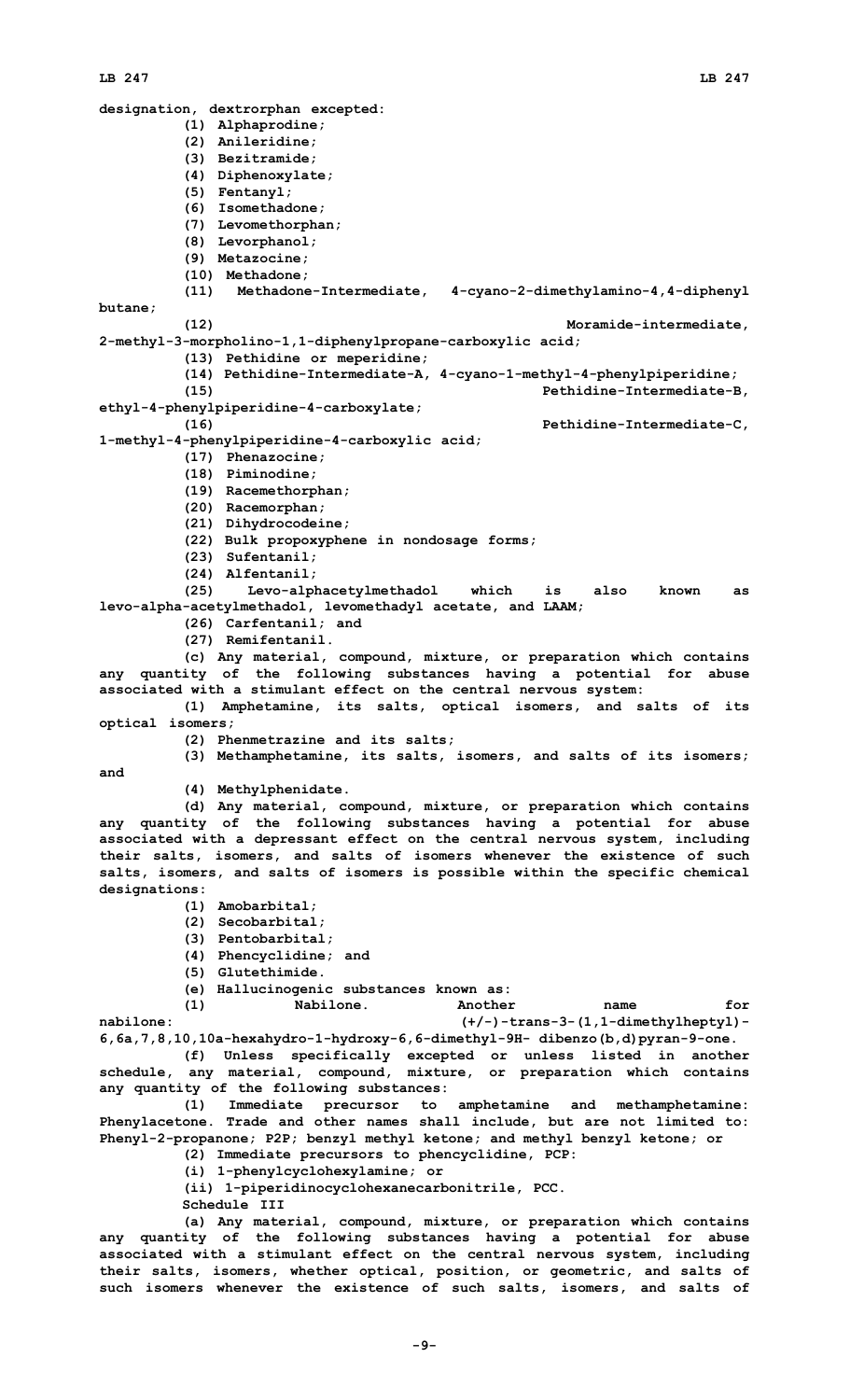**isomers is possible within the specific chemical designation:**

- **(1) Benzphetamine;**
- **(2) Chlorphentermine;**
- **(3) Clortermine; and**
- **(4) Phendimetrazine.**

**(b) Any material, compound, mixture, or preparation which contains any quantity of the following substances having <sup>a</sup> potential for abuse associated with <sup>a</sup> depressant effect on the central nervous system:**

**(1) Any substance which contains any quantity of <sup>a</sup> derivative of barbituric acid or any salt of <sup>a</sup> derivative of barbituric acid, except those substances which are specifically listed in other schedules of this section;**

- **(2) Chlorhexadol;**
- **(3) Lysergic acid;**
- **(4) Lysergic acid amide;**
- **(5) Methyprylon;**
- **(6) Sulfondiethylmethane;**
- **(7) Sulfonethylmethane;**
- **(8) Sulfonmethane;**
- **(9) Nalorphine;**

**(10) Any compound, mixture, or preparation containing amobarbital, secobarbital, pentobarbital, or any salt thereof and one or more other active medicinal ingredients which are not listed in any schedule;**

**(11) Any suppository dosage form containing amobarbital, secobarbital, pentobarbital, or any salt of any of these drugs and approved by the Food and Drug Administration for marketing only as <sup>a</sup> suppository;**

**(12) Any drug product containing gamma-hydroxybutyric acid, including its salts, isomers, and salts of isomers, for which an application is approved under section 505 of the Federal Food, Drug, and Cosmetic Act, 21 U.S.C. 355, as such section existed on July 20, 2002;**

**(13) Ketamine, its salts, isomers, and salts of isomers. Some other names for ketamine: (+/-)-2-(2-chlorophenyl)-2-(methylamino)-cyclohexanone; and**

**(14) Tiletamine and zolazepam or any salt thereof. Trade or other names for <sup>a</sup> tiletamine-zolazepam combination product shall include, but are not limited to: telazol. Trade or other names for tiletamine shall include, but are not limited to: 2-(ethylamino)-2-(2-thienyl)-cyclohexanone. Trade or other names for zolazepam shall include, but are not limited to: 4-(2-fluorophenyl)-6,8-dihydro-1,3,8-trimethylpyrazolo-(3,4-e) (1,4)-diazepin-7(1H)-one, and flupyrazapon.**

**(c) Unless specifically excepted or unless listed in another schedule:**

**(1) Any material, compound, mixture, or preparation containing limited quantities of any of the following narcotic drugs, or any salts calculated as the free anhydrous base or alkaloid, in limited quantities as set forth below:**

**(i) Not more than one and eight-tenths grams of codeine per one hundred milliliters or not more than ninety milligrams per dosage unit, with an equal or greater quantity of an isoquinoline alkaloid of opium;**

**(ii) Not more than one and eight-tenths grams of codeine per one hundred milliliters or not more than ninety milligrams per dosage unit, with one or more active, nonnarcotic ingredients in recognized therapeutic amounts;**

**(iii) Not more than three hundred milligrams of dihydrocodeinone which is also known as hydrocodone per one hundred milliliters or not more than fifteen milligrams per dosage unit, with <sup>a</sup> fourfold or greater quantity of an isoquinoline alkaloid of opium;**

**(iv) Not more than three hundred milligrams of dihydrocodeinone which is also known as hydrocodone per one hundred milliliters or not more than fifteen milligrams per dosage unit, with one or more active, nonnarcotic ingredients in recognized therapeutic amounts;**

**(v) Not more than one and eight-tenths grams of dihydrocodeine per one hundred milliliters or not more than ninety milligrams per dosage unit, with one or more active, nonnarcotic ingredients in recognized therapeutic amounts;**

**(vi) Not more than three hundred milligrams of ethylmorphine per one hundred milliliters or not more than fifteen milligrams per dosage unit, with one or more active, nonnarcotic ingredients in recognized therapeutic amounts;**

**(vii) Not more than five hundred milligrams of opium per one hundred milliliters or per one hundred grams, or not more than twenty-five milligrams per dosage unit, with one or more active, nonnarcotic ingredients in recognized therapeutic amounts; and**

**(viii) Not more than fifty milligrams of morphine per one hundred milliliters or per one hundred grams with one or more active, nonnarcotic**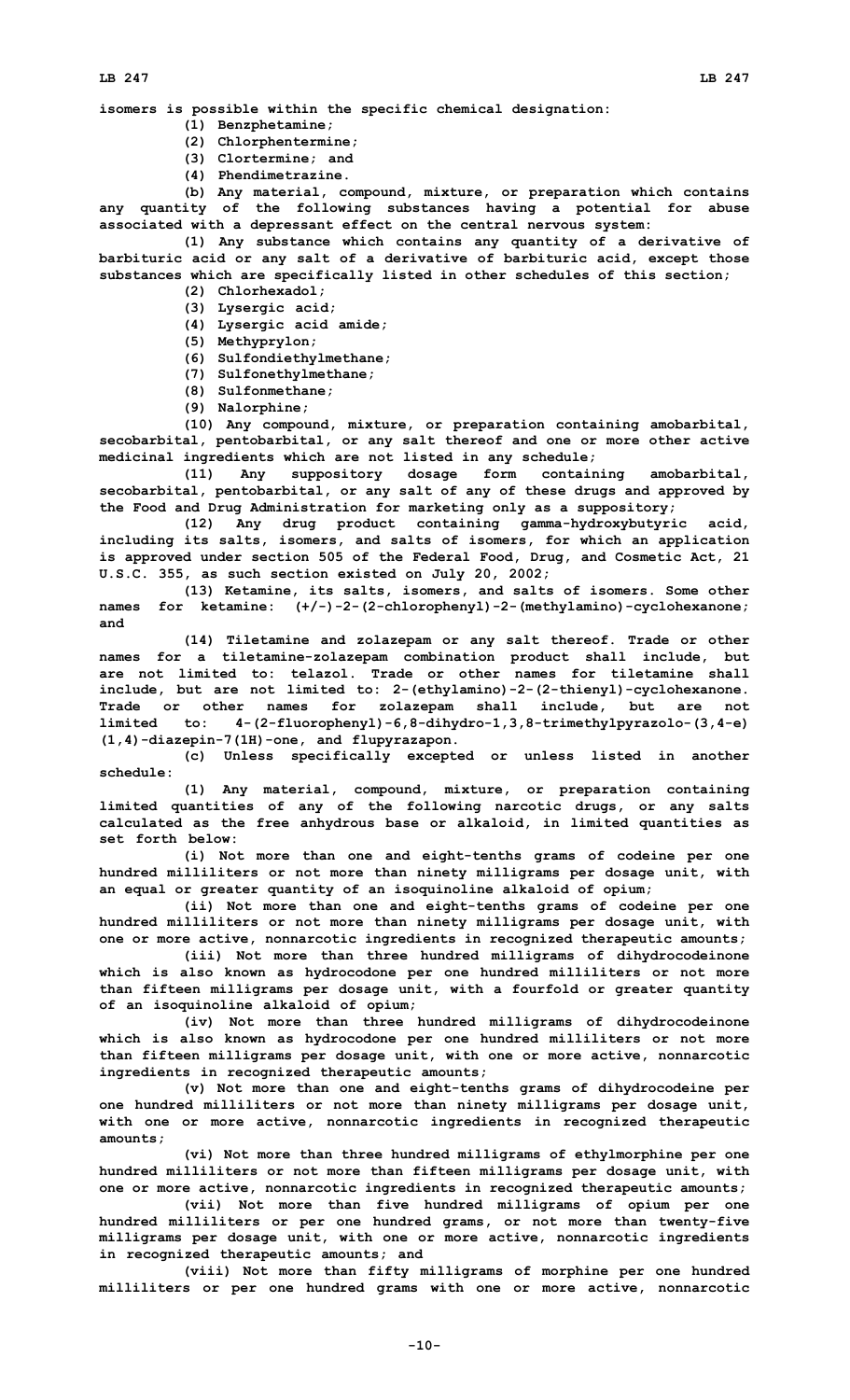**ingredients in recognized therapeutic amounts; and**

- **(2) Any material, compound, mixture, or preparation containing any of the following narcotic drug or its salts, as set forth below:**
	- **(i) Buprenorphine.**

**(d) Any Unless contained on the administration's list of exempt anabolic steroids as the list existed on the operative date of this section, any anabolic steroid, which shall include any material, compound, mixture, or preparation containing any quantity of the following substances, including its salts, isomers, and salts of isomers whenever the existence of such salts of isomers is possible within the specific chemical designation:**

**(1) Boldenone;**

**(2) Chlorotestosterone (4-chlortestosterone);**

**(3) Clostebol;**

- **(4) Dehydrochlormethyltestosterone;**
- **(5) Dihydrotestosterone (4-dihydrotestosterone);**
- **(6) Drostanolone;**
- **(7) Ethylestrenol;**

**(8) Fluoxymesterone;**

- **(9) Formebulone (formebolone);**
- **(10) Mesterolone;**
- **(11) Methandienone;**
- **(12) Methandranone;**
- **(13) Methandriol;**
- **(14) Methandrostenolone;**
- **(15) Methenolone;**
- **(16) Methyltestosterone;**
- **(17) Mibolerone;**
- **(18) Nandrolone;**
- **(19) Norethandrolone;**
- **(20) Oxandrolone;**
- **(21) Oxymesterone;**
- **(22) Oxymetholone;**
- **(23) Stanolone;**
- **(24) Stanozolol;**
- **(25) Testolactone;**
- **(26) Testosterone;**
- **(27) Trenbolone; and**

**(28) Any salt, ester, or isomer of <sup>a</sup> drug or substance described or listed in this subdivision if the salt, ester, or isomer promotes muscle growth.**

**(e) Hallucinogenic substances known as:**

**(1) Dronabinol, synthetic, in sesame oil and encapsulated in <sup>a</sup> soft gelatin capsule in <sup>a</sup> Food and Drug Administration approved drug product. Some other names for dronabinol are (6aR-trans)-6a,7,8,10a-tetrahydro-6,6,9-trimethyl-3-pentyl-6H-dibenzo (b,d)pyran-1-o1 or (-)-delta-9-(trans)-tetrahydrocannabinol.**

**Schedule IV**

**(a) Any material, compound, mixture, or preparation which contains any quantity of the following substances, including their salts, isomers, and salts of isomers whenever the existence of such salts, isomers, and salts of isomers is possible within the specific chemical designation:**

- **(1) Barbital;**
- **(2) Chloral betaine;**
- **(3) Chloral hydrate;**

**(4) Chlordiazepoxide, but not including librax (chlordiazepoxide hydrochloride and clindinium bromide) or menrium (chlordiazepoxide and water soluble esterified estrogens);**

- **(5) Clonazepam;**
- **(6) Clorazepate;**
- **(7) Diazepam;**
- **(8) Ethchlorvynol;**
- **(9) Ethinamate;**
- **(10) Flurazepam;**
- **(11) Mebutamate;**
- **(12) Meprobamate;**
- **(13) Methohexital;**
- **(14) Methylphenobarbital;**
- **(15) Oxazepam;**
- **(16) Paraldehyde;**
- **(17) Petrichloral;**
- **(18) Phenobarbital;**
- **(19) Prazepam;**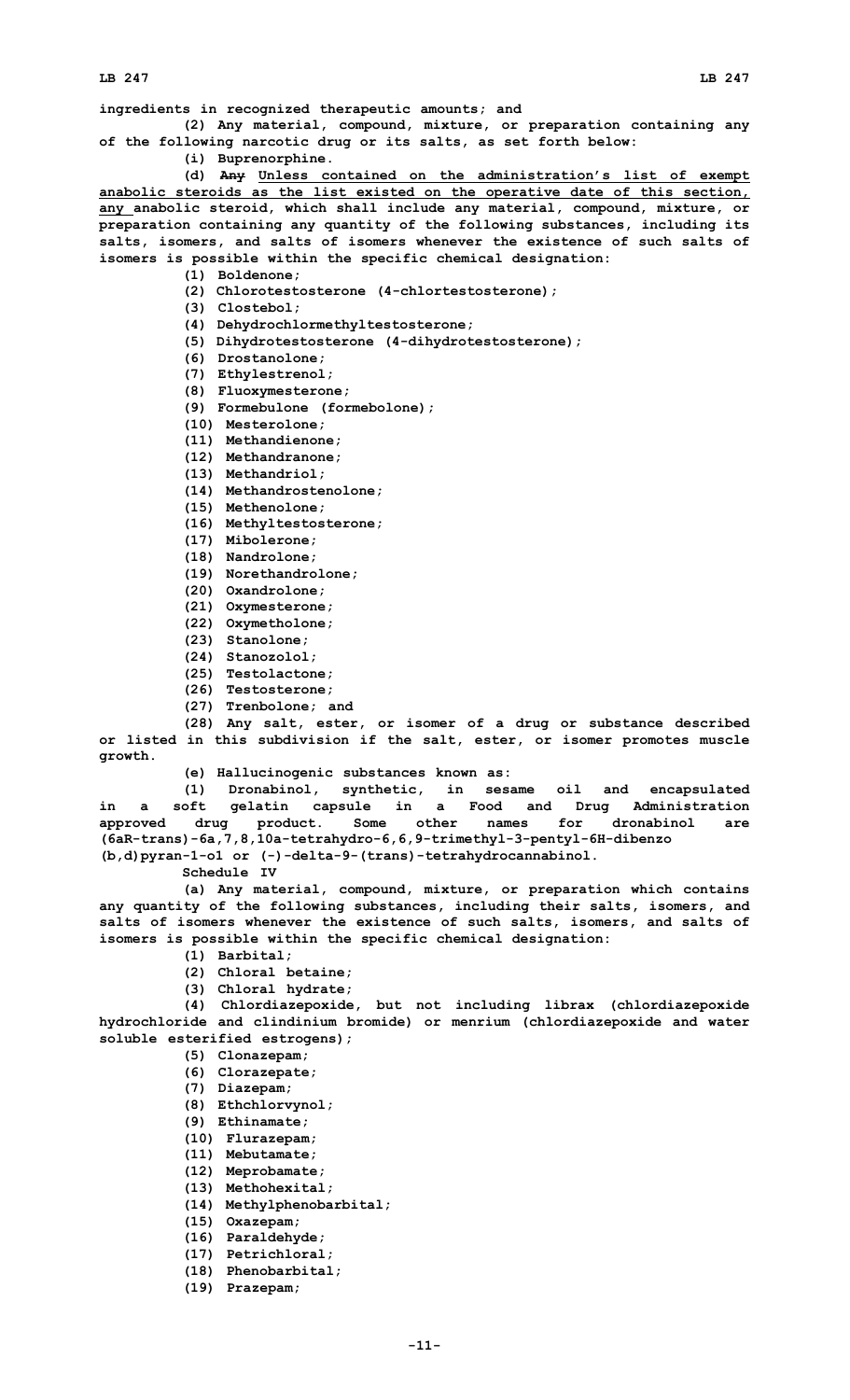#### **LB 247 LB 247**

- **(20) Alprazolam;**
- **(21) Bromazepam;**
- **(22) Camazepam;**
- **(23) Clobazam;**
- **(24) Clotiazepam;**
- **(25) Cloxazolam;**
- **(26) Delorazepam;**
- **(27) Estazolam;**
- **(28) Ethyl loflazepate;**
- **(29) Fludiazepam;**
- **(30) Flunitrazepam;**
- **(31) Halazepam;**
- **(32) Haloxazolam;**
- **(33) Ketazolam;**
- **(34) Loprazolam;**
- **(35) Lorazepam; (36) Lormetazepam;**
- **(37) Medazepam;**
- 
- **(38) Nimetazepam;**
- **(39) Nitrazepam;**
- **(40) Nordiazepam;**
- **(41) Oxazolam; (42) Pinazepam;**
- 
- **(43) Temazepam;**
- **(44) Tetrazepam;**
- **(45) Triazolam;**
- **(46) Midazolam;**
- **(47) Quazepam;**
- **(48) Zolpidem;**
- **(49) Dichloralphenazone; and**
- **(50) Zaleplon.**

**(b) Any material, compound, mixture, or preparation which contains any quantity of the following substance, including its salts, isomers, whether optical, position, or geometric, and salts of such isomers, whenever the existence of such salts, isomers, and salts of isomers is possible: Fenfluramine.**

**(c) Unless specifically excepted or unless listed in another schedule, any material, compound, mixture, or preparation which contains any quantity of the following substances having <sup>a</sup> stimulant effect on the central nervous system, including their salts, isomers, whether optical, position, or geometric, and salts of such isomers whenever the existence of such salts, isomers, and salts of isomers is possible within the specific chemical designation:**

- **(1) Diethylpropion;**
- **(2) Phentermine;**
- **(3) Pemoline, including organometallic complexes and chelates**

**thereof;**

- **(4) Mazindol;**
- **(5) Pipradrol;**
- **(6) SPA, ((-)-1-dimethylamino- 1,2-diphenylethane);**
- **(7) Cathine. Another name for cathine is ((+)-norpseudoephedrine);**
- **(8) Fencamfamin;**
- **(9) Fenproporex;**
- **(10) Mefenorex;**
- **(11) Modafinil; and**
- **(12) Sibutramine.**

**(d) Unless specifically excepted or unless listed in another schedule, any material, compound, mixture, or preparation which contains any quantity of the following narcotic drugs, or their salts or isomers calculated as the free anhydrous base or alkaloid, in limited quantities as set forth below:**

**(1) Propoxyphene in manufactured dosage forms; and**

**(2) Not more than one milligram of difenoxin and not less than twenty-five micrograms of atropine sulfate per dosage unit.**

**(e) Unless specifically excepted or unless listed in another schedule, any material, compound, mixture, or preparation which contains any quantity of the following substance, including its salts: Pentazocine.**

**(f) Unless specifically excepted or unless listed in another schedule, any material, compound, mixture, or preparation which contains any quantity of the following substance, including its salts, isomers, and salts of such isomers: Butorphanol.**

**(g)(1) Unless specifically excepted or unless listed in another**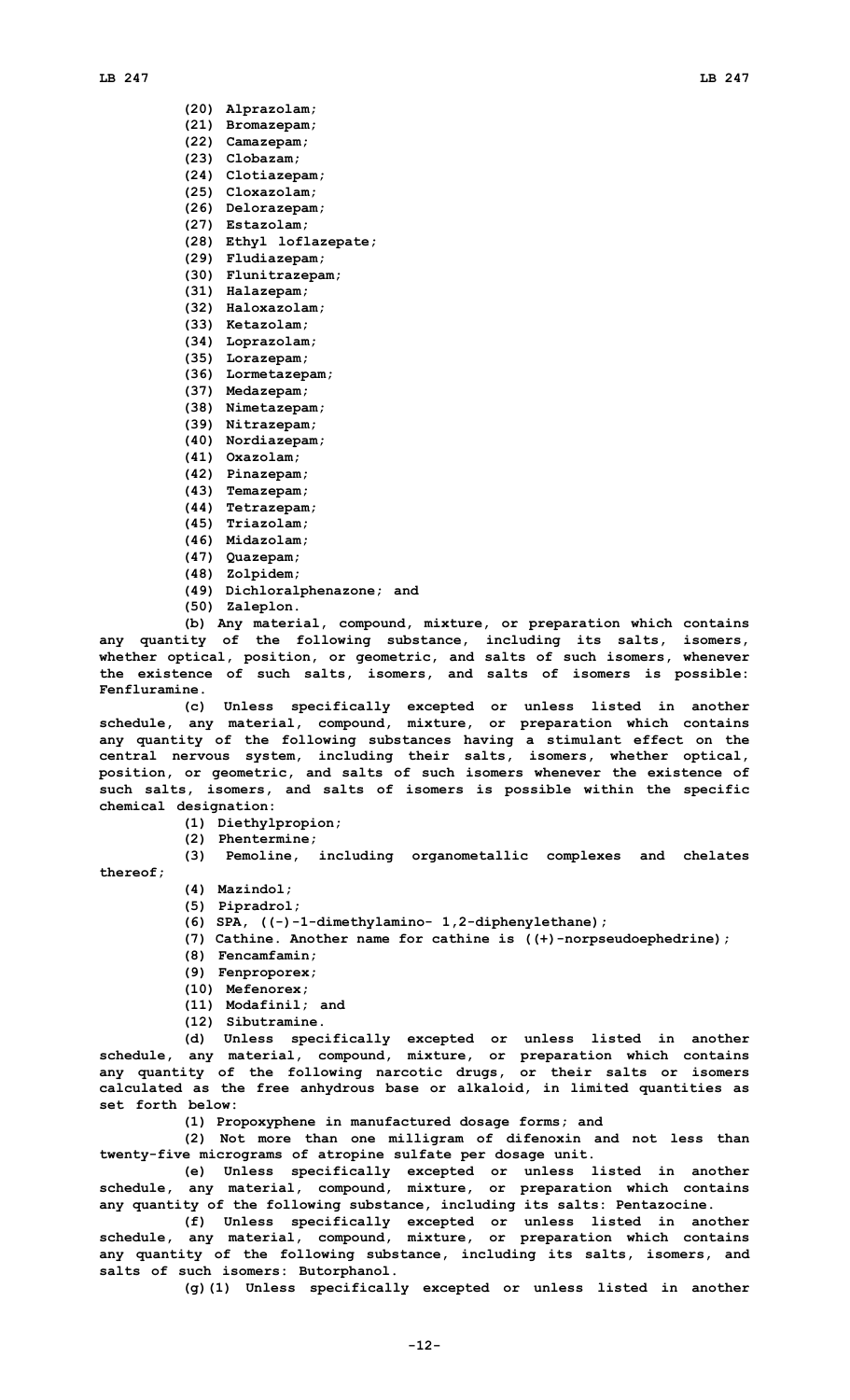**schedule, any material, compound, mixture, or preparation which contains any quantity of the following substance, including its salts, optical isomers, and salts of such optical isomers: Ephedrine.**

**(2) The following drug products containing ephedrine, its salts, optical isomers, and salts of such optical isomers are excepted from subdivision (g)(1) of Schedule IV if they may lawfully be sold over the counter without <sup>a</sup> prescription under the Federal Food, Drug, and Cosmetic Act, as the act existed on September 1, 2001; are labeled and marketed in <sup>a</sup> manner consistent with the pertinent OTC Tentative Final or Final Monograph; are manufactured and distributed for legitimate medicinal use in <sup>a</sup> manner that reduces or eliminates the likelihood of abuse; and are not marketed, advertised, or represented in any manner for the indication of stimulation, mental alertness, euphoria, ecstasy, <sup>a</sup> buzz or high, heightened sexual performance, or increased muscle mass:**

- **(A) Primatene Tablets;**
- **(B) Bronkaid Dual Action Caplets; and**
- **(C) Pazo Hemorrhoidal Ointment.**

**(3) Food and dietary supplements described in 21 U.S.C. 321, as such section existed on September 1, 2001, containing ephedrine, including its salts, optical isomers, and salts of such optical isomers, are excepted from subdivision (g)(1) of Schedule IV if:**

**(A) They are labeled in <sup>a</sup> manner consistent with section 28-448 and bear the statements: "This statement has not been evaluated by the Food and Drug Administration. This product is not intended to diagnose, treat, cure, or prevent any disease.";**

**(B) Any dosage form of the food or dietary supplements (i) does not contain any hydrochloride or sulfate salts of ephedrine alkaloids, (ii) does not contain more than twenty-five milligrams of ephedrine alkaloids, and (iii) does not contain ephedrine alkaloids in excess of five percent of the total capsule weight;**

**(C) They are not marketed, advertised, or represented in any manner for the indication of stimulation, mental alertness, euphoria, ecstasy, <sup>a</sup> buzz or high, heightened sexual performance, or increased muscle mass; and**

**(D) Analysis of the product is provided to the department to ensure that the product meets the requirements of subdivision (g)(3)(B) of Schedule IV.**

**Schedule V**

**(a) Any compound, mixture, or preparation containing any of the following limited quantities of narcotic drugs or salts calculated as the free anhydrous base or alkaloid, which shall include one or more nonnarcotic active medicinal ingredients in sufficient proportion to confer upon the compound, mixture, or preparation valuable medicinal qualities other than those possessed by the narcotic drug alone:**

**(1) Not more than two hundred milligrams of codeine per one hundred milliliters or per one hundred grams;**

**(2) Not more than one hundred milligrams of dihydrocodeine per one hundred milliliters or per one hundred grams;**

**(3) Not more than one hundred milligrams of ethylmorphine per one hundred milliliters or per one hundred grams;**

**(4) Not more than two and five-tenths milligrams of diphenoxylate and not less than twenty-five micrograms of atropine sulfate per dosage unit;**

**(5) Not more than one hundred milligrams of opium per one hundred milliliters or per one hundred grams; and**

**(6) Not more than five-tenths milligram of difenoxin and not less than twenty-five micrograms of atropine sulfate per dosage unit.**

**(b) Unless specifically exempted or excluded or unless listed in another schedule, any material, compound, mixture, or preparation which contains any quantity of the following substances having <sup>a</sup> stimulant effect on the central nervous system, including its salts, isomers, and salts of isomers: Pyrovalerone.**

**Sec. 3. Section 28-412, Revised Statutes Cumulative Supplement, 2006, is amended to read:**

**28-412 (1) It is unlawful to prescribe any narcotic drug listed in section 28-405, except buprenorphine, for the purpose of detoxification treatment or maintenance treatment except as provided in this section.**

**(2) <sup>A</sup> narcotic drug may be administered or dispensed to <sup>a</sup> narcotic-dependent person for detoxification treatment or maintenance treatment by <sup>a</sup> practitioner who is registered to provide detoxification treatment or maintenance treatment pursuant to section 28-406.**

**(3) <sup>A</sup> narcotic drug may be administered or dispensed to <sup>a</sup> narcotic-dependent person when necessary to relieve acute withdrawal symptoms pending the referral of such person for detoxification treatment**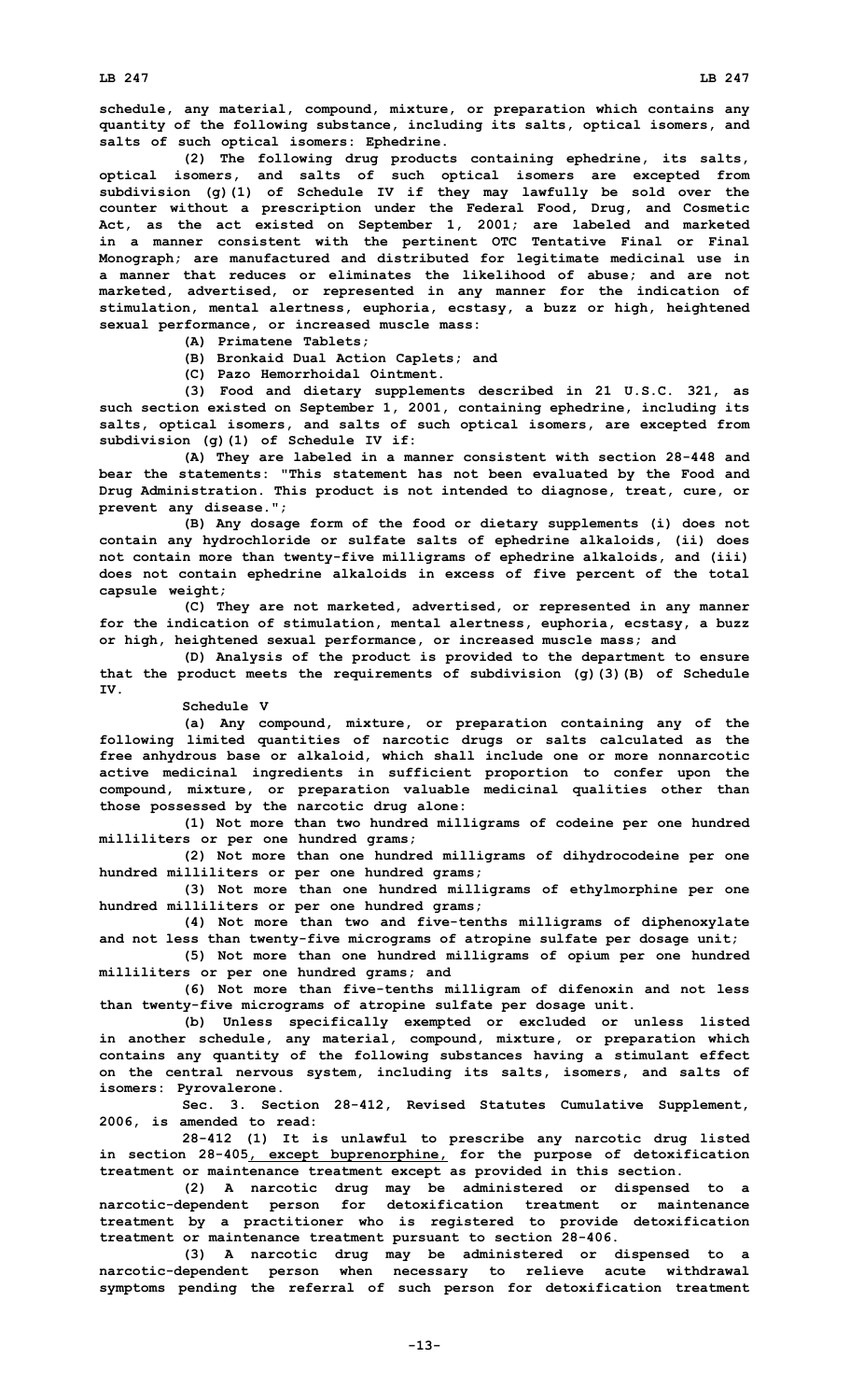**or maintenance treatment by <sup>a</sup> physician who is not registered to provide detoxification treatment or maintenance treatment under section 28-406. Not more than one day's supply of narcotic drugs shall be administered or dispensed for such person's use at one time. Such treatment shall not be continued for more than three successive calendar days and may not be renewed or extended.**

**(4) <sup>A</sup> narcotic drug may be administered or dispensed in <sup>a</sup> hospital to maintain or detoxify <sup>a</sup> person as an incidental adjunct to medical or surgical treatment conditions other than dependence.**

**(5) Any person who violates this section is guilty of <sup>a</sup> Class IV felony.**

**(6) For purposes of this section:**

**(a) Detoxification treatment means the administering or dispensing of <sup>a</sup> narcotic drug in decreasing doses to <sup>a</sup> person for <sup>a</sup> specified period of time to alleviate adverse physiological or psychological effects incident to withdrawal from the continuous or sustained use of <sup>a</sup> narcotic drug and to bring such person to <sup>a</sup> narcotic drug-free state within such period of time. Detoxification treatment includes short-term detoxification treatment and long-term detoxification treatment;**

**(b) Long-term detoxification treatment means detoxification treatment for <sup>a</sup> period of more than thirty days but not more than one hundred eighty days;**

**(c) Maintenance treatment means the administering or dispensing of <sup>a</sup> narcotic drug in the treatment of <sup>a</sup> narcotic-dependent person for <sup>a</sup> period of more than twenty-one days; and**

**(d) Short-term detoxification treatment means detoxification treatment for <sup>a</sup> period of not more than thirty days.**

**Sec. 4. Section 43-102, Reissue Revised Statutes of Nebraska, is amended to read:**

**43-102 Except as otherwise provided in the Nebraska Indian Child Welfare Act, any person or persons desiring to adopt <sup>a</sup> minor child or an adult child shall file <sup>a</sup> petition for adoption signed and sworn to by the person or persons desiring to adopt. The consent or consents required by sections 43-104 and 43-105 or section 43-104.07, the documents required by section 43-104.07 or the documents required by sections 43-104.08 to 43-104.24 and section 18 of this act, and <sup>a</sup> completed preplacement adoptive home study if required by section 43-107 shall be filed prior to the hearing required in section 43-103.**

**The county court of the county in which the person or persons desiring to adopt the <sup>a</sup> child reside has jurisdiction of adoption proceedings, except that if <sup>a</sup> separate juvenile court already has jurisdiction over the child to be adopted under the Nebraska Juvenile Code, such separate juvenile court has concurrent jurisdiction with the county court in such adoption proceeding. If <sup>a</sup> child to be adopted is <sup>a</sup> ward of any court or <sup>a</sup> ward of the state at the time of placement and at the time of filing an adoption petition, the person or persons desiring to adopt shall not be required to be residents of Nebraska. The petition and all other court filings for an adoption proceeding shall be filed with the clerk of the county court. The party shall state in the petition whether such party requests that the proceeding be heard by the county court or, in cases in which <sup>a</sup> separate juvenile court already has jurisdiction over the child to be adopted under the Nebraska Juvenile Code, such separate juvenile court. Such proceeding is considered <sup>a</sup> county court proceeding even if heard by <sup>a</sup> separate juvenile court judge and an order of the separate juvenile court in such adoption proceeding has the force and effect of <sup>a</sup> county court order. The testimony in an adoption proceeding heard before <sup>a</sup> separate juvenile court judge shall be preserved as in any other separate juvenile court proceeding. The clerks of the district courts shall transfer all adoption petitions and other adoption filings which were filed with such clerks prior to August 28, 1999, to the clerk of the county court where the separate juvenile court which heard the proceeding is situated. The clerk of such county court shall file and docket such petitions and other filings.**

**Except as set out in subdivisions (1)(b)(ii), (iii), (iv), and (v) of section 43-107, an adoption decree shall not be issued until at least six months after an adoptive home study has been completed by the department or <sup>a</sup> licensed child placement agency.**

**Sec. 5. Section 43-104, Reissue Revised Statutes of Nebraska, is amended to read:**

**43-104 (1) Except as otherwise provided in this section and in the Nebraska Indian Child Welfare Act, no adoption shall be decreed unless written consents thereto are filed in the county court of the county in which the person or persons desiring to adopt reside or in the county court in which the separate juvenile court having jurisdiction over the custody of the child**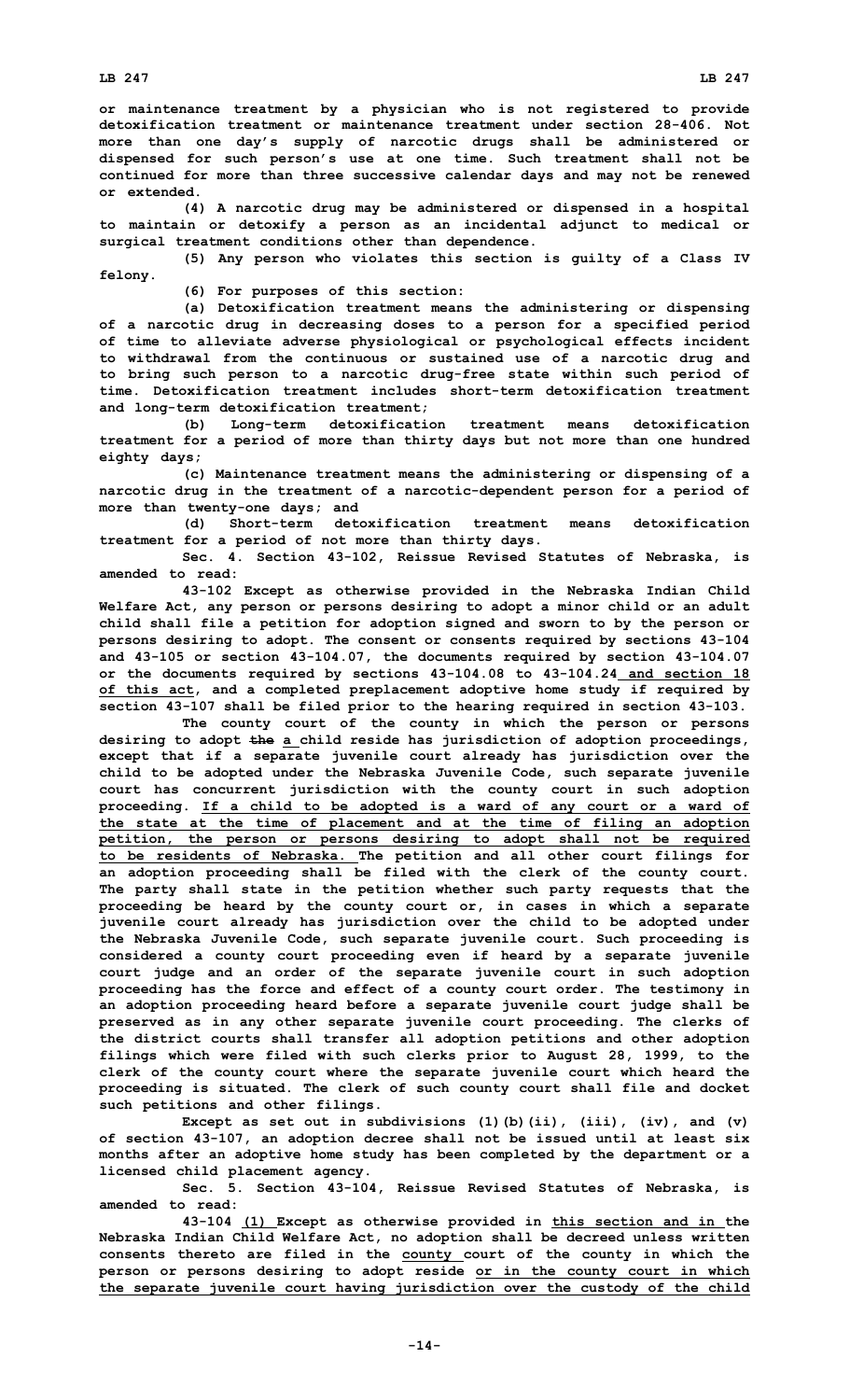**is located and the written consents are executed by (1) (a) the minor child, if over fourteen years of age, or the adult child, (2) (b) any district court, county court, or separate juvenile court in the State of Nebraska having jurisdiction of the custody of <sup>a</sup> minor child by virtue of proceedings had in any district court, county court, or separate juvenile court in the State of Nebraska or by virtue of the Uniform Child Custody Jurisdiction and Enforcement Act, and (3) (c) both parents of <sup>a</sup> child born in lawful wedlock if living, the surviving parent of <sup>a</sup> child born in lawful wedlock, the mother of <sup>a</sup> child born out of wedlock, or both the mother and father of <sup>a</sup> child born out of wedlock as determined pursuant to sections 43-104.08 to 43-104.24 and section 18 of this act. On and after April 20, 2002, <sup>a</sup> written consent or relinquishment for adoption under this section shall not be valid unless signed at least forty-eight hours after the birth of the child. , except that consent**

**(2) Consent shall not be required of any parent who (a) has relinquished the child for adoption by <sup>a</sup> written instrument, (b) has abandoned the child for at least six months next preceding the filing of the adoption petition, (c) has been deprived of his or her parental rights to such child by the order of any court of competent jurisdiction, or (d) is incapable of consenting. On and after April 20, 2002, <sup>a</sup> written consent or relinquishment for adoption under this section shall not be valid unless signed at least forty-eight hours after the birth of the child.**

**(3) Consent shall not be required of <sup>a</sup> putative father who has failed to timely file (a) <sup>a</sup> Notice of Objection to Adoption and Intent to Obtain Custody pursuant to section 43-104.02 and, with respect to the absence of such filing, <sup>a</sup> certificate has been filed pursuant to section 43-104.04 or (b) <sup>a</sup> petition pursuant to section 43-104.05 for the adjudication of such notice and <sup>a</sup> determination of whether his consent to the adoption is required and the mother of the child has timely executed <sup>a</sup> valid relinquishment and consent to the adoption pursuant to such section.**

**(4) Consent shall not be required of an adjudicated or putative father who is not required to consent to the adoption pursuant to section 43-104.22.**

**Sec. 6. Section 43-104.01, Reissue Revised Statutes of Nebraska, is amended to read:**

**43-104.01 (1) The Department of Health and Human Services Finance and Support shall establish <sup>a</sup> biological father registry. The department shall maintain such registry and which shall record the names and addresses of (a) any person adjudicated by <sup>a</sup> court of this state or by <sup>a</sup> court of another state or territory of the United States to be the biological father of <sup>a</sup> child born out of wedlock if <sup>a</sup> certified copy of the court order is filed with the registry by such person or any other person, (b) any person putative father who has filed with the registry, prior to notification the receipt of notice under sections 43-104.12 to 43-104.16, <sup>a</sup> paternity claim for notification purposes for Request for Notification of Intended Adoption with respect to such child, and (c) any person putative father who has filed with the registry <sup>a</sup> notice of intent to claim paternity and obtain custody of Notice of Objection to Adoption and Intent to Obtain Custody with respect to such child. , and (d) any person adjudicated by <sup>a</sup> court of another state or territory of the United States to be the father of such child, if <sup>a</sup> certified copy of the court order has been filed with the registry by that person or any other person.**

**(2) <sup>A</sup> paternity claim for notification purposes or <sup>a</sup> notice of intent to claim paternity and obtain custody Request for Notification of Intended Adoption or <sup>a</sup> Notice of Objection to Adoption and Intent to Obtain Custody filed with the registry shall include (a) the claimant's putative father's name, and address, and social security number, (b) the name and last-known address of the mother, and (c) the month and year of the birth or the expected birth of the child, (d) the case name, court name, and location of any Nebraska court having jurisdiction over the custody of the child, and (e) <sup>a</sup> statement by the putative father that he acknowledges liability for contribution to the support and education of the child after birth and for contribution to the pregnancy-related medical expenses of the mother of the child. The person filing the notice shall notify the registry of any change of address pursuant to procedures prescribed by in rules and regulations of the department.**

**(3) <sup>A</sup> request or notice filed under this section or section 43-104.02 shall be admissible in any action for paternity and shall estop the putative father from denying paternity of such child thereafter.**

**(4) Any person filing putative father who files <sup>a</sup> paternity claim for notification purposes or <sup>a</sup> notice of intent to claim paternity and obtain custody Request for Notification of Intended Adoption or <sup>a</sup> Notice of Objection**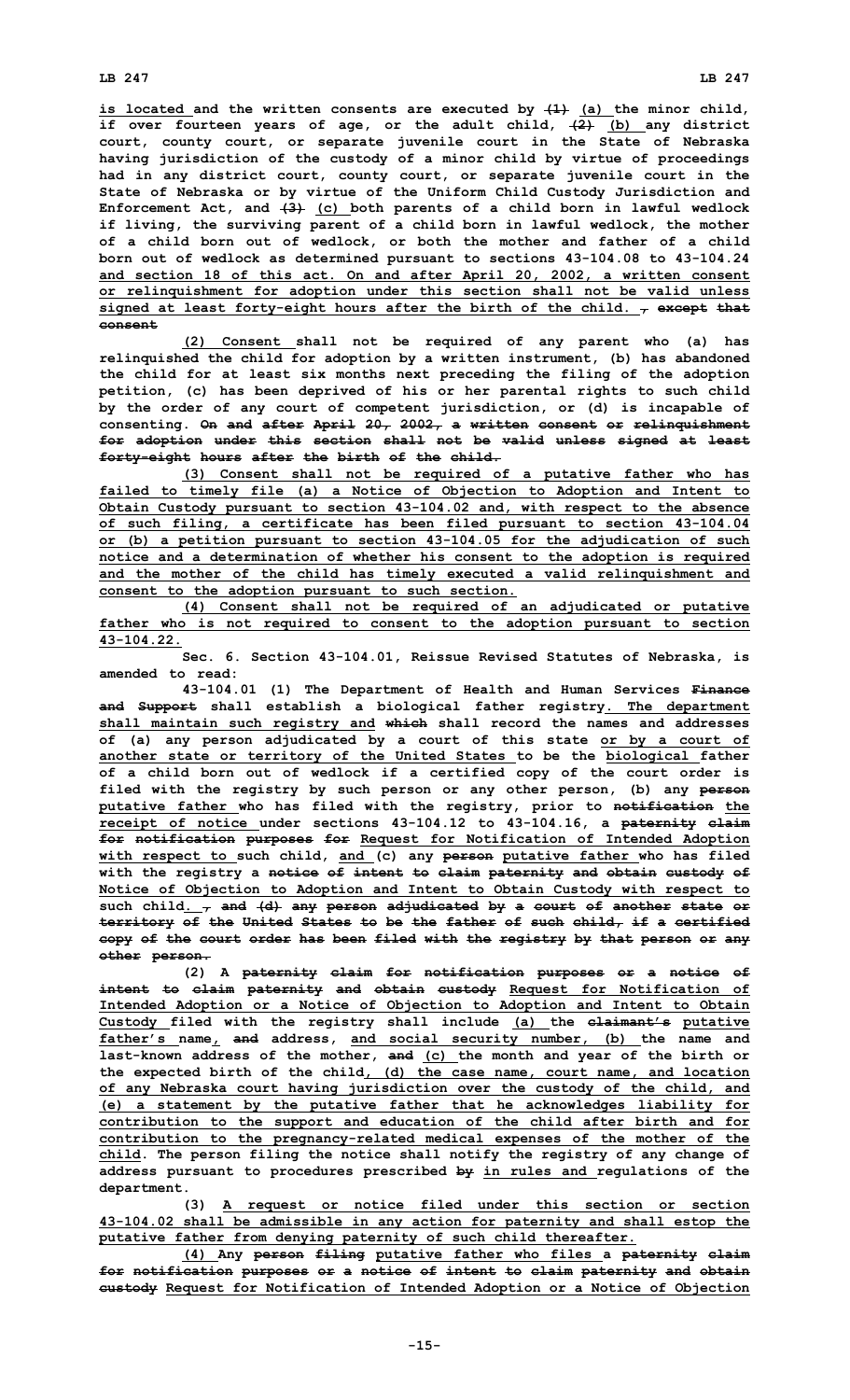**(4) (5) The department shall not divulge the names and addresses of persons listed with the biological father registry to any other person except as authorized by law or upon order of <sup>a</sup> court of competent jurisdiction for good cause shown.**

**(5) (6) The department may develop information about the registry and may distribute such information, through their its existing publications, to the news media and the public. The department may provide information about the registry to the Department of Correctional Services, the Department of Health and Human Services, and the Department of Health and Human Services Regulation and Licensure, who which may distribute such information through their its existing publications.**

**(7) <sup>A</sup> person who has been adjudicated by <sup>a</sup> Nebraska court of competent jurisdiction to be the biological father of <sup>a</sup> child born out of wedlock who is the subject of <sup>a</sup> proposed adoption shall not be construed to be <sup>a</sup> putative father for purposes of sections 43-104.01 to 43-104.05 and shall not be subject to the provisions of such sections as applied to such fathers. Whether such person's consent is required for the proposed adoption shall be determined by the Nebraska court having jurisdiction over the custody of the child pursuant to section 43-104.22, as part of proceedings required under section 43-104 to obtain the court's consent to such adoption.**

**Sec. 7. Section 43-104.02, Reissue Revised Statutes of Nebraska, is amended to read:**

**43-104.02 As provided in section 43-104.01, <sup>a</sup> person claiming to be the father of the child and who intends to claim paternity and obtain custody of the child shall file with the biological father registry maintained by the Department of Health and Human Services Finance and Support on forms provided by the department, A Notice of Objection to Adoption and Intent to Obtain Custody shall be filed with the biological father registry under section 43-104.01 on forms provided by the Department of Health and Human Services** (1) within five business days after the birth of the child<sub> $\tau$ </sub> or (2) **if notice is provided after the birth of the child (a) within five business days after receipt of the notice provided under section 43-104.12 contemplated in section 43-104.12, or (b) within five business days after the last date of any published notice provided pursuant to under section 43-104.14, whichever notice is later, <sup>a</sup> notice of intent to claim paternity and obtain custody. earlier. Such notice shall include the social security number of the person claiming to be the father. A notice of intent to claim paternity and obtain custody of the child shall be considered to have been filed if it is received by the Department of Health and Human Services Finance and Support department or postmarked prior to the end of the fifth business day contemplated as provided in this section.**

**Sec. 8. Section 43-104.03, Reissue Revised Statutes of Nebraska, is amended to read:**

**43-104.03 Within three days after the filing of <sup>a</sup> paternity claim for notification purposes or <sup>a</sup> notice of intent to claim paternity and obtain custody Request for Notification of Intended Adoption or <sup>a</sup> Notice of Objection to Adoption and Intent to Obtain Custody with the biological father registry pursuant to sections 43-104.01 and 43-104.02, the Director of Finance and Support Department of Health and Human Services shall cause <sup>a</sup> certified copy of such request or notice to be mailed by certified mail to (1) the mother or prospective mother of such child at the last-known address shown on the request or notice or (2) an agent specifically designated in writing by the mother or prospective mother to receive such request or notice and (2) any Nebraska court identified by the putative father under section 43-104.01 as having jurisdiction over the custody of the child. The notice shall be admissible in any action for paternity, shall estop the claimant from denying paternity of such child thereafter, and shall contain language that the claimant acknowledges liability for contribution to the support and education of the child after birth and for contribution to the pregnancy-related medical expenses of the mother.**

**Sec. 9. Section 43-104.04, Reissue Revised Statutes of Nebraska, is amended to read:**

**43-104.04 If <sup>a</sup> notice of intent to claim paternity and obtain custody Notice of Objection to Adoption and Intent to Obtain Custody is not timely filed with the biological father registry pursuant to section 43-104.02, the mother of <sup>a</sup> child born out of wedlock or an agent specifically designated in writing by the mother may request, and the Department of Health and Human Services Finance and Support shall supply, <sup>a</sup> certificate that no such notice of intent to claim paternity and obtain custody has been filed**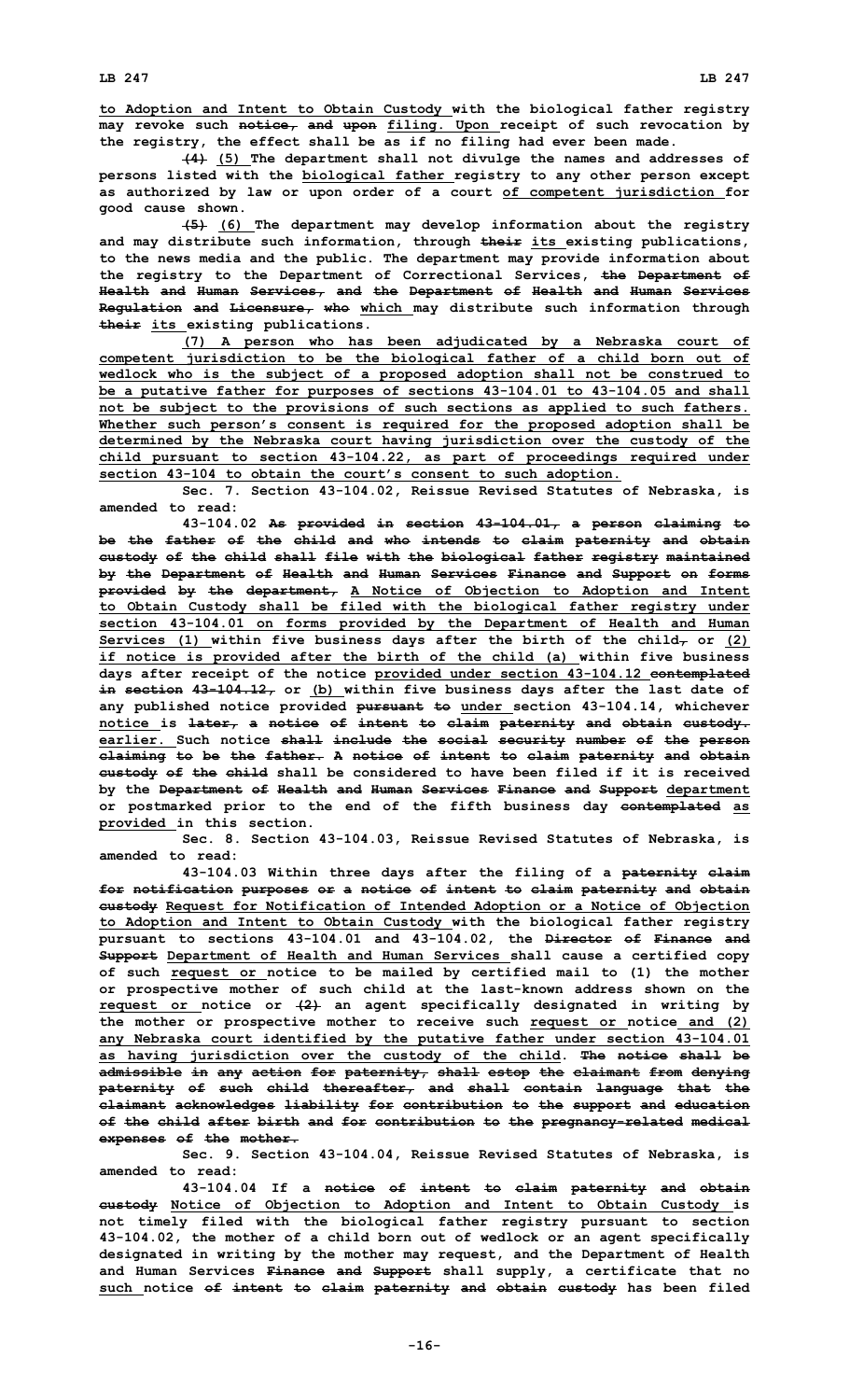**with the biological father registry. The and the filing of such certificate pursuant to section 43-102 shall eliminate the need or necessity of <sup>a</sup> consent or relinquishment for adoption by the natural putative father of such child.**

**Sec. 10. Section 43-104.05, Reissue Revised Statutes of Nebraska, is amended to read:**

**43-104.05 (1) If <sup>a</sup> notice of intent to claim paternity and obtain custody Notice of Objection to Adoption and Intent to Obtain Custody is timely filed with the biological father registry pursuant to section 43-104.02, either the claimant-father, putative father, the mother, or her agent specifically designated in writing shall, within thirty days after the filing the of such notice, file <sup>a</sup> petition for an adjudication of the claim of paternity and right to custody. adjudication of the notice and <sup>a</sup> determination of whether the putative father's consent to the proposed adoption is required. The petition shall be filed in the county court in the county where such child was born or, if <sup>a</sup> separate juvenile court already has jurisdiction over the custody of the child, in the county court of the county in which such separate juvenile court is located.**

**(2) If such <sup>a</sup> petition is not filed within thirty days after the filing the of such notice and the mother of the child has executed <sup>a</sup> valid relinquishment and consent to the adoption within sixty days of the filing of such notice, the claimant-father's putative father's consent to adoption of the child shall not be required, he is not entitled to any further notice of the adoption proceedings, and any alleged parental rights of the claimant-father and responsibilities of the putative father shall not be recognized thereafter in any court.**

**(3) After the timely filing of such petition, the court shall set <sup>a</sup> trial date upon proper notice to the parties not less than twenty nor more than thirty days after the date of such filing. If the mother contests the putative father's claim of paternity, the court shall take such testimony as shall enable it to determine the facts. The claimant-father's rights and the custody of the child order DNA testing to establish whether the putative father is the biological father. The court shall assess the costs of such testing between the parties in an equitable manner. Whether the putative father's consent to the adoption is required shall be determined pursuant to section 43-104.22. The court shall appoint <sup>a</sup> guardian ad litem to represent the best interests of the child.**

**(4)(a) The county court of the county where the child was born or the separate juvenile court having jurisdiction over the custody of the child shall have jurisdiction over proceedings under this section from the date of notice provided under section 43-104.12 or the last date of published notice under section 43-104.14, whichever notice is earlier, until thirty days after the conclusion of adoption proceedings concerning the child, including appeals, unless such jurisdiction is transferred under subdivision (b) of this subsection.**

**(b) Except as otherwise provided in this subdivision, the court shall, upon the motion of any party, transfer the case to the district court for further proceedings on the matters of custody, visitation, and child support with respect to such child if (i) such court determines under section 43-104.22 that the consent of the putative father is required for adoption of the minor child and the putative father refuses such consent or (ii) the mother of the child, within thirty days after the conclusion of proceedings under this section, including appeals, has not executed <sup>a</sup> valid relinquishment and consent to the adoption. The court, upon its own motion, may retain the case for good cause shown.**

**Sec. 11. Section 43-104.08, Reissue Revised Statutes of Nebraska, is amended to read:**

**43-104.08 Whenever a child is claimed to be born out of wedlock and the biological mother contacts an adoption agency or attorney to relinquish her rights to the child, or the biological mother joins in <sup>a</sup> petition for adoption to be filed by her husband, the agency or attorney contacted shall attempt to establish the identity of the biological father and further attempt to inform the biological father of his right to execute <sup>a</sup> relinquishment and consent to adoption, or <sup>a</sup> denial of paternity and waiver of rights, in the form mandated by section 43-106, pursuant to sections 43-104.08 to 43-104.24 and section 18 of this act.**

**Sec. 12. Section 43-104.09, Reissue Revised Statutes of Nebraska, is amended to read:**

**43-104.09 In all cases of adoption of <sup>a</sup> minor child born out of wedlock, the biological mother shall complete and sign an affidavit in writing and under oath. The affidavit shall be executed by the biological mother before or at the time of execution of the consent or relinquishment and shall be attached as an exhibit to any petition to finalize the adoption.**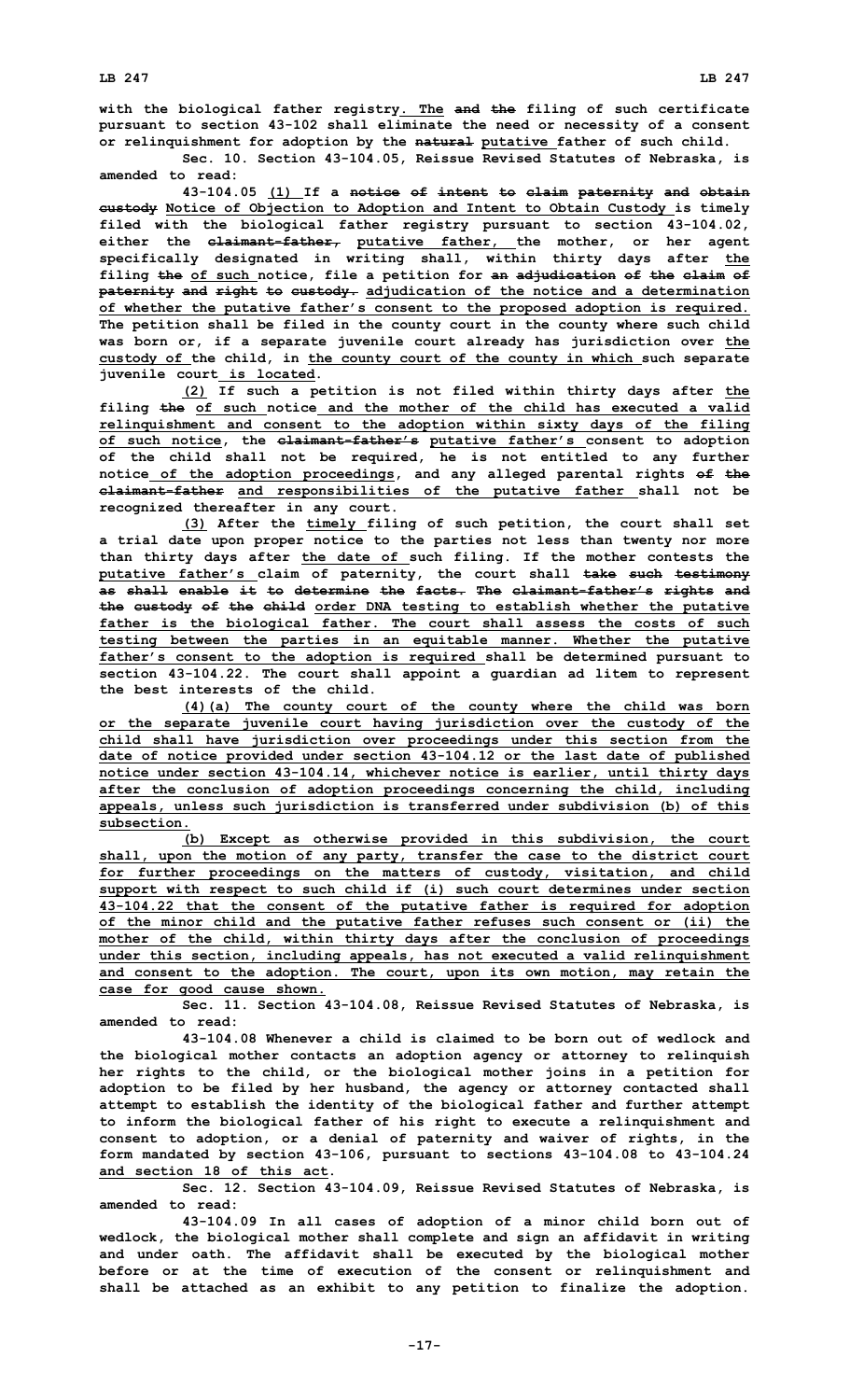**If the biological mother is under the age of nineteen, the affidavit may be executed by the agency or attorney representing the biological mother based upon information provided by the biological mother. The affidavit shall be in substantially the following form: AFFIDAVIT OF IDENTIFICATION I, .................., the mother of <sup>a</sup> child, state under oath or affirm as follows: (1) My child was born, or is expected to be born, on the ....... day of ............, ............, at ................., in the State of ................ . (2) <sup>I</sup> reside at ................., in the City or Village of ..................., County of .................., State of ................ . (3) <sup>I</sup> am of the age of .......... years, and my date of birth is .................... . (4) <sup>I</sup> acknowledge that <sup>I</sup> have been asked to identify the father of my child. (5) (CHOOSE ONE) (5A) <sup>I</sup> know and am identifying the biological father (or possible biological fathers) as follows: The name of the biological father is ................ . His last-known home address is ....................... . His last-known work address is ....................... . He is .......... years of age, or he is deceased, having died on or about the ............. day of ............, ............, at ........................., in the State of .................... . He has been adjudicated to be the biological father by the ..................... Court of ................ county, State of .................., case name ..................., docket number ................ . (For other possible biological fathers, please use additional sheets of paper as needed.) (5B) <sup>I</sup> am unwilling or unable to identify the biological father (or possible biological fathers). <sup>I</sup> do not wish or <sup>I</sup> am unable to name the biological father of the child for the following reasons: .......... Conception of my child occurred as <sup>a</sup> result of sexual assault or incest .......... Providing notice to the biological father of my child would threaten my safety or the safety of my child .......... Other reason: .............................. . (6) If the biological mother is unable to name the biological father, the physical description of the biological father (or possible biological fathers) and other information which may assist in identifying him, including the city or county and state where conception occurred: .................................................. .................................................. .................................................. (use additional sheets of paper as needed). (7) Under penalty of perjury, the undersigned certifies that the statements set forth in this affidavit are true and correct. (8) <sup>I</sup> have read this affidavit and have had the opportunity to review and question it. It was explained to me by ....................... . I am signing it as my free and voluntary act and understand the contents and the effect of signing it. Dated this ...... day of ......., ...... . (Acknowledgment) ........................... (Signature) Sec. 13. Section 43-104.12, Reissue Revised Statutes of Nebraska, is amended to read: 43-104.12 In order to attempt to inform the biological father or possible biological fathers of the right to execute <sup>a</sup> relinquishment and consent to adoption or <sup>a</sup> denial of paternity and waiver of rights, the agency or attorney representing the biological mother shall notify, by registered or certified mail, restricted delivery, return receipt requested: (1) Any person adjudicated by <sup>a</sup> court in this state or by <sup>a</sup> court in another state or territory of the United States to be the biological father of the child; (2) Any person who has filed <sup>a</sup> paternity claim for notification**

**purposes or <sup>a</sup> notice of intent to claim paternity and obtain custody Request for Notification of Intended Adoption or <sup>a</sup> Notice of Objection to Adoption and Intent to Obtain Custody pursuant to sections 43-104.01 and 43-104.02;**

**(3) Any person who is recorded on the child's birth certificate as**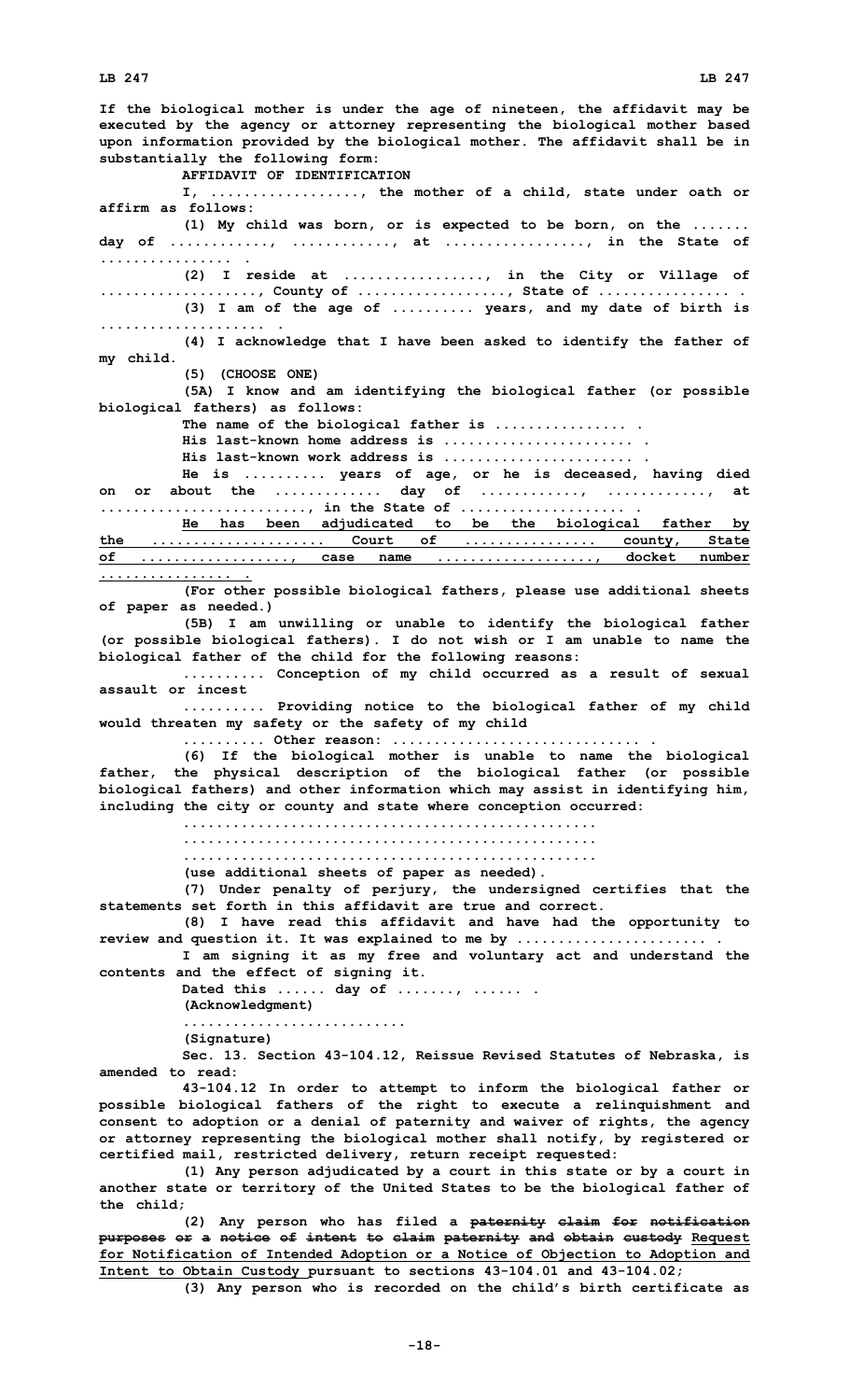**the child's father;**

**(4) Any person who might be the biological father of the child who was openly living with the child's biological mother within the twelve months prior to the birth of the child;**

**(5) Any person who has been identified as the biological father or possible biological father of the child by the child's biological mother pursuant to section 43-104.09;**

**(6) Any person who was married to the child's biological mother within six months prior to the birth of the child and prior to the execution of the relinquishment; and**

**(7) Any other person who the agency or attorney representing the biological mother may have reason to believe may be the biological father of the child.**

**Sec. 14. Section 43-104.13, Reissue Revised Statutes of Nebraska, is amended to read:**

**43-104.13 The notice sent by the agency or attorney pursuant to section 43-104.12 shall be served sufficiently in advance of the birth of the child, whenever possible, to allow compliance with subdivision (1) of section 43-104.02 and shall state:**

**(1) The biological mother's name, the fact that she is pregnant or has given birth to the child, and the expected or actual date of delivery;**

**(2) That the child has been relinquished by the biological mother, that she intends to execute <sup>a</sup> relinquishment, or that the biological mother has joined or plans to join in <sup>a</sup> petition for adoption to be filed by her husband;**

**(3) That the person being notified has been identified as <sup>a</sup> possible biological father of the child;**

**(4) That the possible biological father may have certain rights with respect to such child if he is in fact the biological father;**

**(5) That the possible biological father has the right to (a) deny paternity, (b) waive any parental rights he may have, (c) relinquish and consent to adoption of the child, or (d) file <sup>a</sup> notice of intent to claim paternity and obtain custody of the child Notice of Objection to Adoption and Intent to Obtain Custody pursuant to section 43-104.02, or (e) object to the adoption in <sup>a</sup> proceeding before any Nebraska court which has, prior to his receipt of this notice, adjudicated him to be the biological father of the child;**

**(6) That to deny paternity, to waive his parental rights, or to relinquish and consent to the adoption, the biological father must contact the undersigned agency or attorney representing the biological mother, and that if he wishes to object to the adoption and seek custody of the child he should seek legal counsel from his own attorney immediately; and**

**(7) That if he is the biological father and if the child is not relinquished for adoption, he has <sup>a</sup> duty to contribute to the support and education of the child and to the pregnancy-related expenses of the mother and <sup>a</sup> right to seek visitation.**

**The agency or attorney representing the biological mother may enclose with the notice a document which is an admission or denial of paternity and <sup>a</sup> waiver of rights by the biological father, which the biological father may choose to complete, in the form mandated by section 43-106, and return to the agency or attorney.**

**Sec. 15. Section 43-104.14, Reissue Revised Statutes of Nebraska, is amended to read:**

**43-104.14 (1) If the agency or attorney representing the biological mother is unable through reasonable efforts to locate and serve notice on the biological father or possible biological fathers as contemplated in sections 43-104.12 and 43-104.13, the agency or attorney shall notify the biological father or possible biological fathers by publication.**

**(2) The publication shall be made once <sup>a</sup> week for three consecutive weeks in <sup>a</sup> legal newspaper of general circulation in the Nebraska county or county of another state which is most likely to provide actual notice to the biological father. The publication shall include:**

**(a) The first name or initials of the father or possible father or the entry "John Doe, real name unknown", if applicable;**

**(b) <sup>A</sup> description of the father or possible father if his first name is or initials are unknown;**

**(c) The approximate date of conception of the child and the city and state in which conception occurred, if known;**

**(d) The date of birth or expected birth of the child;**

**(e) That he has been identified as the biological father or possible biological father of <sup>a</sup> child whom the biological mother currently intends to place for adoption and the approximate date that placement will occur;**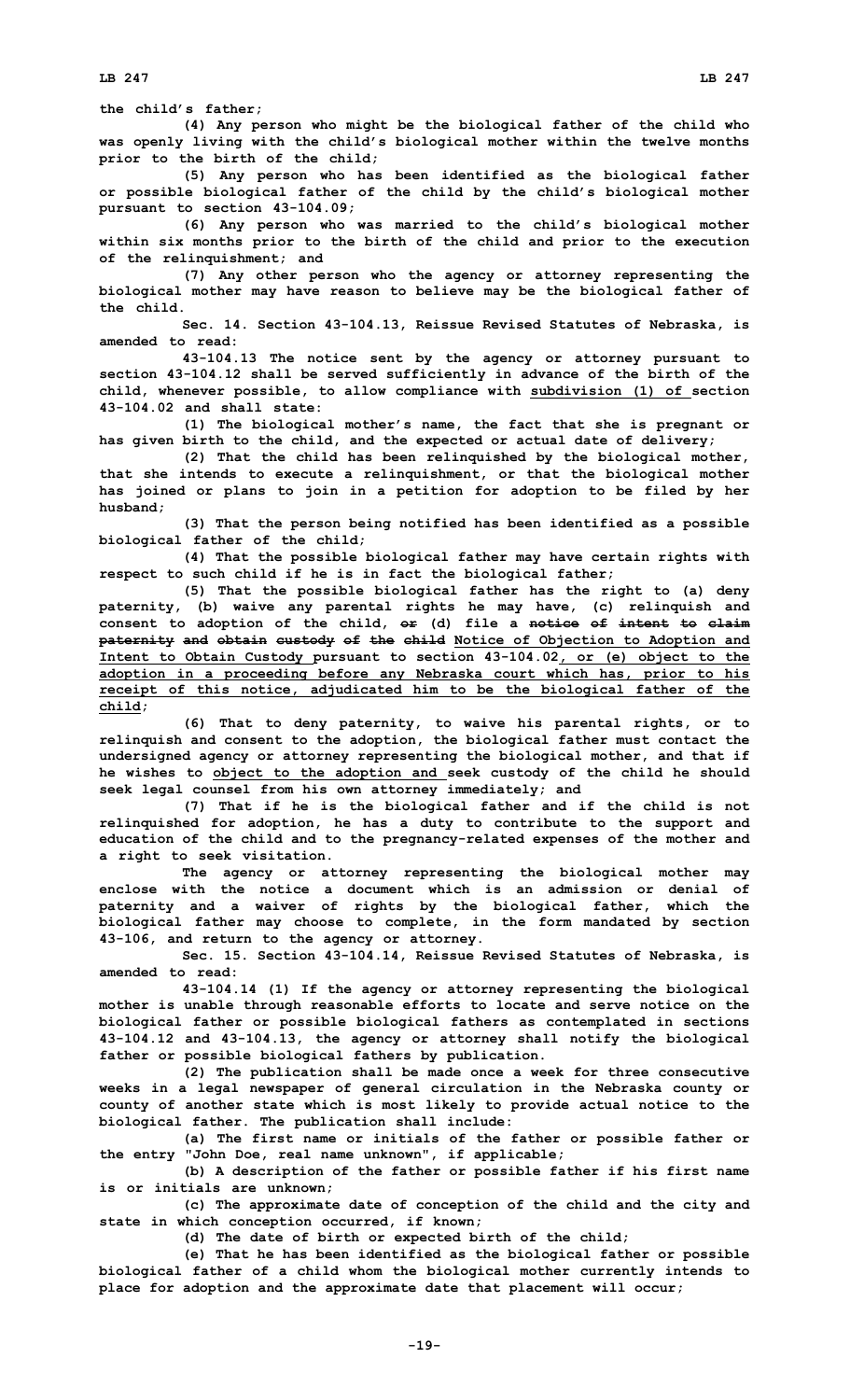**(f) That he has the right to (i) deny paternity, (ii) waive any parental rights he may have, (iii) relinquish and consent to adoption of the child, (iv) file <sup>a</sup> Notice of Objection to Adoption and Intent to Obtain Custody pursuant to section 43-104.02, or (v) object to the adoption in <sup>a</sup> proceeding before any Nebraska court which has adjudicated him to be the biological father of the child prior to his receipt of notice; and or (iv) file <sup>a</sup> notice of intent to claim paternity and obtain custody of the child within five business days of the birth of the child or within five business days of this notice, whichever is later, pursuant to section 43-104.02; and**

**(g) That (i) in order to deny paternity, waive his parental rights, relinquish and consent to the adoption, or receive additional information to determine whether he is the father of the child in question, he must contact the undersigned agency or attorney representing the biological mother and (ii) if he wishes to object to the adoption and seek custody of the child, he must seek legal counsel from his own attorney immediately.**

**Sec. 16. Section 43-104.17, Reissue Revised Statutes of Nebraska, is amended to read:**

**43-104.17 In all cases of adoption of <sup>a</sup> minor child born out of wedlock, the petition to finalize the adoption shall specifically allege compliance with sections 43-104.08 to 43-104.16, and shall attach as exhibits all documents which are evidence of such compliance. No notice of the filing of the petition to finalize or the hearing on the petition shall be given to <sup>a</sup> biological father or possible putative biological father who (1) executed <sup>a</sup> valid relinquishment and consent or <sup>a</sup> valid denial of paternity and waiver of rights pursuant to section 43-104.11, or (2) was provided notice under sections 43-104.12 to 43-104.14 and failed to timely file an intent to claim paternity and obtain custody <sup>a</sup> Notice of Objection to Adoption and Intent to Obtain Custody pursuant to section 43-104.02 or petition pursuant to section 43-104.05, or (3) is not required to consent to the adoption pursuant to proceedings conducted under section 43-104.22.**

**Sec. 17. Section 43-104.22, Reissue Revised Statutes of Nebraska, is amended to read:**

**43-104.22 At any hearing to determine <sup>a</sup> biological father's parental rights to the child, the court shall receive evidence with regard to the biological father's actual paternity of the child and whether he is <sup>a</sup> fit, proper, and suitable custodial parent for the child. The court shall the parental rights of an adjudicated biological father or putative biological father of a minor child born out of wedlock and whether such father's consent is required for the adoption of such child, the court shall receive evidence with regard to the actual paternity of the child and whether such father is <sup>a</sup> fit, proper, and suitable custodial parent for the child. The court shall determine that the biological such father's consent is not required for <sup>a</sup> valid adoption of the child upon <sup>a</sup> finding of one or more of the following:**

**(1) The father abandoned or neglected the child after having knowledge of the child's birth;**

**(2) The father is not <sup>a</sup> fit, proper, and suitable custodial parent for the child;**

**(3) The father had knowledge of the child's birth and failed to provide reasonable financial support for the mother or child;**

**(4) The father abandoned the mother without reasonable cause and with knowledge of the pregnancy;**

**(5) The father had knowledge of the pregnancy and failed to provide reasonable support for the mother during the pregnancy;**

**(6) The child was conceived as <sup>a</sup> result of <sup>a</sup> nonconsensual sex act or an incestual act;**

**(7) Notice was provided pursuant to sections 43-104.12 to 43-104.14 and the putative father failed to timely file an intent to claim paternity and obtain custody <sup>a</sup> Notice of Objection to Adoption and Intent to Obtain Custody pursuant to section 43-104.02;**

**(8) The putative father failed to timely file <sup>a</sup> petition to adjudicate his claim of paternity and right to custody <sup>a</sup> Notice of Objection to Adoption and Intent to Obtain Custody pursuant to as contemplated in section 43-104.05; or**

**(9) Notice was provided to an adjudicated biological father through service of process under applicable state law and he failed to object to the adoption or failed to appear at the hearing conducted under section 18 of this act;**

**(10) The father executed <sup>a</sup> valid relinquishment or consent to adoption; or**

**(11) The man is not, in fact, the biological father of the child.**

**The court shall determine the custody of the child according to the best interest of the child, weighing the superior rights of <sup>a</sup> biological**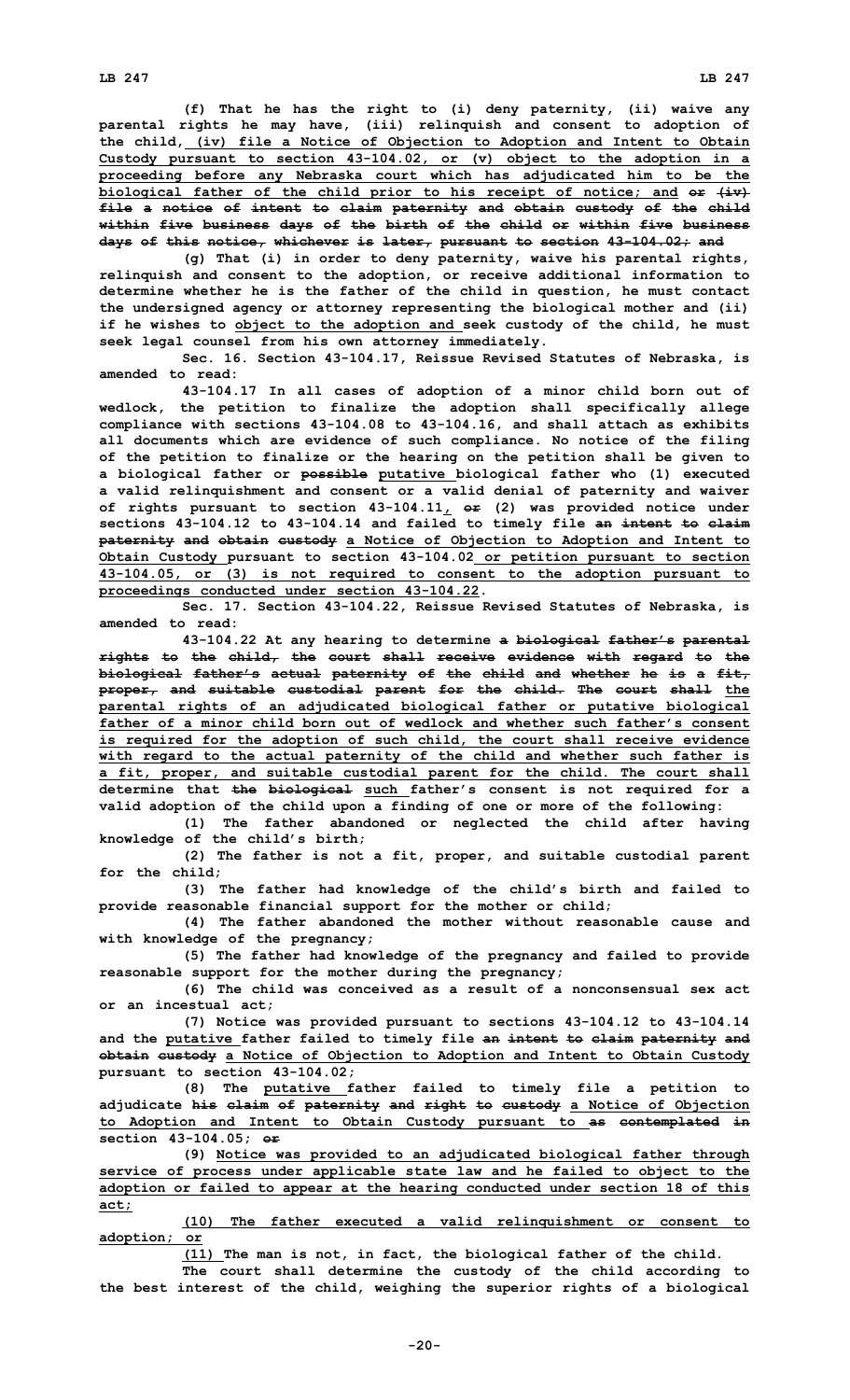**parent who has been found to be <sup>a</sup> fit, proper, and suitable parent against any detriment the child would suffer if removed from the custody of persons with whom the child has developed <sup>a</sup> substantial relationship.**

**Sec. 18. With respect to any person who has been adjudicated by <sup>a</sup> Nebraska court of competent jurisdiction to be the biological father of <sup>a</sup> child born out of wedlock who is the subject of <sup>a</sup> proposed adoption:**

**(1) Such person shall not be construed to be <sup>a</sup> putative father for purposes of sections 43-104.01 to 43-104.05 and shall not be subject to the provisions of such sections as applied to such fathers; and**

**(2)(a) If the adjudicated biological father has been provided notice in substantial compliance with section 43-104.12 or section 43-104.14, whichever notice is earlier, and he has not executed <sup>a</sup> valid relinquishment or consent to the adoption, the mother or lawful custodian of the child or his or her agent shall file <sup>a</sup> motion in the court with jurisdiction of the custody of the child for <sup>a</sup> hearing to determine whether such father's consent to the adoption is required and whether the court shall give its consent to the adoption;**

**(b) Notice of the motion and hearing shall be served on the adjudicated biological father in the manner provided for service of process under applicable state law; and**

**(c) Within thirty days after service of notice under subdivision (b) of this subdivision, the court shall conduct an evidentiary hearing to determine whether the adjudicated biological father's consent to the adoption is required and whether the court shall give its consent to the adoption. Whether such father's consent is required for the proposed adoption shall be determined pursuant to section 43-104.22.**

**Sec. 19. Section 43-105, Reissue Revised Statutes of Nebraska, is amended to read:**

**43-105 (1) If consent is not required of both parents of <sup>a</sup> child born in lawful wedlock if living, the surviving parent of <sup>a</sup> child born in lawful wedlock, or the mother or mother and father of <sup>a</sup> child born out of wedlock, because of the provisions of subdivision (3) (1)(c) of section 43-104, substitute consents shall be filed as follows:**

**(1) (a) Consent to the adoption of <sup>a</sup> minor child who has been committed to the Department of Health and Human Services may be given by the department or its duly authorized agent in accordance with section 43-906;**

**(2) when (b) When <sup>a</sup> parent has relinquished <sup>a</sup> minor child for adoption to any child placement agency licensed or approved by the department or its duly authorized agent, consent to the adoption of such child may be given by such agency; and**

**(3) in (c) In all other cases when consent cannot be given as provided in subdivision (3) (1)(c) of section 43-104, consent shall be given by the guardian or guardian ad litem of such minor child appointed by <sup>a</sup> court, which consent shall be authorized by the court having jurisdiction of such guardian or guardian ad litem.**

**(2) Substitute consent provisions of this section do not apply to <sup>a</sup> biological father whose consent is not required under section 43-104.22.**

**Sec. 20. Section 43-106, Reissue Revised Statutes of Nebraska, is amended to read:**

**43-106 Consents required to be given under sections 43-104 and 43-105, except under subdivision (2) (1)(b) of section 43-104, must be acknowledged before an officer authorized to acknowledge deeds in this state and signed in the presence of at least one witness, in addition to the officer. Consents under subdivision (2) (1)(b) of section 43-104 shall be shown by <sup>a</sup> duly certified copy of order of the court required to grant such consent.**

**Sec. 21. Section 43-906, Reissue Revised Statutes of Nebraska, is amended to read:**

**43-906 Except as otherwise provided in the Nebraska Indian Child Welfare Act, the Department of Health and Human Services, or its duly authorized agent, may consent to the adoption of children committed to it upon the order of <sup>a</sup> juvenile court if the parental rights of the parents or of the mother of a child born out of wedlock have been terminated and if no father of <sup>a</sup> child born out of wedlock has timely asserted his paternity rights under section 43-104.02, or upon the relinquishment to such department by their parents or the mother and, if required under sections 43-104.08 to 43-104.24 and section 18 of this act, the father of <sup>a</sup> child born out of wedlock. The parental rights of parents of <sup>a</sup> child born out of wedlock shall be determined pursuant to sections 43-104.05 and 43-104.08 to 43-104.24 and section 18 of this act.**

**Sec. 22. Section 43-1411, Reissue Revised Statutes of Nebraska, is amended to read:**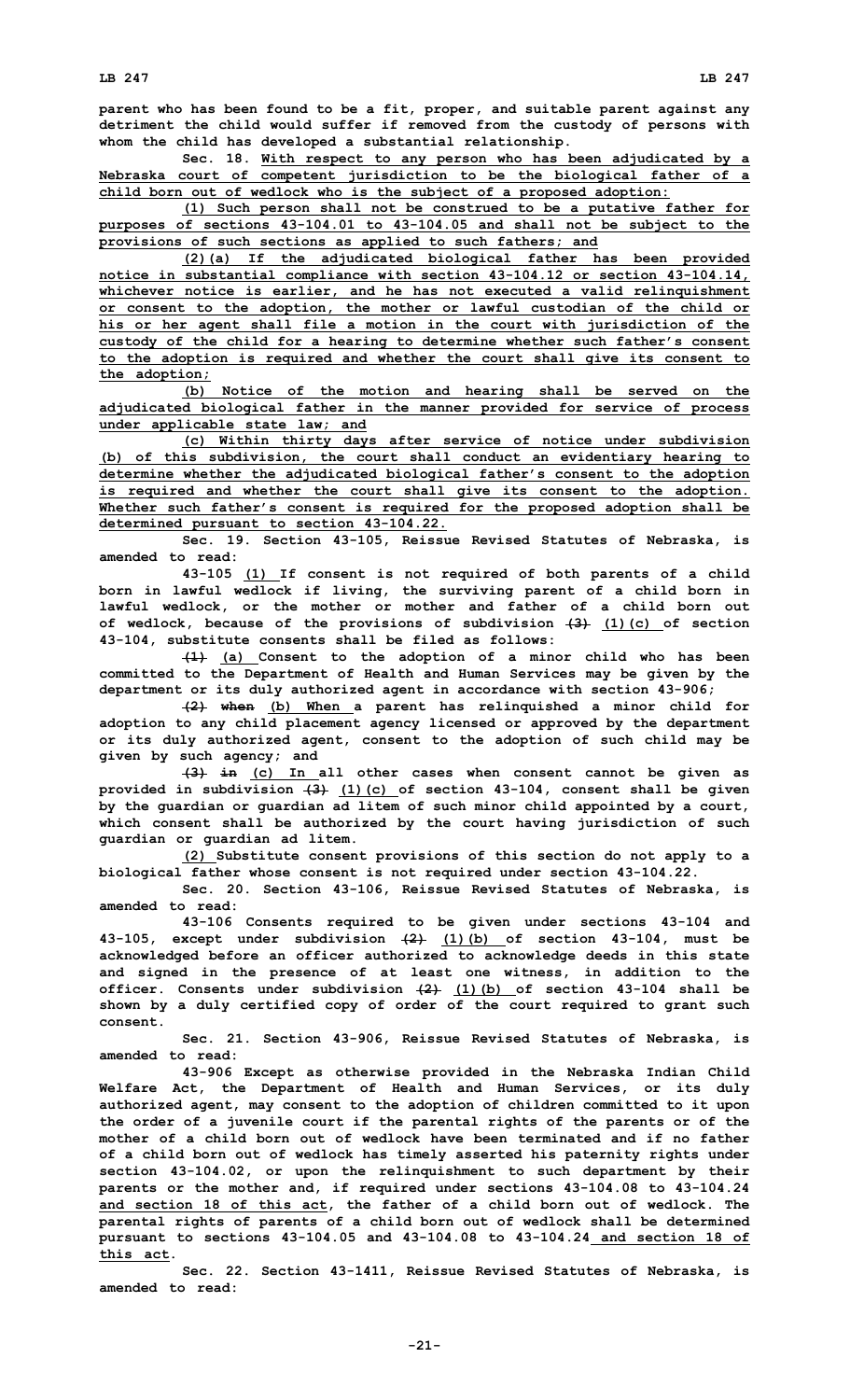**43-1411 <sup>A</sup> civil proceeding to establish the paternity of <sup>a</sup> child may be instituted, in the court of the district where the child is domiciled or found or, for cases under the Uniform Interstate Family Support Act, where the alleged father is domiciled, by (1) the mother or the alleged father of such child, either during pregnancy or within four years after the child's birth, unless consent or relinquishment has been made pursuant to sections 43-104.08 to 43-104.24 or section 43-105 for purposes of adoption (a) <sup>a</sup> valid consent or relinquishment has been made pursuant to sections 43-104.08 to 43-104.24 and section 18 of this act or section 43-105 for purposes of adoption or (b) <sup>a</sup> county court or separate juvenile court has jurisdiction over the custody of the child or jurisdiction over an adoption matter with respect to such child pursuant to sections 43-101 to 43-116 or (2) the guardian or next friend of such child or the state, either during pregnancy or within eighteen years after the child's birth. Summons shall issue and be served as in other civil proceedings, except that such summons may be directed to the sheriff of any county in the state and may be served in any county.**

**Sec. 23. Section 71-101, Revised Statutes Cumulative Supplement, 2006, is amended to read:**

**71-101 Sections 71-101 to 71-1,107.30, 71-1,133 to 71-1,338, 71-1,343 to 71-1,361, and 71-1301 to 71-1354, sections 39 and 42 of this act, and the Physical Therapy Practice Act shall be known and may be cited as the Uniform Licensing Law.**

**For purposes of the Uniform Licensing Law, unless the context otherwise requires:**

**(1) Board or professional board means one of the boards appointed by the State Board of Health pursuant to sections 71-111 and 71-112;**

**(2) Licensed, when applied to any licensee in any of the professions named in section 71-102, means <sup>a</sup> person licensed under the Uniform Licensing Law;**

**(3) Profession or health profession means any of the several groups named in section 71-102;**

**(4) Department means the Department of Health and Human Services Regulation and Licensure;**

**(5) Whenever <sup>a</sup> particular gender is used, it is construed to include both the masculine and the feminine, and the singular number includes the plural when consistent with the intent of the Uniform Licensing Law;**

**(6) License, licensing, or licensure means permission to engage in <sup>a</sup> health profession which would otherwise be unlawful in this state in the absence of such permission and which is granted to individuals who meet prerequisite qualifications and allows them to perform prescribed health professional tasks and use <sup>a</sup> particular title;**

**(7) Certificate, certify, or certification, with respect to professions, means <sup>a</sup> voluntary process by which <sup>a</sup> statutory, regulatory entity grants recognition to an individual who has met certain prerequisite qualifications specified by such regulatory entity and who may assume or use the word certified in the title or designation to perform prescribed health professional tasks. When appropriate, certificate means <sup>a</sup> document issued by the department which designates particular credentials for an individual;**

**(8) Lapse means the termination of the right or privilege to represent oneself as <sup>a</sup> licensed, certified, or registered person and to practice the profession when <sup>a</sup> license, certificate, or registration is required to do so;**

**(9) Credentialing means the totality of the process associated with obtaining state approval to provide health care services or human services or changing aspects of <sup>a</sup> current approval. Credentialing grants permission to use <sup>a</sup> protected title that signifies that <sup>a</sup> person is qualified to provide the services of <sup>a</sup> certain profession. Credential includes <sup>a</sup> license, certificate, or registration; and**

**(10) Dependence means <sup>a</sup> compulsive or chronic need for or an active addiction to alcohol or any controlled substance or narcotic drug.**

**Sec. 24. Section 71-193.15, Reissue Revised Statutes of Nebraska, is amended to read:**

**71-193.15 <sup>A</sup> (1) Except as otherwise provided in this section, <sup>a</sup> licensed dental hygienist shall perform the traditional dental hygiene functions set forth listed in section 71-193.17 only when authorized to do so by <sup>a</sup> licensed dentist who shall be responsible for the total oral health care of the patient.**

**(2) The Department of Health and Human Services Regulation and Licensure in the conduct of public health-related services department may authorize <sup>a</sup> licensed dental hygienist to conduct preliminary perform the following functions in the conduct of public health-related services in <sup>a</sup> public health setting or in <sup>a</sup> health care or related facility: Preliminary**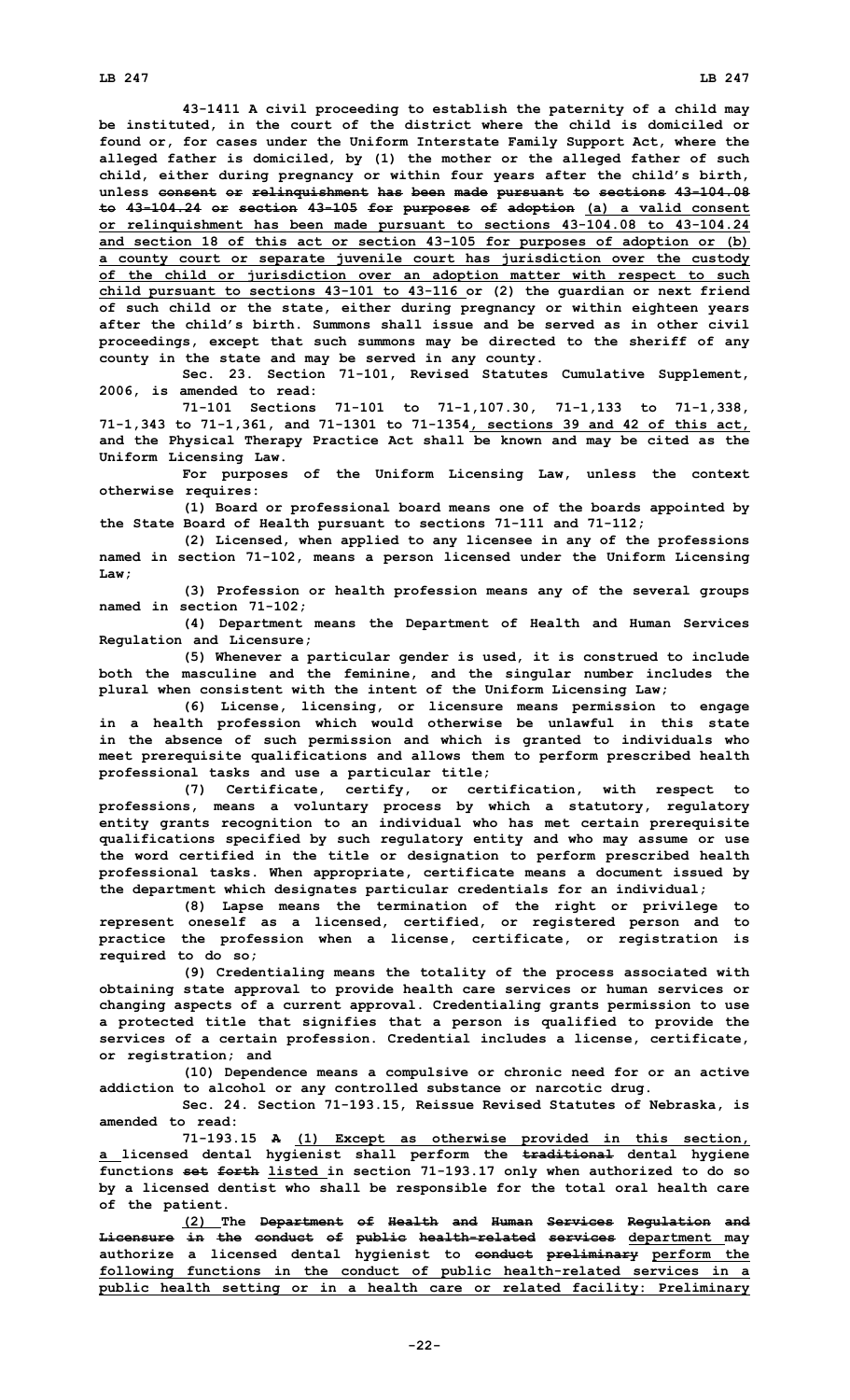**charting and screening examinations; , provide oral health education, including workshops and inservice training sessions on dental health; and for patients including the teaching of appropriate plaque control techniques, and perform or provide all of the duties that any dental assistant is authorized to perform.**

**(3)(a) The department may authorize <sup>a</sup> licensed dental hygienist with three thousand hours of clinical experience in at least four of the preceding five calendar years to perform the following functions in the conduct of public health-related services in <sup>a</sup> public health setting or in <sup>a</sup> health care or related facility: Oral prophylaxis to healthy children who do not require antibiotic premedication; pulp vitality testing; and preventive measures, including the application of fluorides, sealants, and other recognized topical agents for the prevention of oral disease.**

**(b) Authorization shall be granted by the department under this subsection upon (i) filing an application with the department, (ii) providing evidence of current licensure and professional liability insurance coverage, and (iii) providing evidence of clinical experience as required under subdivision (a) of this subsection. Authorization may be limited by the department as necessary to protect the public health and safety upon good cause shown and may be renewed in connection with renewal of the dental hygienist's license.**

**(c) <sup>A</sup> licensed dental hygienist performing dental hygiene functions as authorized under this subsection shall (i) report authorized functions performed by him or her to the department and (ii) advise the patient or recipient of services or his or her authorized representative that such services are preventive in nature and do not constitute <sup>a</sup> comprehensive dental diagnosis and care.**

**(4) For purposes of this section:**

**(a) Health care or related facility means <sup>a</sup> hospital, <sup>a</sup> nursing facility, an assisted-living facility, <sup>a</sup> correctional facility, <sup>a</sup> tribal clinic, or <sup>a</sup> school-based preventive health program; and**

**(b) Public health setting means <sup>a</sup> federal, state, or local public health department or clinic, community health center, rural health clinic, or other similar program or agency that serves primarily public health care program recipients.**

**Sec. 25. Section 71-193.17, Reissue Revised Statutes of Nebraska, is amended to read:**

**71-193.17 When properly authorized by and under the general supervision of <sup>a</sup> licensed dentist, <sup>a</sup> licensed dental hygienist, under the general supervision of <sup>a</sup> licensed dentist, may perform the following intra and extra oral procedures and functions:**

**(1) Oral prophylaxis, periodontal scaling, and root planing which includes supragingival and subgingival debridement; Scaling of teeth, including subgingival regions and root planing with hand and ultrasonic instruments;**

**(2) Polish all exposed tooth surfaces, including with motor-driven and hand instruments in the oral prophylaxis procedure, including polishing amalgam restorations;**

**(3) Conduct and assess preliminary charting, probing, and screening examinations, and indexing of dental and periodontal disease, with referral, when appropriate, for <sup>a</sup> dental diagnosis by <sup>a</sup> licensed dentist;**

**(4) Brush biopsies;**

**(5) Pulp vitality testing;**

**(4) Periodontal probing and charting;**

**(5) (6) Gingival curettage;**

**(6) Place and remove periodontal dressings;**

**(7) Remove Removal of sutures;**

**(8) Provide preventive Preventive measures, such as including the application of fluorides, sealants, and other recognized topical agents for the prevention of oral disease;**

**(9) Provide impressions Impressions for study casts;**

**(10) Apply Application of topical desensitizing and subgingival agents;**

**(11) Provide radiographic Radiographic exposures;**

**(12) Provide oral Oral health education, including conducting workshops and inservice training sessions on dental health; for patients including the teaching of appropriate plaque control techniques; and**

**(13) Application or administration of antimicrobial rinses, fluorides, and other anticariogenic agents; and**

**(13) Perform or provide all (14) All of the duties that any dental assistant is authorized to perform.**

**Sec. 26. Section 71-1,147.35, Revised Statutes Cumulative**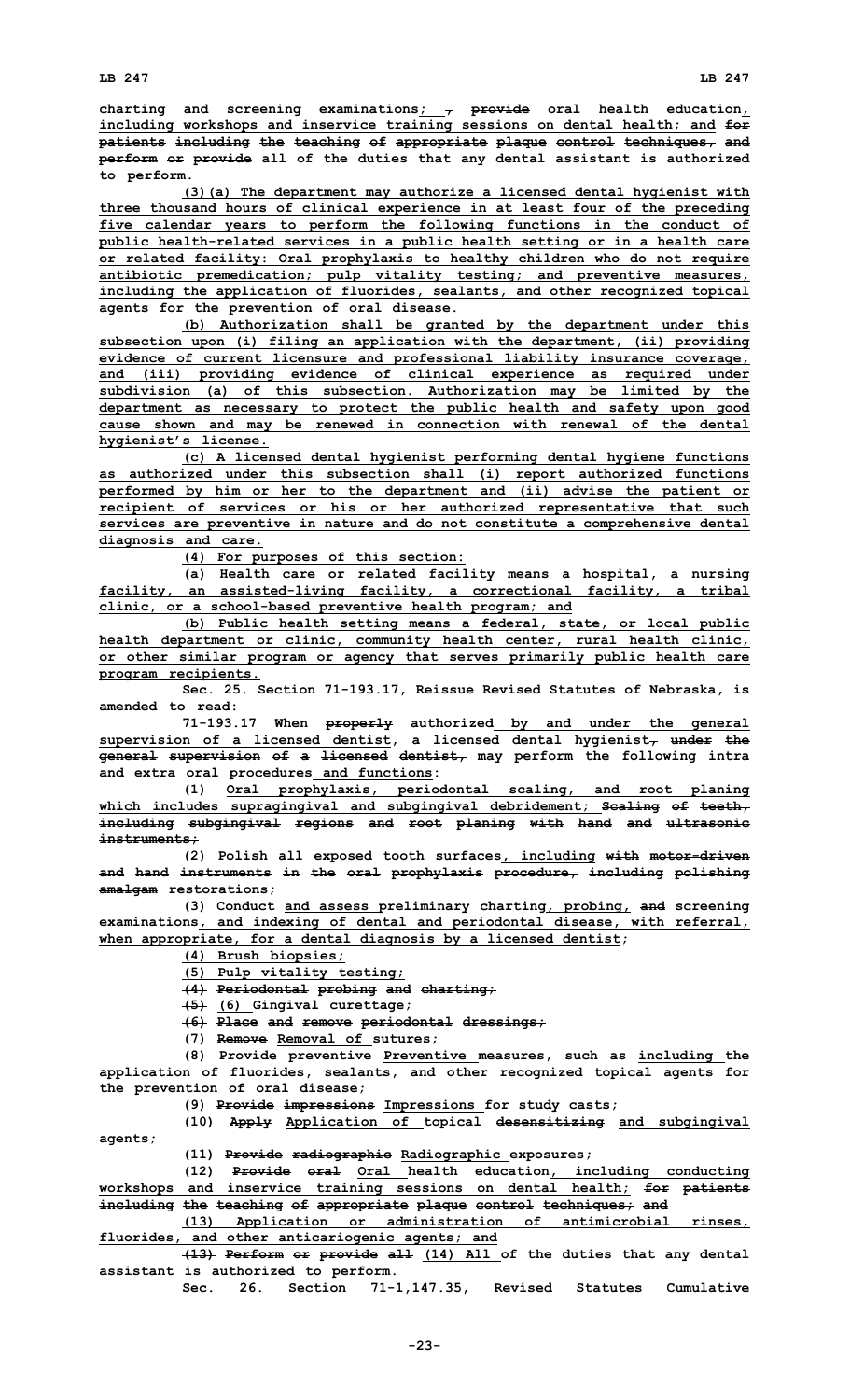**LB 247 LB 247**

**Supplement, 2006, is amended to read:**

**71-1,147.35 (1)(a) Prior to the dispensing or the delivery of <sup>a</sup> drug or device pursuant to <sup>a</sup> medical order to <sup>a</sup> patient or caregiver, <sup>a</sup> pharmacist shall in all care settings conduct <sup>a</sup> prospective drug utilization review. Such prospective drug utilization review shall involve monitoring the patient-specific medical history described in subdivision (b) of this subsection and available to the pharmacist at the practice site for:**

**(i) Therapeutic duplication;**

**(ii) Drug-disease contraindications;**

**(iii) Drug-drug interactions;**

**(iv) Incorrect drug dosage or duration of drug treatment;**

**(v) Drug-allergy interactions; and**

**(vi) Clinical abuse or misuse.**

**(b) <sup>A</sup> pharmacist conducting <sup>a</sup> prospective drug utilization review shall ensure that <sup>a</sup> reasonable effort is made to obtain from the patient, his or her caregiver, or his or her practitioner and to record and maintain records of the following information to facilitate such review:**

**(i) The name, address, telephone number, date of birth, and gender of the patient;**

**(ii) The patient's history of significant disease, known allergies, and drug reactions and <sup>a</sup> comprehensive list of relevant drugs and devices used by the patient; and**

**(iii) Any comments of the pharmacist relevant to the patient's drug therapy.**

**(c) The assessment of data on drug use in any prospective drug utilization review shall be based on predetermined standards, approved by the department upon the recommendation of the board.**

**(2)(a) Prior to the dispensing or delivery of <sup>a</sup> drug or device pursuant to <sup>a</sup> prescription, the pharmacist shall ensure that <sup>a</sup> verbal offer to counsel the patient or caregiver is made. The counseling of the patient or caregiver by the pharmacist shall be on elements which, in the exercise of the pharmacist's professional judgment, the pharmacist deems significant for the patient. Such elements may include, but need not be limited to, the following:**

**(i) The name and description of the prescribed drug or device;**

**(ii) The route of administration, dosage form, dose, and duration of therapy;**

**(iii) Special directions and precautions for preparation, administration, and use by the patient or caregiver;**

**(iv) Common side effects, adverse effects or interactions, and therapeutic contraindications that may be encountered, including avoidance, and the action required if such effects, interactions, or contraindications occur;**

**(v) Techniques for self-monitoring drug therapy;**

**(vi) Proper storage;**

**(vii) Prescription refill information; and**

**(viii) Action to be taken in the event of <sup>a</sup> missed dose.**

**(b) The patient counseling provided for in this subsection shall be provided in person whenever practical or by the utilization of telephone service which is available at no cost to the patient or caregiver.**

**(c) Patient counseling shall be appropriate to the individual patient and shall be provided to the patient or caregiver.**

**(d) Written information may be provided to the patient or caregiver to supplement the patient counseling provided for in this subsection but shall not be used as <sup>a</sup> substitute for such patient counseling. If written information is provided, it shall also include all information found on the prescription label.**

**(e) This subsection shall not be construed to require <sup>a</sup> pharmacist to provide patient counseling when:**

**(i) The patient or caregiver refuses patient counseling;**

**(ii) The pharmacist, in his or her professional judgment, determines that patient counseling may be detrimental to the patient's care or to the relationship between the patient and his or her practitioner;**

**(iii) The patient is <sup>a</sup> patient or resident of <sup>a</sup> health care facility or health care service licensed under the Health Care Facility Licensure Act to whom prescription drugs or devices are administered by <sup>a</sup> licensed or certified staff member or consultant or <sup>a</sup> certified physician's assistant; or**

**(iv) The practitioner authorized to prescribe drugs or devices specifies that there shall be no patient counseling unless he or she is contacted prior to such patient counseling. The prescribing practitioner shall specify such prohibition in an oral prescription or in writing on the face of <sup>a</sup> written prescription, including any prescription which is received by facsimile or electronic transmission. The pharmacist shall note "Contact**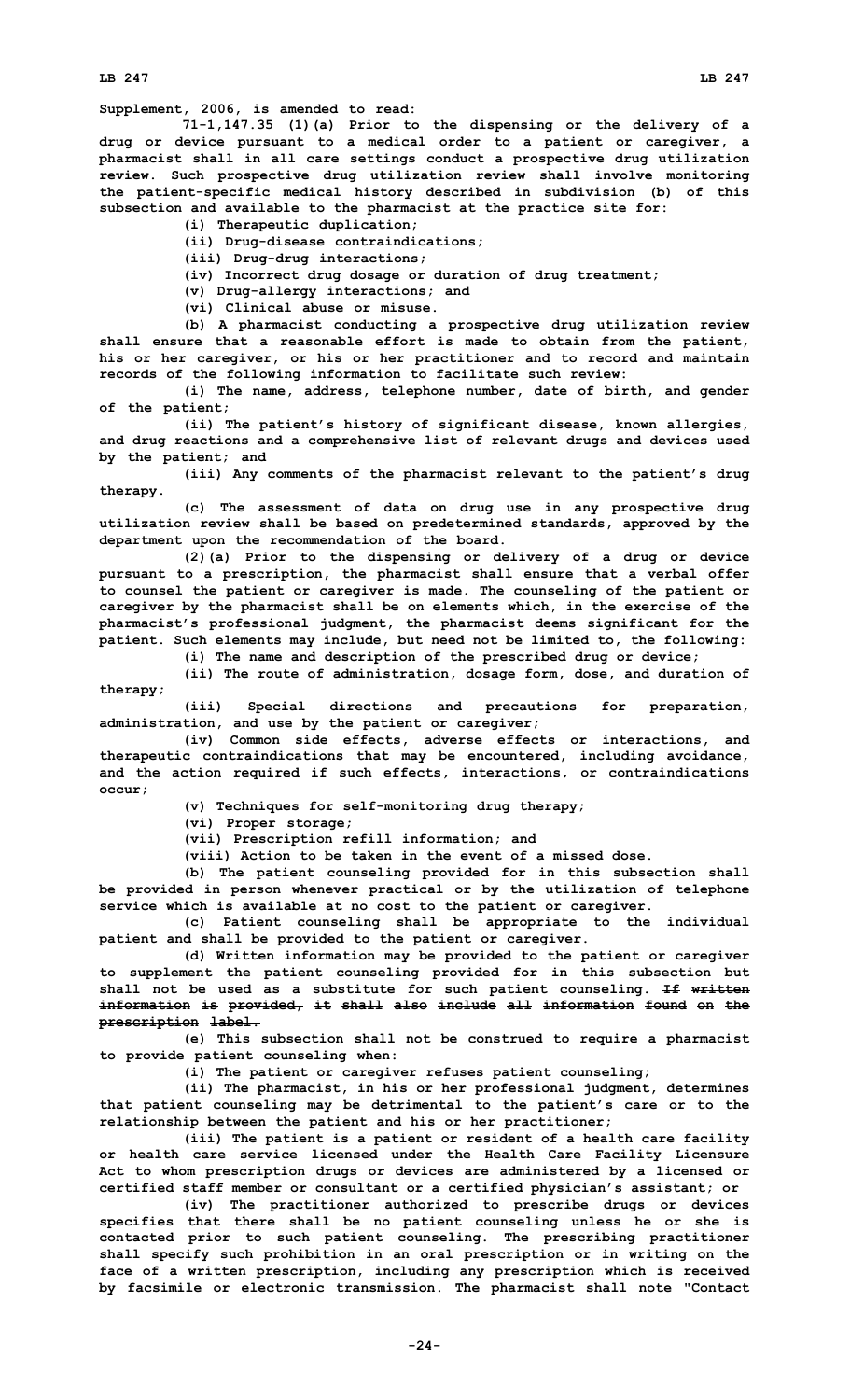**Before Counseling" on the face of the prescription if such is communicated orally by the prescribing practitioner.**

**Sec. 27. Section 71-1,186, Reissue Revised Statutes of Nebraska, is amended to read:**

**71-1,186 For purposes of As used in sections 71-1,186 to 71-1,196 and elsewhere in the Uniform Licensing Law, unless the context otherwise requires:**

**(1) Board shall mean means the Board of Audiology and Speech-Language Pathology;**

**(2) Practice of audiology shall mean means the application of principles, methods, and procedures for testing, measuring, and monitoring hearing, preparation of ear impressions and selection of hearing aids, aural rehabilitation, hearing conservation, vestibular testing of patients when vestibular testing is done as <sup>a</sup> result of <sup>a</sup> referral by <sup>a</sup> physician, and instruction related to hearing and disorders of hearing for the purpose of preventing, identifying, evaluating, and minimizing the effects of such disorders and conditions but shall not include the practice of medical diagnosis, medical treatment, or surgery; evidence-based practice in clinical decisionmaking for the prevention, assessment, habilitation, rehabilitation, and maintenance of persons with hearing, auditory function, and vestibular function impairments and related impairments, including (a) cerumen removal from the cartilaginous outer one-third portion of the external auditory canal when the presence of cerumen may affect the accuracy of hearing evaluations or impressions of the ear canal for amplification devices and (b) evaluation, selection, fitting, and dispensing of hearing aids, external processors of implantable hearing aids, and assistive technology devices as part of <sup>a</sup> comprehensive audiological rehabilitation program. Practice of audiology does not include the practice of medical diagnosis, medical treatment, or surgery;**

**(3) Audiologist shall mean means an individual who practices audiology and who presents himself or herself to the public by any title or description of services incorporating the words audiologist, hearing clinician, hearing therapist, or any similar title or description of services;**

**(4) Practice of speech-language pathology shall mean means the application of principles, and methods, and procedures for the evaluation, monitoring, instruction, habilitation, or rehabilitation related to associated with the development and disorders of human communication skills and with dysphagia, which principles and methods include screening, assessment, evaluation, treatment, prevention, consultation, and restorative modalities for speech, voice, or language, language-based learning, hearing, swallowing, or other upper aerodigestive functions for the purpose of improving quality of life by reducing impairments of body functions and structures, activity limitations, participation restrictions, and environmental barriers. Practice of speech-language pathology does not include the practice of medical diagnosis, medical treatment, or surgery; for the purpose of preventing, identifying, evaluating, and minimizing the effects of such disorders and conditions but shall not include the practice of medical diagnosis, medical treatment, or surgery;**

**(5) Speech-language pathologist shall mean means an individual who presents himself or herself to the public by any title or description of services incorporating the words speech-language pathologist, speech therapist, speech correctionist, speech clinician, language pathologist, language therapist, language clinician, logopedist, communicologist, aphasiologist, aphasia therapist, voice pathologist, voice therapist, voice clinician, phoniatrist, or any similar title, term, or description of services; and**

**(6) Communication assistant shall mean Audiology or speech-language pathology assistant or any individual who presents himself or herself to the public by any title or description with the same duties means any person who, following specified training and receiving specified supervision, provides specified limited structured communication or swallowing services, which are developed and supervised by <sup>a</sup> licensed audiologist or licensed speech-language pathologist, in the areas in which the supervisor holds licenses; and .**

**(7) Dysphagia means disorders of swallowing.**

**Sec. 28. Section 71-1,187, Reissue Revised Statutes of Nebraska, is amended to read:**

**71-1,187 Nothing in the Uniform Licensing Law shall be construed to prevent or restrict:**

**(1) The practice of audiology or speech-language pathology or the use of the official title of such practice by <sup>a</sup> person employed as <sup>a</sup> speech-language pathologist or audiologist by the federal government;**

**(2) <sup>A</sup> physician from engaging in the practice of medicine and surgery or any individual from carrying out any properly delegated**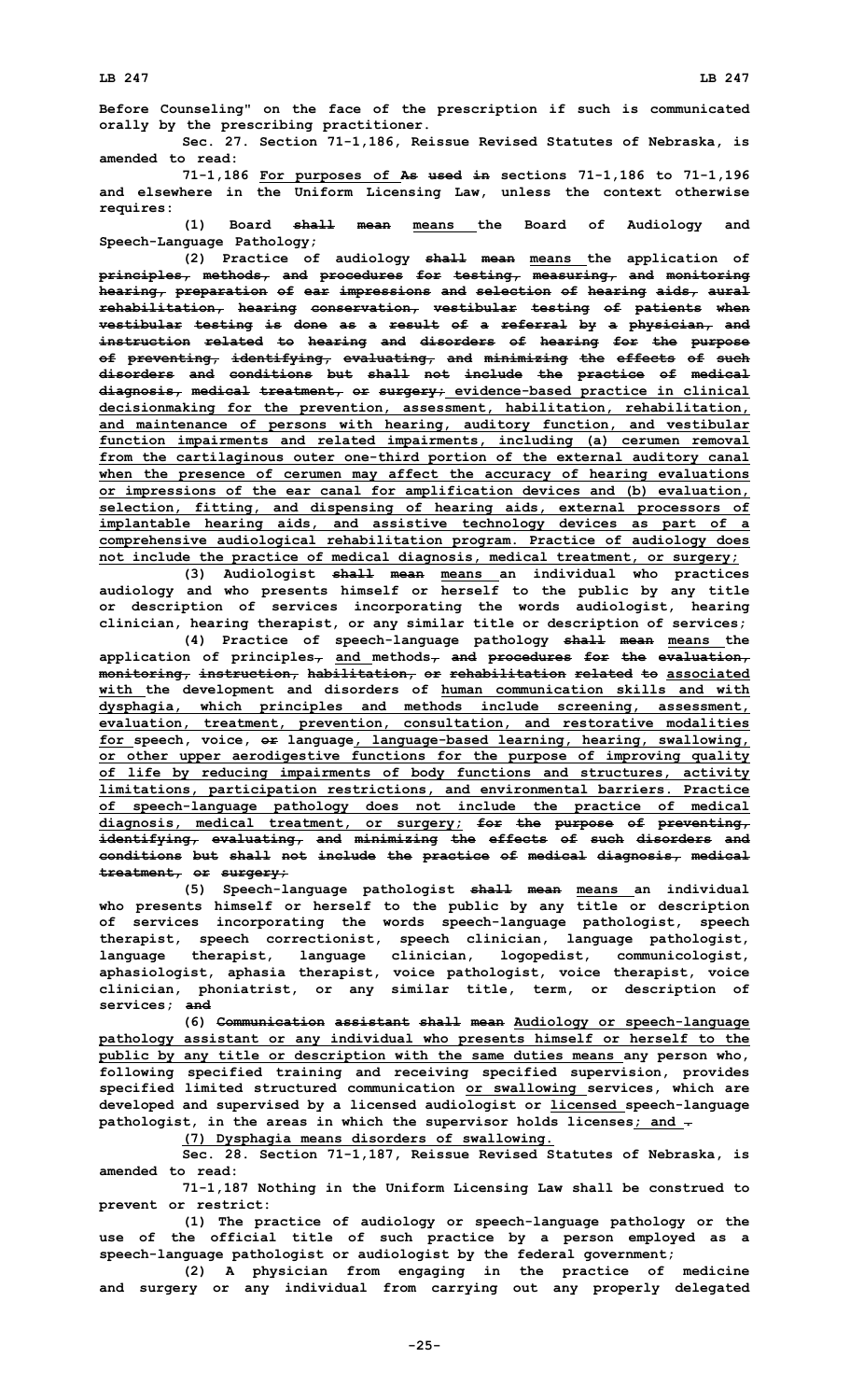**responsibilities within the normal practice of medicine and surgery under the supervision of <sup>a</sup> physician;**

**(3) <sup>A</sup> person licensed as <sup>a</sup> hearing aid fitter and dealer in this state from engaging in the fitting, selling, and servicing of hearing aids or performing such other duties as defined in sections 71-4701 to 71-4719;**

**(4) The practice of audiology or speech-language pathology or the use of the official title of such practice by <sup>a</sup> person who holds <sup>a</sup> valid and current credential as <sup>a</sup> speech or hearing specialist speech-language pathologist or audiologist issued by the State Department of Education, if such person performs speech-language pathology or audiology services solely as <sup>a</sup> part of his or her duties within an agency, institution, or organization for which no fee is paid directly or indirectly by the recipient of such service and under the jurisdiction of the State Department of Education, but such person may elect to be within the jurisdiction of sections 71-1,186 to 71-1,196; or**

**(5) The clinical practice in audiology or speech-language pathology required for students enrolled in an accredited college or university pursuing <sup>a</sup> major in audiology or speech-language pathology, if such clinical practices are supervised by <sup>a</sup> person licensed to practice audiology or speech-language pathology and if the student is designated by <sup>a</sup> title such as trainee student clinician or other title clearly indicating the training status; or .**

**(6) The utilization of <sup>a</sup> speech aide or other personnel employed by <sup>a</sup> public school, educational service unit, or other private or public educational institution working under the direct supervision of <sup>a</sup> credentialed speech-language pathologist.**

**Sec. 29. Section 71-1,195.01, Reissue Revised Statutes of Nebraska, is amended to read:**

**71-1,195.01 (1) Upon application and payment of the registration fee, the department shall register to practice as <sup>a</sup> communication assistant an audiology or speech-language pathology assistant any person who:**

**(a)(i) Holds <sup>a</sup> bachelor's degree or its equivalent in communication disorders, (ii) holds an associate degree or its equivalent in communication disorders from an accredited training program, or (iii) between the period of June 1, 2005, and June 1, 2007, was registered as and practiced as <sup>a</sup> communication assistant for at least thirty hours per week for <sup>a</sup> minimum of nine months per year; (a) Is <sup>a</sup> graduate of an accredited high school or its equivalent;**

**(b) Has successfully completed all required training pursuant to sections 71-1,195.04 and 71-1,195.05 and any inservice training required pursuant to section 71-1,195.09; and**

**(c) Has demonstrated ability to reliably maintain records and provide treatment under the supervision of <sup>a</sup> licensed audiologist or speech-language pathologist.**

**(2) Such registration shall be valid for one year from the date of issuance.**

**(3) The board shall, with the approval of the department, adopt and promulgate rules and regulations necessary to administer sections 71-1,195.01 to 71-1,195.09.**

**Sec. 30. Section 71-1,195.02, Reissue Revised Statutes of Nebraska, is amended to read:**

**71-1,195.02 (1) The department, upon recommendation of the board, shall approve an application submitted by an audiologist or speech-language pathologist for supervision for <sup>a</sup> communication assistant of an audiology or speech-language pathology assistant when:**

**(a) The communication assistant audiology or speech-language pathology assistant meets the requirements for registration pursuant to section 71-1,195.01;**

**(b) The audiologist or speech-language pathologist has <sup>a</sup> valid Nebraska license; and**

**(c) The audiologist or speech-language pathologist practices in Nebraska.**

**(2) Any audiologist or speech-language pathologist seeking approval for supervision of <sup>a</sup> communication assistant an audiology or speech-language pathology assistant shall submit an application which is signed by the communication assistant audiology or speech-language pathology assistant and the audiologist or speech-language pathologist with whom he or she is associated. Such application shall (a) identify the settings within which the communication assistant audiology or speech-language pathology assistant is authorized to practice, and (b) describe the agreed-upon functions that the communication assistant audiology or speech-language pathology assistant may perform as provided in section 71-1,195.06, and (c) describe the provision for supervision by an alternate audiologist or speech-language pathologist when**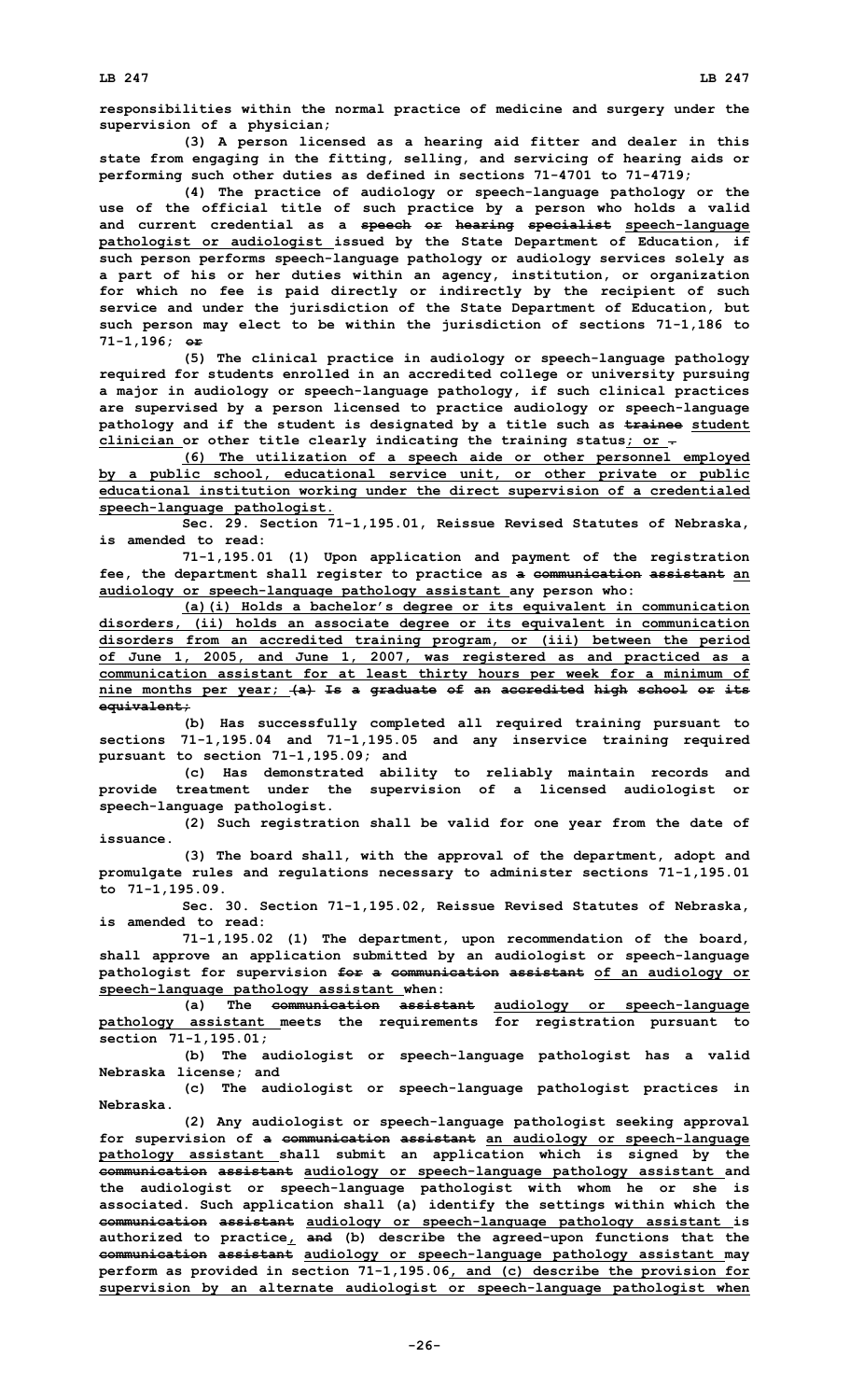**necessary.**

**(3) If the supervision of <sup>a</sup> communication assistant an audiology or speech-language pathology assistant is terminated by the audiologist, speech-language pathologist, or communication assistant, audiology or speech-language pathology assistant, the audiologist or speech-language pathologist shall notify the department of such termination. An audiologist or speech-language pathologist who thereafter assumes the responsibility for such supervision shall obtain <sup>a</sup> certificate of approval to supervise <sup>a</sup> communication assistant an audiology or speech-language pathology assistant from the department prior to the use of the communication assistant audiology or speech-language pathology assistant in the practice of audiology or speech-language pathology.**

**Sec. 31. Section 71-1,195.03, Reissue Revised Statutes of Nebraska, is amended to read:**

**71-1,195.03 The department may deny, suspend, limit, revoke, or otherwise discipline the registration of <sup>a</sup> communication assistant an audiology or speech-language pathology assistant or the approval of <sup>a</sup> supervising audiologist or speech-language pathologist granted under sections 71-1,195.01 and 71-1,195.02 upon the grounds and in accordance with the Uniform Licensing Law for any violation of sections 71-1,195.01 to 71-1,195.09.**

**Sec. 32. Section 71-1,195.04, Reissue Revised Statutes of Nebraska, is amended to read:**

**71-1,195.04 Initial training for communication assistant an audiology or speech-language pathology assistant shall consist of at least twelve hours and graduation from an accredited program with <sup>a</sup> focus on communication disorders which shall include:**

**(1) An overview of speech, and language, and dysphagia and the practice of audiology and speech-language pathology;**

**(2) Ethical and legal responsibilities;**

**(3) Normal language, speech, and hearing functions and swallowing physiology;**

**(4) Observing and recording patient progress;**

**(5) Behavior management and modification; and**

**(6) Record keeping.**

**Sec. 33. Section 71-1,195.05, Reissue Revised Statutes of Nebraska, is amended to read:**

**71-1,195.05 In addition to the initial training required by section 71-1,195.04, any communication assistant an audiology or speech-language pathology assistant assigned to provide aural rehabilitation programs shall have additional training which shall include, but not be limited to:**

**(1) Information concerning the nature of hearing loss;**

**(2) Purposes and principles of auditory and visual training;**

**(3) Maintenance and use of amplification devices; and**

**(4) Such other subjects as the department may deem appropriate.**

**Sec. 34. Section 71-1,195.06, Reissue Revised Statutes of Nebraska, is amended to read:**

**71-1,195.06 <sup>A</sup> communication assistant An audiology or speech-language pathology assistant may, under the supervision of <sup>a</sup> licensed audiologist or speech-language pathologist, perform the following duties and activities:**

**(1) Implement programs and procedures designed by <sup>a</sup> licensed audiologist or speech-language pathologist; which develop or refine receptive and expressive verbal and nonverbal communication skills;**

**(2) Maintain records of implemented procedures which document <sup>a</sup> patient's responses to treatment;**

**(3) Provide input for interdisciplinary treatment planning, inservice training, and other activities directed by <sup>a</sup> licensed audiologist or speech-language pathologist;**

**(4) Prepare instructional material to facilitate program implementation as directed by <sup>a</sup> licensed audiologist or speech-language pathologist;**

**(5) Recommend speech, language, and hearing referrals for evaluation by <sup>a</sup> licensed audiologist or speech-language pathologist;(6) Follow plans, developed by the licensed audiologist or speech-language pathologist, that provide specific sequences of treatment to individuals with communicative disorders or dysphagia; and**

**(7) (6) Chart or log patient responses to the treatment plan.**

**Sec. 35. Section 71-1,195.07, Reissue Revised Statutes of Nebraska, is amended to read:**

**71-1,195.07 <sup>A</sup> communication assistant An audiology or speech-language pathology assistant shall not:**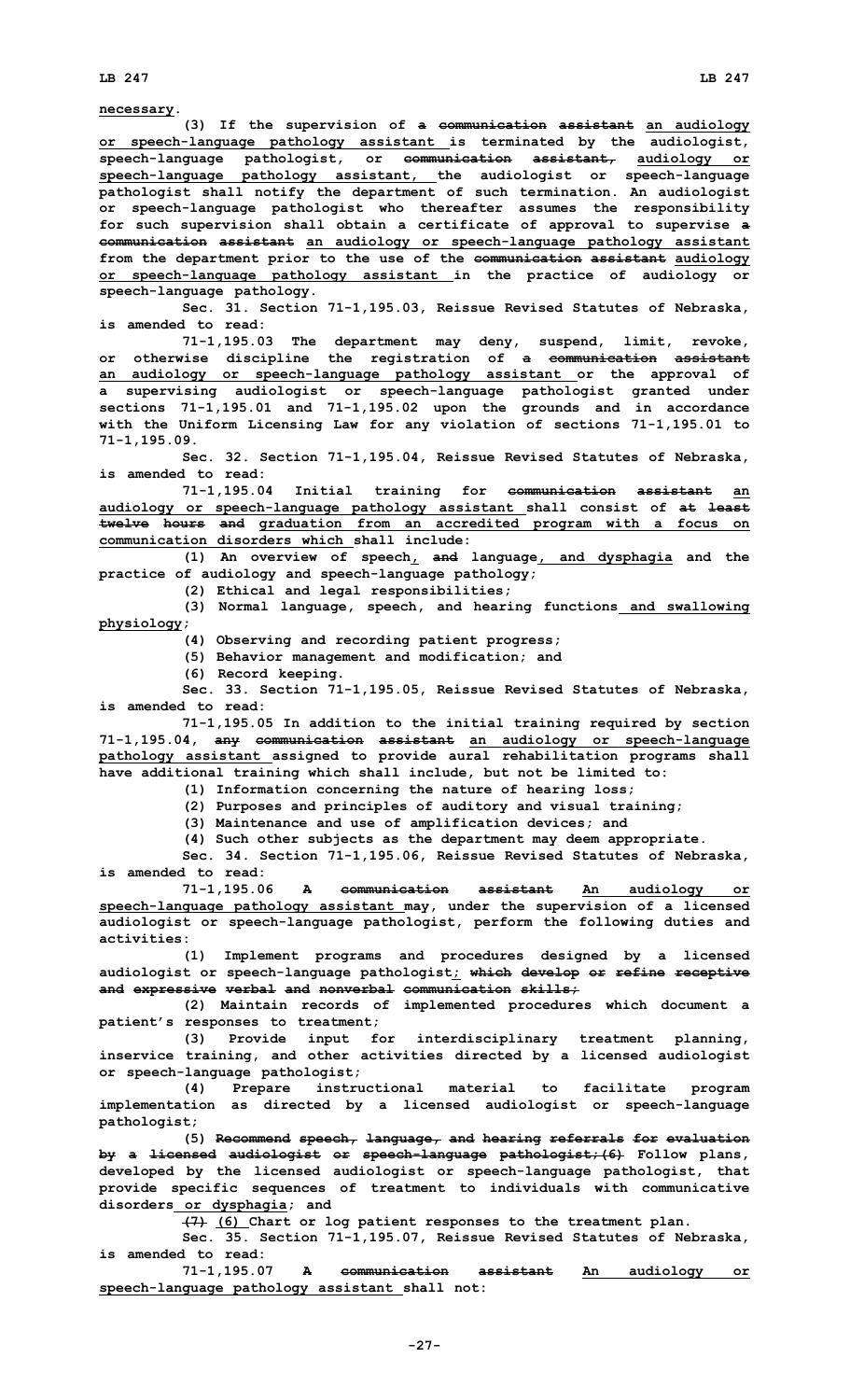**(1) Evaluate or diagnose any type of communication disorder;**

**(2) Evaluate or diagnose any type of dysphagia;**

**(3) Interpret evaluation results or treatment progress;**

**(3) (4) Consult or counsel, independent of the licensed audiologist or speech-language pathologist, with <sup>a</sup> patient, <sup>a</sup> patient's family, or staff regarding the nature or degree of communication disorders or dysphagia;**

**(4) (5) Plan patient treatment programs;**

**(5) (6) Represent himself or herself as an audiologist or speech-language pathologist or as <sup>a</sup> provider of speech, language, swallowing, or hearing treatment or assessment services; or**

**(6) (7) Independently initiate, modify, or terminate any treatment program; or .**

**(8) Fit or dispense hearing aids.**

**Sec. 36. Section 71-1,195.08, Reissue Revised Statutes of Nebraska, is amended to read:**

**71-1,195.08 (1) When supervising the communication assistant, an audiology or speech-language pathology assistant, the supervising audiologist or speech-language pathologist shall:**

**(a) Provide supervision for no more than two audiology or speech-language pathology assistants at one time;**

**(b) Provide direct onsite supervision for the first treatment session; two treatment sessions of each patient's care;**

**(b) (c) Provide direct onsite supervision of at least twenty percent of all subsequent treatment sessions per quarter;**

**(c) (d) Provide regular and frequent inservice training, at least ten hours of inservice training per registration period, either formal or informal, which is directly related to the particular services provided by the communication assistant; audiology or speech-language pathology assistant; and**

**(d) (e) Prepare semiannual performance evaluations of the communication assistant. audiology or speech-language pathology assistant to be reviewed with the audiology or speech-language pathology assistant on <sup>a</sup> one-to-one basis.**

**(2) The supervising audiologist or speech-language pathologist shall be responsible for all aspects of patient treatment.**

**Sec. 37. Section 71-1,195.09, Reissue Revised Statutes of Nebraska, is amended to read:**

**71-1,195.09 The supervising audiologist or speech-language pathologist shall provide the communication assistant with an evaluation, supervision, and training, including at least ten hours each year of inservice training in areas related to the services provided by the communication assistant pursuant to section 71-1,195.08. Such training shall be verified by annual reports to the department verifying that evaluation, supervision, and training required by section 71-1,195.08 has been completed. The audiologist or speech-language pathologist shall keep accurate records of such evaluation, supervision, and training.**

**Sec. 38. Section 71-1,296, Reissue Revised Statutes of Nebraska, is amended to read:**

**71-1,296 For purposes of sections 71-1,295 to 71-1,338 and sections 39 and 42 of this act, the definitions found in sections 71-1,297 to 71-1,311 and section 39 of this act shall be used.**

**Sec. 39. (1) Independent mental health practice means the provision of treatment, assessment, psychotherapy, counseling, or equivalent activities to individuals, couples, families, or groups for behavioral, cognitive, social, mental, or emotional disorders, including interpersonal or personal situations.**

**(2) Independent mental health practice includes diagnosing major mental illness or disorder, using psychotherapy with individuals suspected of having major mental or emotional disorders, or using psychotherapy to treat the concomitants of organic illness, with or without consultation with <sup>a</sup> qualified physician or licensed psychologist.**

**(3) Independent mental health practice does not include the practice of psychology or medicine, prescribing drugs or electroconvulsive therapy, treating physical disease, injury, or deformity, or measuring personality or intelligence for the purpose of diagnosis or treatment planning.**

**Sec. 40. Section 71-1,307, Reissue Revised Statutes of Nebraska, is amended to read:**

**71-1,307 (1) Mental health practice shall mean means the provision of treatment, assessment, psychotherapy, counseling, or equivalent activities to individuals, couples, families, or groups for behavioral, cognitive, social, mental, or emotional disorders, including interpersonal or personal situations.**

**(2) Mental health practice shall does not include:**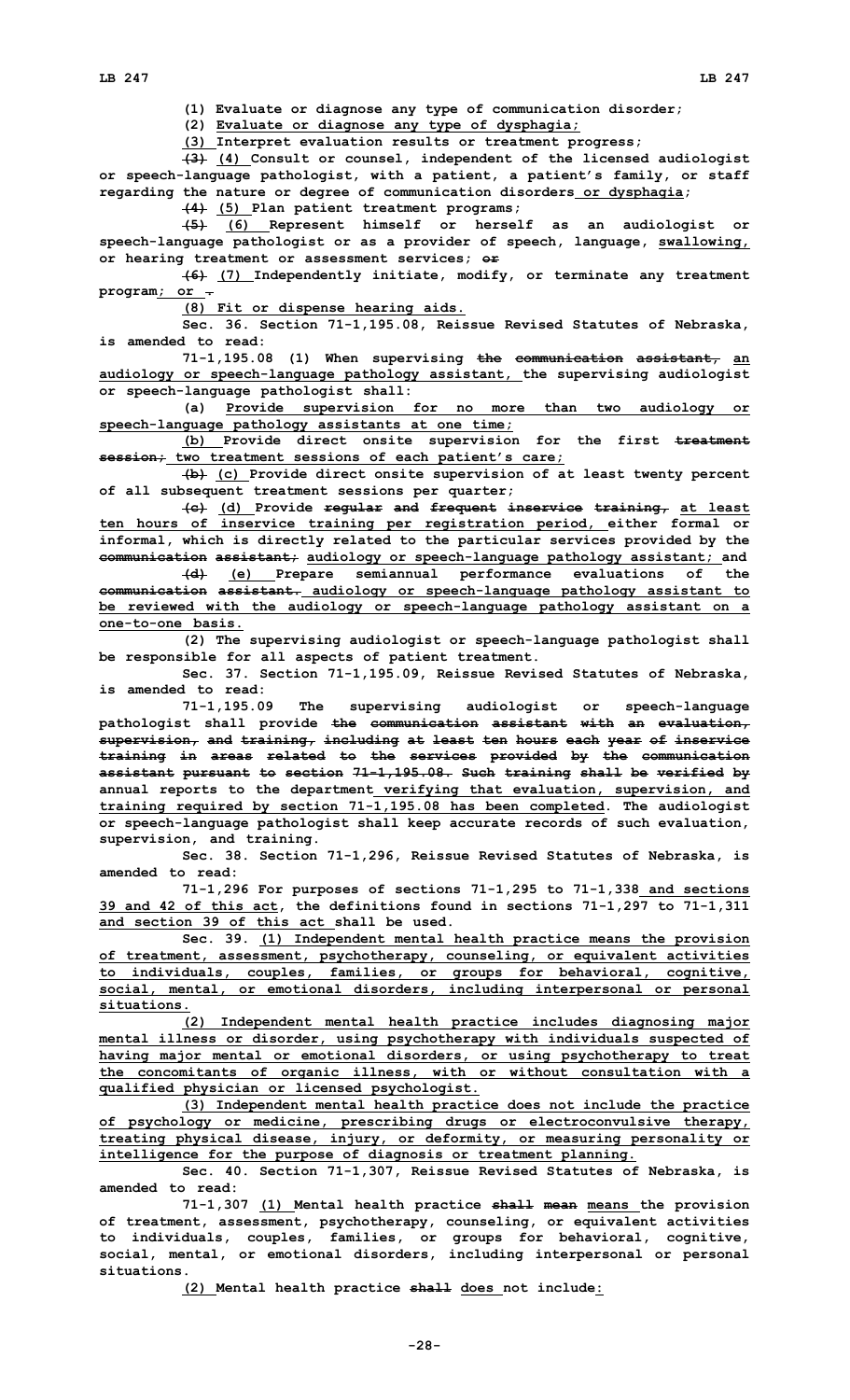**(a) The the practice of psychology or medicine;**

**(b) Prescribing , prescribing drugs or electroconvulsive therapy;**

**(c) Treating , treating physical disease, injury, or deformity;**

**(d) Diagnosing , diagnosing major mental illness or disorder except in consultation with <sup>a</sup> qualified physician or <sup>a</sup> psychologist licensed to engage in the practice of psychology as provided in section 71-1,206.14;**

**(e) Measuring , measuring personality or intelligence for the purpose of diagnosis or treatment planning;**

**(f) Using , using psychotherapy with individuals suspected of having major mental or emotional disorders except in consultation with <sup>a</sup> qualified physician or licensed psychologist; or**

**(g) Using , or using psychotherapy to treat the concomitants of organic illness except in consultation with <sup>a</sup> qualified physician or licensed psychologist.**

**(3) Mental health practice shall include includes the initial assessment of organic mental or emotional disorders for the purpose of referral or consultation.**

**(4) Nothing in sections 71-1,306, 71-1,310, and 71-1,311 shall be deemed to constitute authorization to engage in activities beyond those described in this section. Persons certified under sections 71-1,295 to 71-1,338 and sections 39 and 42 of this act but not licensed under section 71-1,314 shall not engage in mental health practice.**

**Sec. 41. Section 71-1,308, Reissue Revised Statutes of Nebraska, is amended to read:**

**71-1,308 (1) Mental health practitioner shall mean means <sup>a</sup> person who holds himself or herself out as <sup>a</sup> person qualified to engage in mental health practice or <sup>a</sup> person who offers or renders mental health practice services. Independent mental health practitioner means <sup>a</sup> person who holds himself or herself out as <sup>a</sup> person qualified to engage in independent mental health practice or <sup>a</sup> person who offers or renders independent mental health practice services.**

**(2) <sup>A</sup> person who is licensed as <sup>a</sup> mental health practitioner or an independent mental health practitioner and certified as <sup>a</sup> master social worker may use the title licensed clinical social worker. A person who is licensed as <sup>a</sup> mental health practitioner or an independent mental health practitioner and certified as <sup>a</sup> professional counselor may use the title licensed professional counselor. A person who is licensed as <sup>a</sup> mental health practitioner or an independent mental health practitioner and certified as <sup>a</sup> marriage and family therapist may use the title licensed marriage and family therapist. No person shall use the title licensed clinical social worker, licensed professional counselor, or licensed marriage and family therapist unless he or she is licensed and certified as provided in this section. subsection.**

**(3) <sup>A</sup> mental health practitioner shall not represent himself or herself as <sup>a</sup> physician or psychologist and shall not represent his or her services as being medical or psychological in nature. An independent mental health practitioner shall not represent himself or herself as <sup>a</sup> physician or psychologist.**

**Sec. 42. (1) No person shall hold himself or herself out as an independent mental health practitioner unless he or she is licensed as such by the department. A person shall be qualified to be <sup>a</sup> licensed independent mental health practitioner if he or she:**

**(a)(i)(A) Graduated with <sup>a</sup> masters' or doctoral degree from an educational program which is accredited, at the time of graduation or within four years after graduation, by the Council for Accreditation of Counseling and Related Educational Programs, the Commission on Accreditation for Marriage and Family Therapy Education, or the Council on Social Work Education or (B) graduated with <sup>a</sup> masters' or doctoral degree from an educational program deemed by the board to be equivalent in didactic content and supervised clinical experience to an accredited program;**

**(ii) Is licensed as <sup>a</sup> provisional mental health practitioner or <sup>a</sup> licensed mental health practitioner; and**

**(iii) Has three thousand hours of experience obtained in <sup>a</sup> period of not less than two nor more than five years and supervised by <sup>a</sup> licensed physician, <sup>a</sup> licensed psychologist, or <sup>a</sup> licensed independent mental health practitioner, one-half of which is comprised of experience with clients diagnosed under the major mental illness or disorder category; or**

**(b)(i) Graduated from an educational program which does not meet the requirements of subdivision (a)(i) of this subsection;**

**(ii) Is licensed as <sup>a</sup> provisional mental health practitioner or <sup>a</sup> mental health practitioner; and**

**(iii) Has seven thousand hours of experience obtained in <sup>a</sup> period of not less than ten years and supervised by <sup>a</sup> licensed physician, <sup>a</sup> licensed**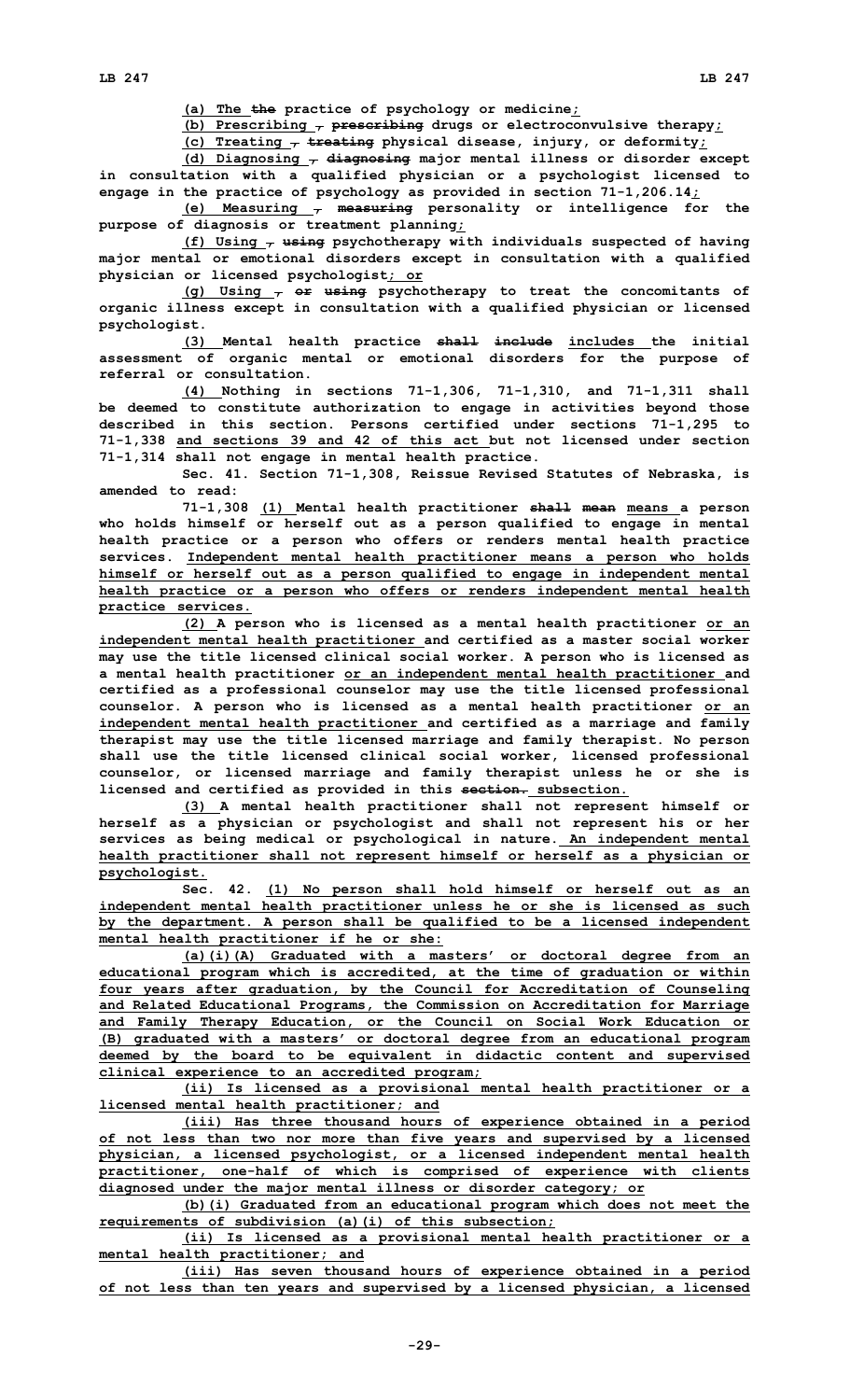**psychologist, or <sup>a</sup> licensed independent mental health practitioner, one-half of which is comprised of experience with clients diagnosed under the major mental illness or disorder category.**

**(2) The experience required under this section shall be documented in <sup>a</sup> reasonable form and manner as prescribed by the board, which may consist of sworn statements from the applicant and his or her employers and supervisors. The board shall not in any case require the applicant to produce individual case records.**

**(3) The application for an independent mental health practitioner license shall include the applicant's social security number.**

**Sec. 43. Section 71-1,315, Reissue Revised Statutes of Nebraska, is amended to read:**

**71-1,315 Each licensed mental health practitioner and each licensed independent mental health practitioner shall, in the period since his or her license was issued or last renewed, complete continuing competency activities as required by the board pursuant to section 71-161.09 as <sup>a</sup> prerequisite for the licensee's next subsequent license renewal.**

**Sec. 44. Section 71-1,316, Reissue Revised Statutes of Nebraska, is amended to read:**

**71-1,316 The department, upon the advice of the board, shall adopt and promulgate rules and regulations to administer sections 71-1,312 to 71-1,315 and section 42 of this act, including rules and regulations governing:**

**(1) Ways of clearly identifying students, interns, and other persons providing mental health practice services under supervision;**

**(2) The rights of persons receiving mental health practice services;**

**(3) The rights of clients to gain access to their records, including the right of any client to receive one complete copy of his or her record free of charge;**

**(4) The contents and methods of distribution of disclosure statements to clients of licensed mental health practitioners; and**

**(5) Approval of examinations and educational programs.**

**Sec. 45. Section 71-1,333, Reissue Revised Statutes of Nebraska, is amended to read:**

**71-1,333 (1) The department shall issue <sup>a</sup> certificate, signed by the director, to each person who is qualified to be <sup>a</sup> certified master social worker, certified social worker, certified professional counselor, or certified marriage and family therapist.**

**(2) The department shall issue <sup>a</sup> license, signed by the director, to each person who is qualified to be <sup>a</sup> licensed mental health practitioner or licensed independent mental health practitioner.**

**Sec. 46. Section 71-1,335, Reissue Revised Statutes of Nebraska, is amended to read:**

**71-1,335 No person licensed or certified pursuant to sections 71-1,295 to 71-1,338 and sections 39 and 42 of this act shall disclose any information he or she may have acquired from any person consulting him or her in his or her professional capacity except:**

**(1) With the written consent of the person or, in the case of death or disability, of the person's personal representative, any other person authorized to sue on behalf of the person, or the beneficiary of an insurance policy on the person's life, health, or physical condition. When more than one person in <sup>a</sup> family receives therapy conjointly, each such family member who is legally competent to execute <sup>a</sup> waiver shall agree to the waiver referred to in this subdivision. Without such <sup>a</sup> waiver from each family member legally competent to execute <sup>a</sup> waiver, <sup>a</sup> practitioner shall not disclose information received from any family member who received therapy conjointly;**

**(2) As such privilege is limited by the laws of the State of Nebraska or as the Board of Mental Health Practice board may determine by rule and regulation;**

**(3) When the person waives the privilege by bringing charges against the licensee; or**

**(4) When there is <sup>a</sup> duty to warn under the limited circumstances set forth in section 71-1,336.**

**Sec. 47. Section 71-1,336, Reissue Revised Statutes of Nebraska, is amended to read:**

**71-1,336 (1) There shall be no monetary liability on the part of, and no cause of action shall arise against, any person who is licensed or certified pursuant to sections 71-1,295 to 71-1,338 and sections 39 and 42 of this act for failing to warn of and protect from <sup>a</sup> patient's threatened violent behavior or failing to predict and warn of and protect from <sup>a</sup> patient's violent behavior except when the patient has communicated to the mental health practitioner <sup>a</sup> serious threat of physical violence against**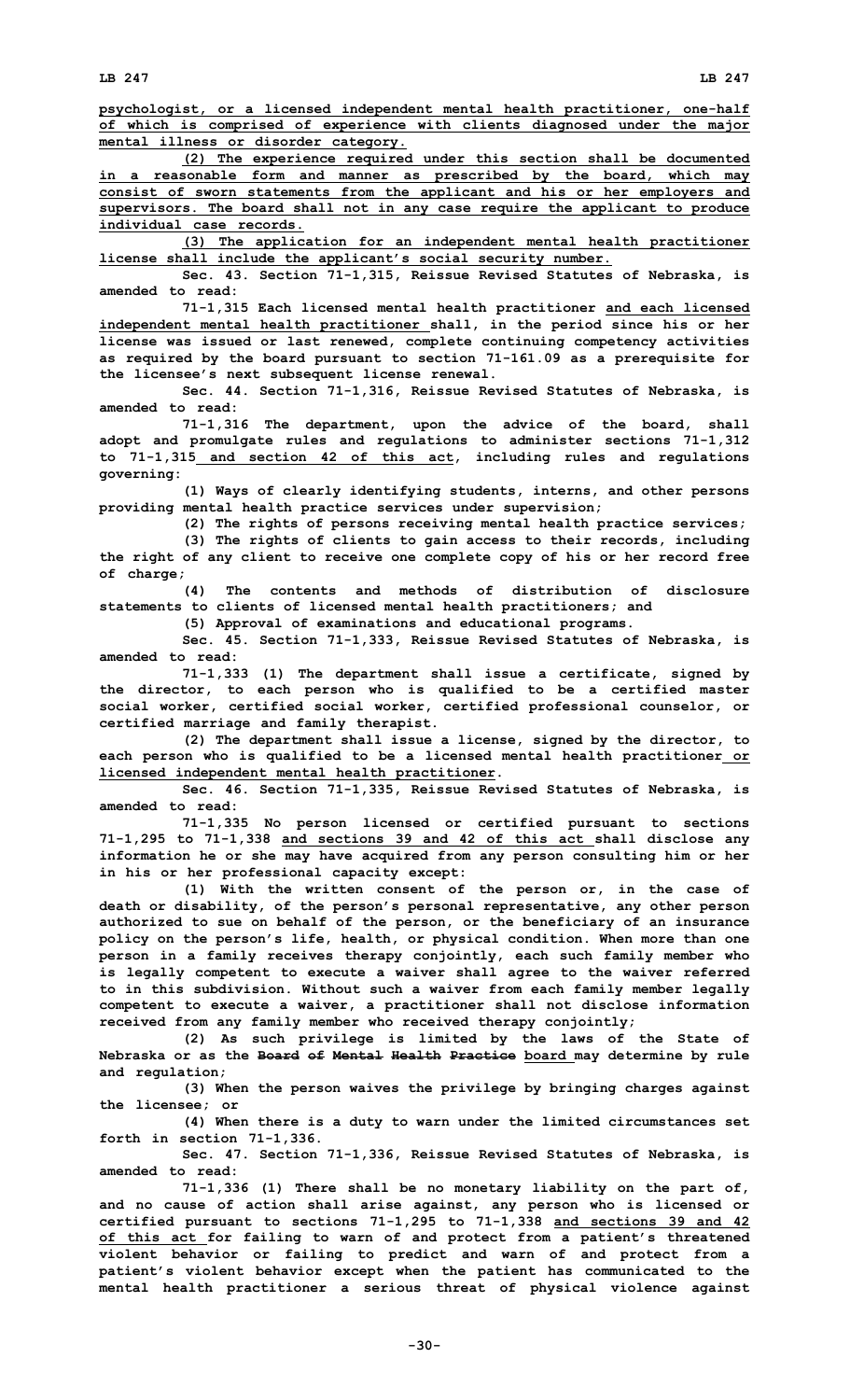**himself, herself, or <sup>a</sup> reasonably identifiable victim or victims.**

**(2) The duty to warn of or to take reasonable precautions to provide protection from violent behavior shall arise only under the limited circumstances specified in subsection (1) of this section. The duty shall be discharged by the mental health practitioner if reasonable efforts are made to communicate the threat to the victim or victims and to a law enforcement agency.**

**(3) No monetary liability and no cause of action shall arise under section 71-1,335 against <sup>a</sup> licensee or certificate holder for information disclosed to third parties in an effort to discharge <sup>a</sup> duty arising under subsection (1) of this section according to the provisions of subsection (2) of this section.**

**Sec. 48. Section 71-1,337, Reissue Revised Statutes of Nebraska, is amended to read:**

**71-1,337 The Board of Mental Health Practice shall adopt <sup>a</sup> code of ethics which is essentially in agreement with the current code of ethics of the national and state associations of the specialty professions included in mental health practice and which the board deems necessary to assure adequate protection of the public in the provision of mental health services to the public. A violation of the code of ethics shall be considered an act of unprofessional conduct.**

**The board shall ensure through the code of ethics and the rules and regulations adopted and promulgated under sections 71-1,295 to 71-1,338 and sections 39 and 42 of this act that persons licensed or certified pursuant to sections 71-1,295 to 71-1,338 and sections 39 and 42 of this act limit their practice to demonstrated areas of competence as documented by relevant professional education, training, and experience.**

**Intentional failure by <sup>a</sup> mental health practitioner to report known acts of unprofessional conduct by <sup>a</sup> mental health practitioner to the department or the board shall be considered an act of unprofessional conduct and shall be grounds for disciplinary action under appropriate sections of the Uniform Licensing Law unless the mental health practitioner has acquired such knowledge in <sup>a</sup> professional relationship otherwise protected by confidentiality.**

**Sec. 49. Section 71-1,338, Reissue Revised Statutes of Nebraska, is amended to read:**

**71-1,338 Any person who violates any provision of the Uniform Licensing Law related to mental health practice shall be guilty of <sup>a</sup> Class III misdemeanor, and any such violation by <sup>a</sup> person licensed or certified pursuant to sections 71-1,295 to 71-1,338 and sections 39 and 42 of this act shall be cause for disciplinary action as provided in sections 71-147 to 71-161.18.**

**Sec. 50. Section 71-1913.01, Revised Statutes Cumulative Supplement, 2006, is amended to read:**

**71-1913.01 (1) Each program shall require the parent or guardian of each child enrolled in such program to present within thirty days after enrollment and periodically thereafter (a) proof that the child is protected by age-appropriate immunization against measles, mumps, rubella, poliomyelitis, diphtheria, pertussis, tetanus, and haemophilus influenzae type B, and invasive pneumococcal disease and such other diseases as the Department of Health and Human Services Regulation and Licensure may from time to time specify based on then current medical and scientific knowledge, (b) certification by <sup>a</sup> physician, an advanced practice registered nurse practicing under and in accordance with his or her respective certification act, or <sup>a</sup> physician assistant that immunization is not appropriate for <sup>a</sup> stated medical reason, or (c) <sup>a</sup> written statement that the parent or guardian does not wish to have such child so immunized and the reasons therefor. The program shall exclude <sup>a</sup> child from attendance until such proof, certification, or written statement is provided. At the time the parent or guardian is notified that such information is required, he or she shall be notified in writing of his or her right to submit <sup>a</sup> certification or written statement pursuant to subdivision (b) or (c) of this subsection.**

**(2) Each program shall keep the written record of immunization, the certification, or the written statement of the parent or guardian. Such record, certification, or statement shall be kept by the program as part of the child's file, shall be available onsite to the Department of Health and Human Services and the Department of Health and Human Services Regulation and Licensure, and shall be filed with the Department of Health and Human Services for review and inspection. Each program shall report to the Department of Health and Human Services by November 1 of each year the status of immunization for children enrolled as of September 30 of that year, and children who have reached kindergarten age and who are enrolled in public or private school need not be included in the report.**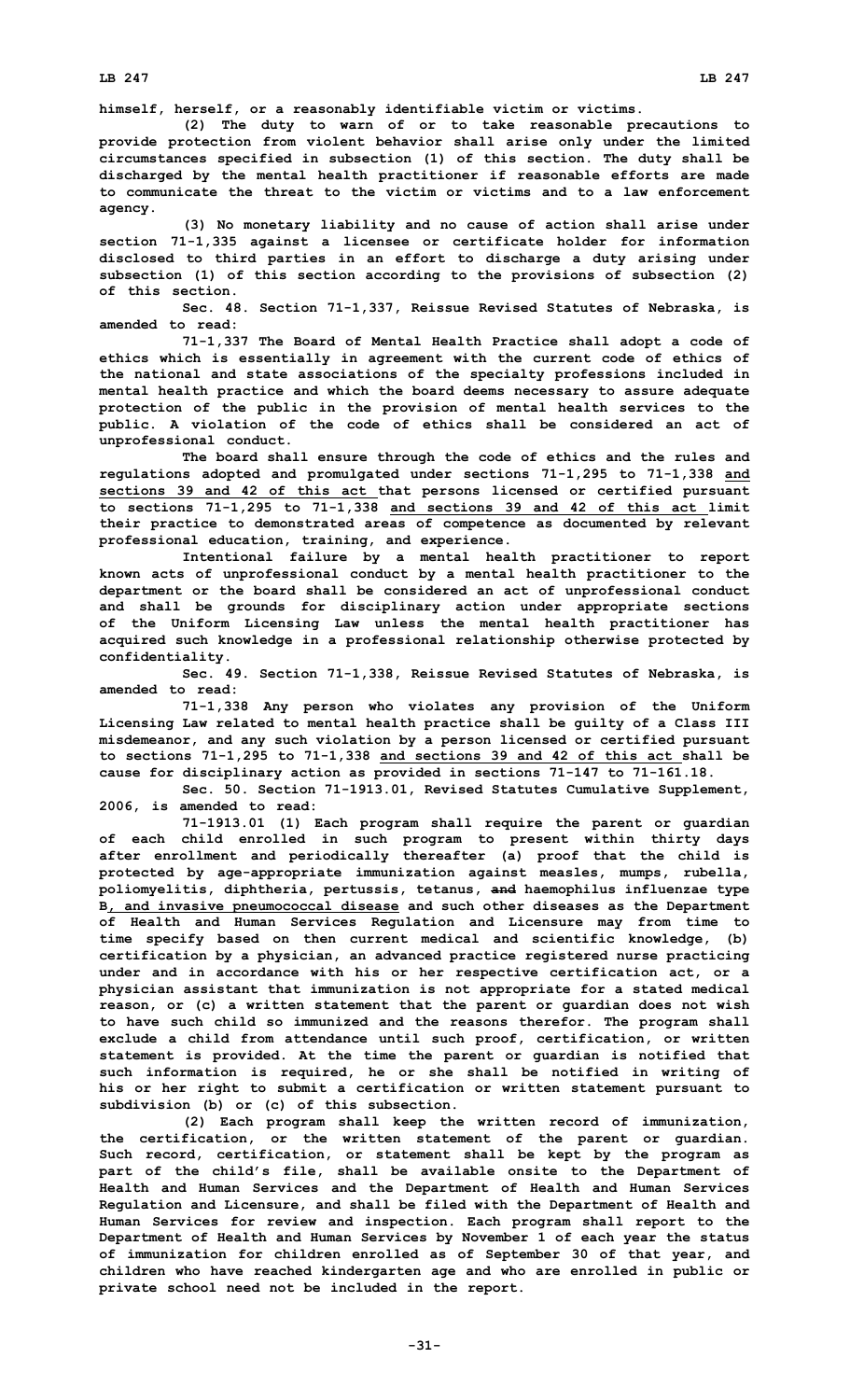**Sec. 51. Section 71-2421, Reissue Revised Statutes of Nebraska, is amended to read:**

**71-2421 (1) To protect the public safety, dispensed drugs or devices may be returned to the dispensing pharmacy only under the following conditions:**

**(a) For immediate destruction by <sup>a</sup> pharmacist, except that drugs and devices dispensed to residents of <sup>a</sup> long-term care facility shall be destroyed on the site of the long-term care facility;**

**(b) In response to <sup>a</sup> recall by the manufacturer, packager, or distributor;**

**(c) If <sup>a</sup> device is defective or malfunctioning; or**

**(d) Return from <sup>a</sup> long-term care facility for credit, except that:**

**(i) No controlled substance may be returned;**

**(ii) The decision to accept the return of the dispensed drug or device shall rest solely with the pharmacist;**

**(iii) The dispensed drug or device shall have been in the control of the long-term care facility at all times;**

**(iv) The dispensed drug or device shall be in the original and unopened labeled container with <sup>a</sup> tamper-evident seal intact, as dispensed by the pharmacy. Such container shall bear the expiration date or calculated expiration date and lot number; and**

**(v) Tablets or capsules shall have been dispensed in <sup>a</sup> unit dose with <sup>a</sup> tamper-evident container which is impermeable to moisture and approved by the Board of Pharmacy.**

**(2) Returned dispensed drugs or devices shall not be retained in inventory nor made available for subsequent dispensing, except as provided in subdivision (1)(d) of this section.**

**(3) For purposes of this section:**

**(a) Calculated expiration date means an expiration date on the prepackaged product which is not greater than twenty-five percent of the time between the date of repackaging and the expiration date of the bulk container nor greater than six months from the date of repackaging; and**

**(b) Dispense, drugs, and devices are defined in section 71-1,142; and .**

**(c) Long-term care facility does not include an assisted-living facility as defined in section 71-406.**

**Sec. 52. Section 71-4702, Reissue Revised Statutes of Nebraska, is amended to read:**

**71-4702 (1) No person shall engage in the sale of or practice of fitting hearing aids or display <sup>a</sup> sign or in any other way advertise or represent himself or herself as <sup>a</sup> person who practices the fitting and sale or dispensing of hearing aids unless he or she holds an unsuspended, unrevoked license issued by the department as provided in sections 71-4701 to 71-4719. The license shall be conspicuously posted in his or her office or place of business. A license shall confer upon the holder the right to select, fit, and sell hearing aids.**

**(2) <sup>A</sup> licensed audiologist who maintains <sup>a</sup> practice pursuant to licensure as an audiologist in which hearing aids are regularly dispensed or who intends to maintain such <sup>a</sup> practice shall also be licensed pursuant to subsection (4) of section 71-4707.**

**(2) (3) Nothing in such sections 71-4701 to 71-4719 shall prohibit <sup>a</sup> corporation, partnership, limited liability company, trust, association, or other like organization maintaining an established business address from engaging in the business of selling or offering for sale hearing aids at retail without <sup>a</sup> license if it employs only properly licensed natural persons in the direct sale and fitting of such products. Such corporation, partnership, limited liability company, trust, association, or like organization shall file annually with the board <sup>a</sup> list of all licensed hearing aid instrument dispensers and fitters directly or indirectly employed by it. Such corporation, partnership, limited liability company, trust, association, or like organization shall also file with the board <sup>a</sup> statement on <sup>a</sup> form approved by the board that it submits itself to the rules and regulations of the department and the provisions of such sections which the department deems applicable.**

**(3) (4) Nothing in such sections shall prohibit the holder of <sup>a</sup> license from the fitting and sale of wearable instruments or devices designed for or offered for the purpose of conservation or protection of hearing.**

**Sec. 53. Section 71-4707, Reissue Revised Statutes of Nebraska, is amended to read:**

**71-4707 (1) Any person may obtain <sup>a</sup> license by successfully passing <sup>a</sup> qualifying examination if the applicant:**

**(a) Is at least twenty-one years of age;**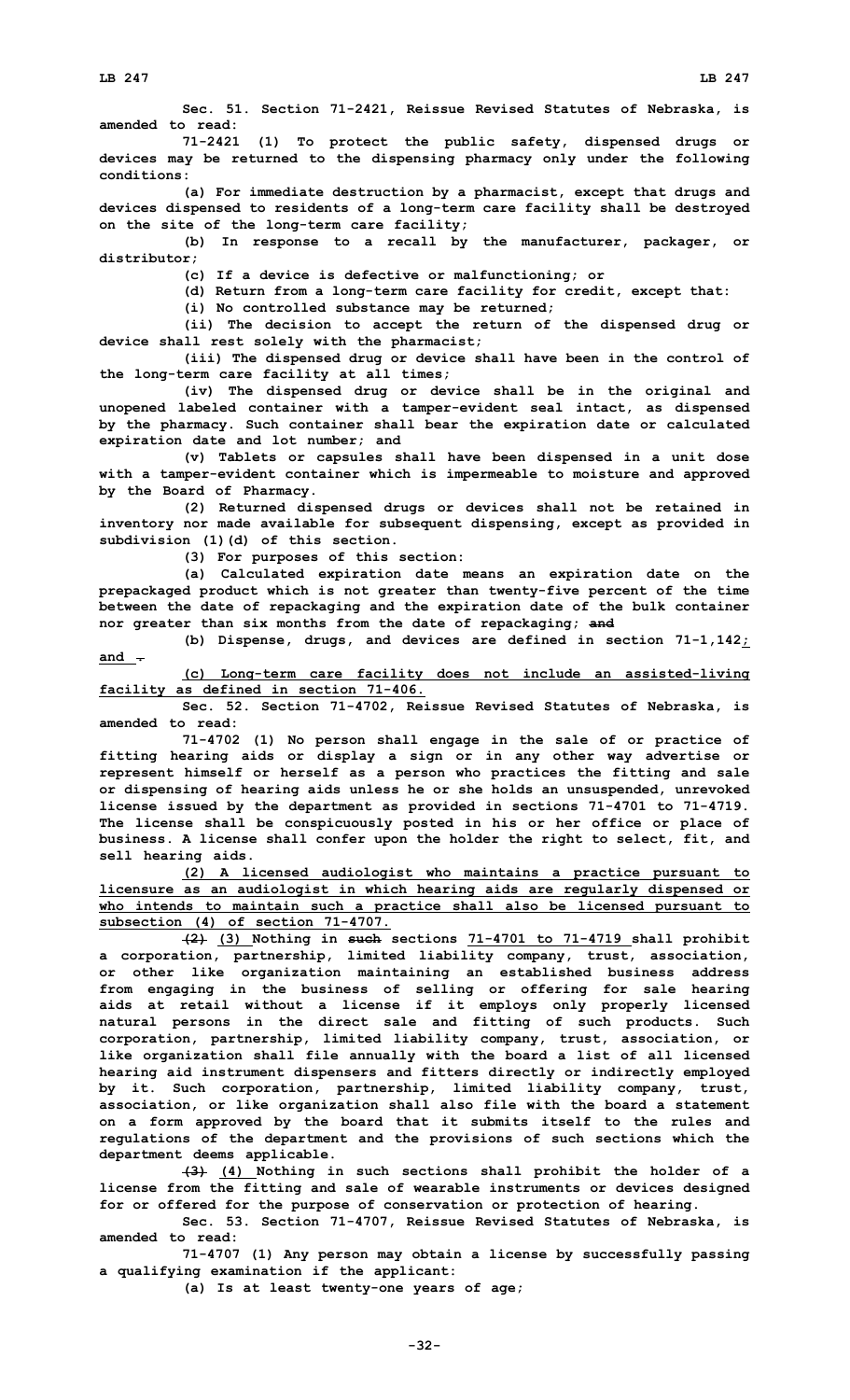**(b) Is of good moral character;**

**(c) Has an education equivalent to <sup>a</sup> four-year course in an accredited high school; and**

**(d) Is free of contagious or infectious disease.**

**(2) Each applicant for license by examination shall appear at <sup>a</sup> time and place and before such persons as the department may designate to be examined by means of written and practical tests in order to demonstrate that he or she is qualified to practice the fitting and sale of hearing aids. The examination shall not be conducted in such <sup>a</sup> manner that college training is required in order to pass. Nothing in this examination shall imply that the applicant is required to possess the degree of medical competence normally expected of physicians.**

**(3) The department shall give examinations as determined by the board, except that <sup>a</sup> minimum of two examinations shall be offered each calendar year.**

**(4) The department shall issue <sup>a</sup> license without examination to <sup>a</sup> licensed audiologist who maintains <sup>a</sup> practice pursuant to licensure as an audiologist in which hearing aids are regularly dispensed or who intends to maintain such <sup>a</sup> practice upon application to the department, proof of licensure, and payment of <sup>a</sup> twenty-five-dollar fee.**

**Sec. 54. Section 71-5403, Revised Statutes Cumulative Supplement, 2006, is amended to read:**

**71-5403 (1) <sup>A</sup> pharmacist may drug product select except when:**

**(a) <sup>A</sup> practitioner designates that drug product selection is not permitted by specifying on the face of the prescription or by telephonic, facsimile, or electronic transmission that there shall be no drug product selection. For written prescriptions, the practitioner shall specify in his or her own handwriting on the prescription the phrase "no drug product selection", "dispense as written", "brand medically necessary", or "no generic substitution" or the notation "N.D.P.S.", "D.A.W.", or "B.M.N." or words or notations of similar import to indicate that drug product selection is not permitted. The pharmacist shall note "N.D.P.S.", "D.A.W.", "B.M.N.", "no drug product selection", "dispense as written", "brand medically necessary", "no generic substitution", or words or notations of similar import or "No Drug Product Selection" on the face of the prescription to indicate that drug product selection is not permitted if such is communicated orally by the prescribing practitioner; or**

**(b) <sup>A</sup> patient or designated representative or caregiver of such patient instructs otherwise.**

**(2) <sup>A</sup> pharmacist shall not drug product select <sup>a</sup> drug product unless:**

**(a) The drug product, if it is in solid dosage form, has been marked with an identification code or monogram directly on the dosage unit;**

**(b) The drug product has been labeled with an expiration date;**

**(c) The manufacturer, distributor, or packager of the drug product provides reasonable services, as determined by the board, to accept the return of drug products that have reached their expiration date; and**

**(d) The manufacturer, distributor, or packager maintains procedures for the recall of unsafe or defective drug products.**

**Sec. 55. Section 71-7438, Revised Statutes Cumulative Supplement, 2006, is amended to read:**

**71-7438 Manufacturer means any entity engaged in manufacturing, preparing, propagating, compounding, processing, packaging, repackaging, or labeling <sup>a</sup> prescription drug.**

**Sec. 56. Section 71-8402, Reissue Revised Statutes of Nebraska, is amended to read:**

**71-8402 For purposes of sections 71-8401 to 71-8407:**

**(1) Medical records means <sup>a</sup> provider's record of <sup>a</sup> patient's health history and treatment rendered;**

**(2) Mental health medical records means medical records or parts thereof created by or under the direction or supervision of <sup>a</sup> licensed psychiatrist, <sup>a</sup> licensed psychologist, or <sup>a</sup> mental health practitioner licensed or certified pursuant to sections 71-1,295 to 71-1,338 and sections 39 and 42 of this act;**

**(3) Patient includes <sup>a</sup> patient or former patient;**

**(4) Patient request or request of <sup>a</sup> patient includes the request of <sup>a</sup> patient's guardian or other authorized representative; and**

**(5) Provider means <sup>a</sup> physician, psychologist, chiropractor, dentist, hospital, clinic, and any other licensed or certified health care practitioner or entity.**

**Sec. 57. Section 81-651, Reissue Revised Statutes of Nebraska, is amended to read:**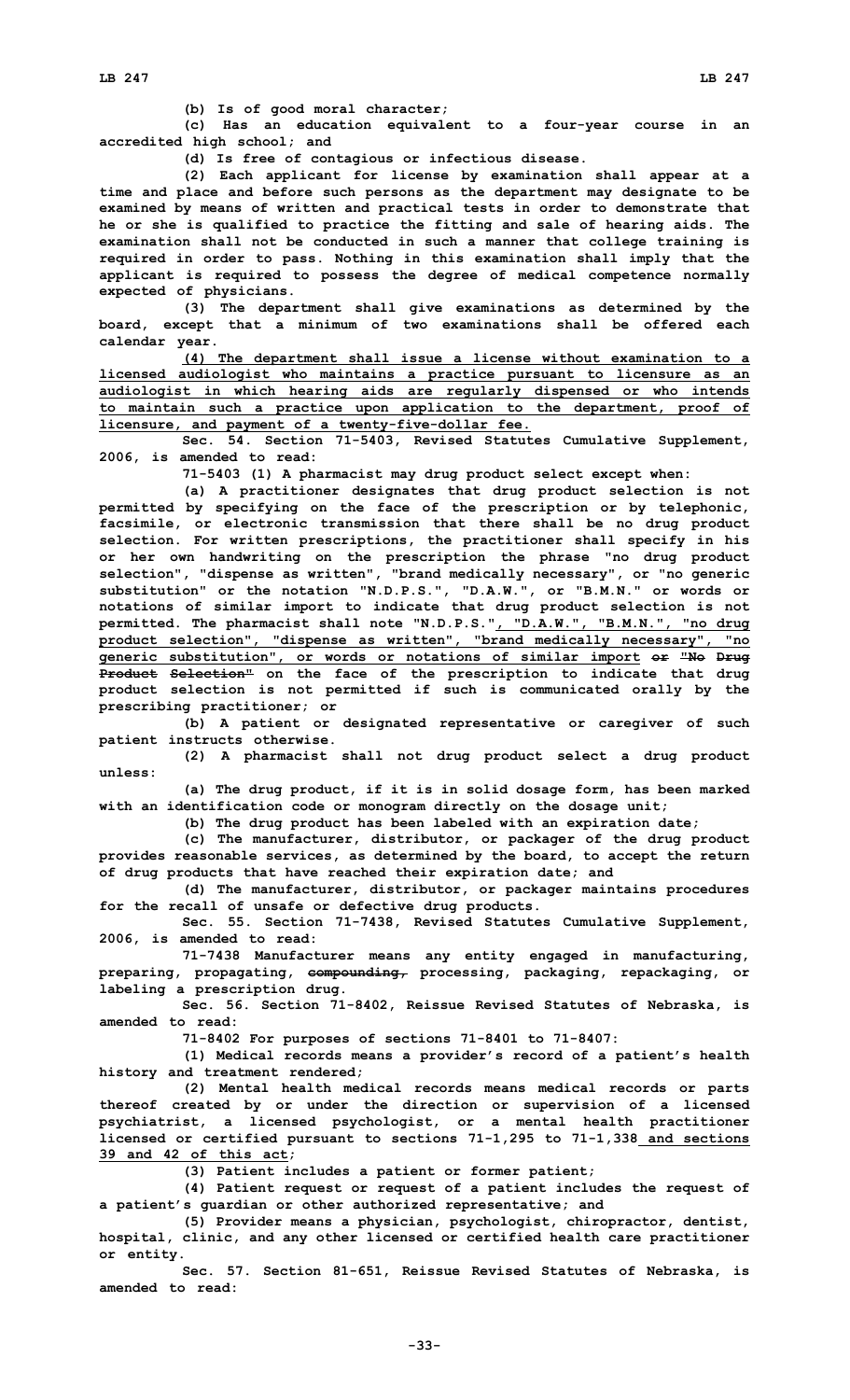**81-651 (1) The Department of Health and Human Services may provide visiting community nursing services or home health services to persons living in the state and may charge fees for such services. The department shall not be exempt from licensure as <sup>a</sup> home health agency under the Health Care Facility Licensure Act.**

**(2) The department may organize, license, and operate home health agencies to assist in providing services under subsection (1) of this section.**

**(3) The department (a) may employ necessary personnel, including, but not limited to, licensed nurses, physical therapists, physical therapy assistants, audiologists, speech-language pathologists, communication assistants, audiology or speech-language pathology assistants, occupational therapists, occupational therapy assistants, home health aides, homemakers, respiratory care practitioners, nutritionists, social workers, and supervisory personnel, and may purchase equipment and materials necessary to maintain an effective program or (b) may contract with individuals or licensed agencies to obtain such services or to assist in providing services under subsection (1) of this section.**

**(4) The department may contract with any public, private, for-profit, or nonprofit agency or individual to provide home health services through any licensed home health agency created under subsection (2) of this section.**

**Sec. 58. Section 71-101, Revised Statutes Cumulative Supplement, 2006, as amended by section 296, Legislative Bill 296, One Hundredth Legislature, First Session, 2007, section 1, Legislative Bill 463, One Hundredth Legislature, First Session, 2007, section 1, Legislative Bill 236, One Hundredth Legislature, First Session, 2007, section 1, Legislative Bill 481, One Hundredth Legislature, First Session, 2007, and section 23, Legislative Bill 247, One Hundredth Legislature, First Session, 2007, is amended to read:**

**71-101 Sections 1 to 139 of this act, section 4 of this act, sections 39 and 42 of this act, sections 31 to 38 of this act, the Perfusion Practice Act, and the following practice acts shall be known and may be cited as the Uniform Credentialing Act:**

- **(1) The Advanced Practice Registered Nurse Practice Act;**
- **(2) The Alcohol and Drug Counseling Practice Act;**
- **(3) The Athletic Training Practice Act;**
- **(4) The Audiology and Speech-Language Pathology Practice Act;**
- **(5) The Certified Nurse Midwifery Practice Act;**
- **(6) The Certified Registered Nurse Anesthetist Practice Act;**
- **(7) The Chiropractic Practice Act;**
	- **(8) The Clinical Nurse Specialist Practice Act;**

**(9) The Cosmetology, Electrology, Esthetics, Nail Technology, and Body Art Practice Act;**

- **(l0) The Dentistry Practice Act;**
- **(1l) The Emergency Medical Services Practice Act;**
- **(12) The Environmental Health Specialists Practice Act;**
- **(13) The Funeral Directing and Embalming Practice Act;**
- **(14) The Hearing Aid Instrument Dispensers and Fitters Practice Act;**
- **(15) The Licensed Practical Nurse-Certified Practice Act;**
- **(16) The Massage Therapy Practice Act;**
- **(17) The Medical Nutrition Therapy Practice Act;**
- **(18) The Medical Radiography Practice Act;**
- **(19) The Medicine and Surgery Practice Act;**
- **(20) The Mental Health Practice Act;**
- **(21) The Nurse Practice Act;**
- **(22) The Nurse Practitioner Practice Act;**
- **(23) The Nursing Home Administrator Practice Act;**
- **(24) The Occupational Therapy Practice Act;**
- **(25) The Optometry Practice Act;**
- **(26) The Perfusion Practice Act;**

**(26) (27) The Pharmacy Practice Act;**

- **(27) (28) The Physical Therapy Practice Act;**
- **(28) (29) The Podiatry Practice Act;**
- **(29) (30) The Psychology Practice Act;**
- **(30) (31) The Respiratory Care Practice Act;**
- **(31) (32) The Veterinary Medicine and Surgery Practice Act; and**

**(32) (33) The Water Well Standards and Contractors' Practice Act.**

**If there is any conflict between any provision of sections 1 to 139 of this act and any provision of <sup>a</sup> practice act, the provision of the practice act shall prevail.**

**The Revisor of Statutes shall assign the Uniform Credentialing Act, including the practice acts enumerated in subdivisions (1) through (31) (32)**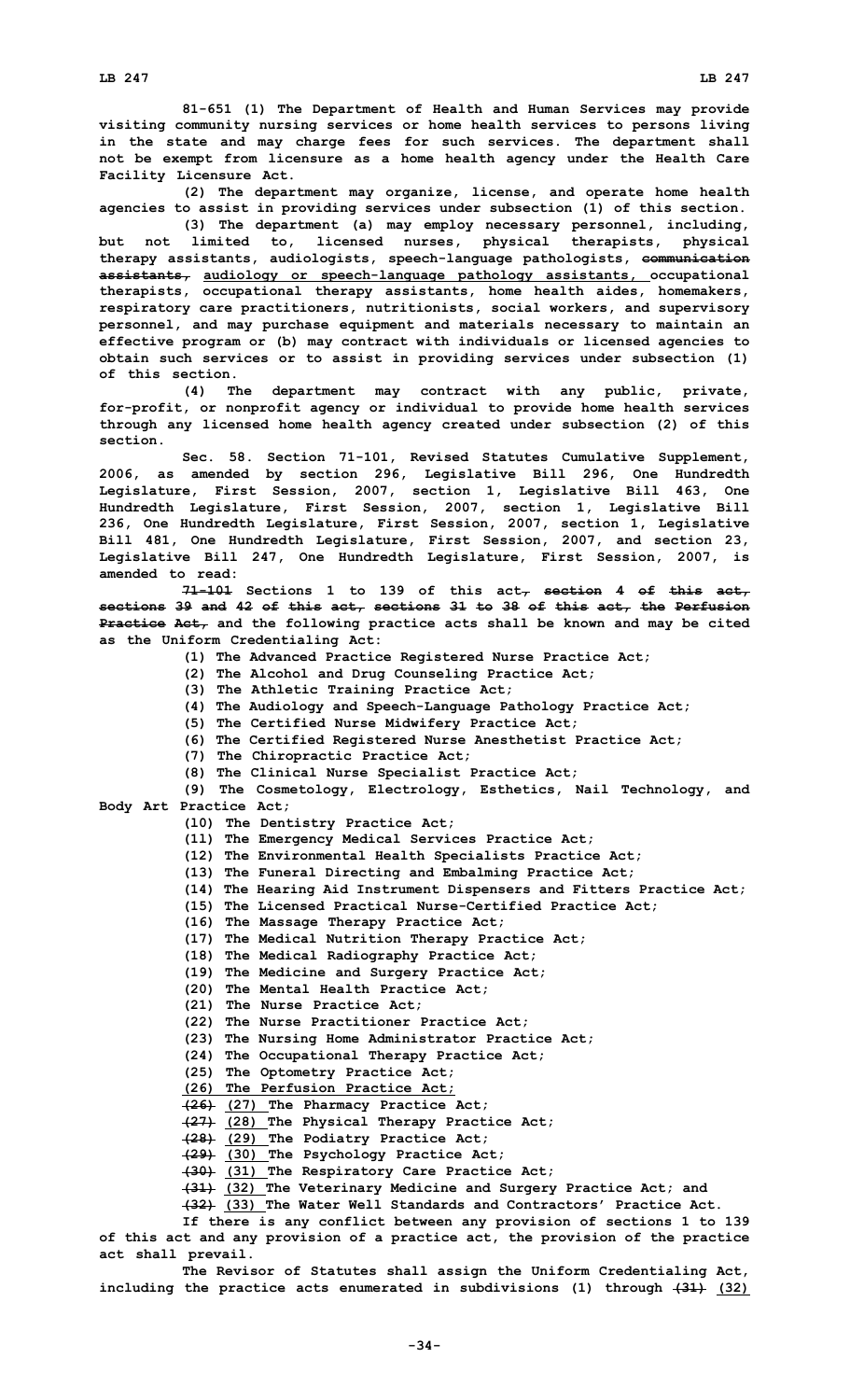**of this section, to consecutive articles within Chapter 38.**

**Sec. 59. Section 71-102, Revised Statutes Cumulative Supplement, 2006, as amended by section 297, Legislative Bill 296, One Hundredth Legislature, First Session, 2007, section 21, Legislative Bill 463, One Hundredth Legislature, First Session, 2007, and section 2, Legislative Bill 236, One Hundredth Legislature, First Session, 2007, is amended to read:**

**71-102 (1) No individual shall engage in the practice of perfusion or the following practices unless such individual has obtained <sup>a</sup> credential under the Uniform Credentialing Act:**

- **(a) Acupuncture;**
- **(b) Advanced practice nursing;**
- **(c) Alcohol and drug counseling;**
- **(d) Asbestos abatement, inspection, project design, and training;**
- **(e) Athletic training;**
- **(f) Audiology;**
- **(g) Speech-language pathology;**
- **(h) Body art;**
- **(i) Chiropractic;**
- **(j) Cosmetology;**
- **(k) Dentistry;**
- **(l) Dental hygiene;**
- **(m) Electrology;**
- **(n) Emergency medical services;**
- **(o) Esthetics;**
- **(p) Funeral directing and embalming;**
- **(q) Hearing aid instrument dispensing and fitting;**
- **(r) Lead-based paint abatement, inspection, project design, and**

**training;**

- 
- **(s) Licensed practical nurse-certified;**
- **(t) Massage therapy;**
- **(u) Medical nutrition therapy;**
- **(v) Medical radiography;**
- **(w) Medicine and surgery;**
- **(x) Mental health practice;**
- **(y) Nail technology;**
- **(z) Nursing;**
- **(aa) Nursing home administration;**
- **(bb) Occupational therapy;**
- **(cc) Optometry;**
- **(dd) Osteopathy;**
- **(ee) Perfusion;**
- **(ee) (ff) Pharmacy;**
- **(ff) (gg) Physical therapy;**
- **(gg) (hh) Podiatry;**
- **(hh) (ii) Psychology;**
- **(ii) (jj) Radon detection, measurement, and mitigation;**
- **(jj) (kk) Respiratory care;**
- **(kk) (ll) Veterinary medicine and surgery;**
- **(ll) (mm) Public water system operation; and**

**(mm) (nn) Constructing or decommissioning water wells and installing water well pumps and pumping equipment.**

**(2) No individual shall hold himself or herself out as any of the following until such individual has obtained <sup>a</sup> credential under the Uniform Credentialing Act for that purpose:**

- **(a) Registered environmental health specialist;**
- **(b) Certified marriage and family therapist;**
- **(c) Certified professional counselor; or**
- **(d) Social worker.**

**(3) No business shall operate for the provision of any of the following services unless such business has obtained <sup>a</sup> credential under the Uniform Credentialing Act:**

- **(a) Body art;**
- **(b) Cosmetology;**
- **(c) Emergency medical services;**
- **(d) Esthetics;**
- **(e) Funeral directing and embalming;**
- **(f) Massage therapy; or**
- **(g) Nail technology.**

**Sec. 60. Section 71-104.01, Revised Statutes Cumulative Supplement, 2006, as amended by section 31, Legislative Bill 463, One Hundredth Legislature, First Session, 2007, and section 2, Legislative Bill 481, One Hundredth Legislature, First Session, 2007, is amended to read:**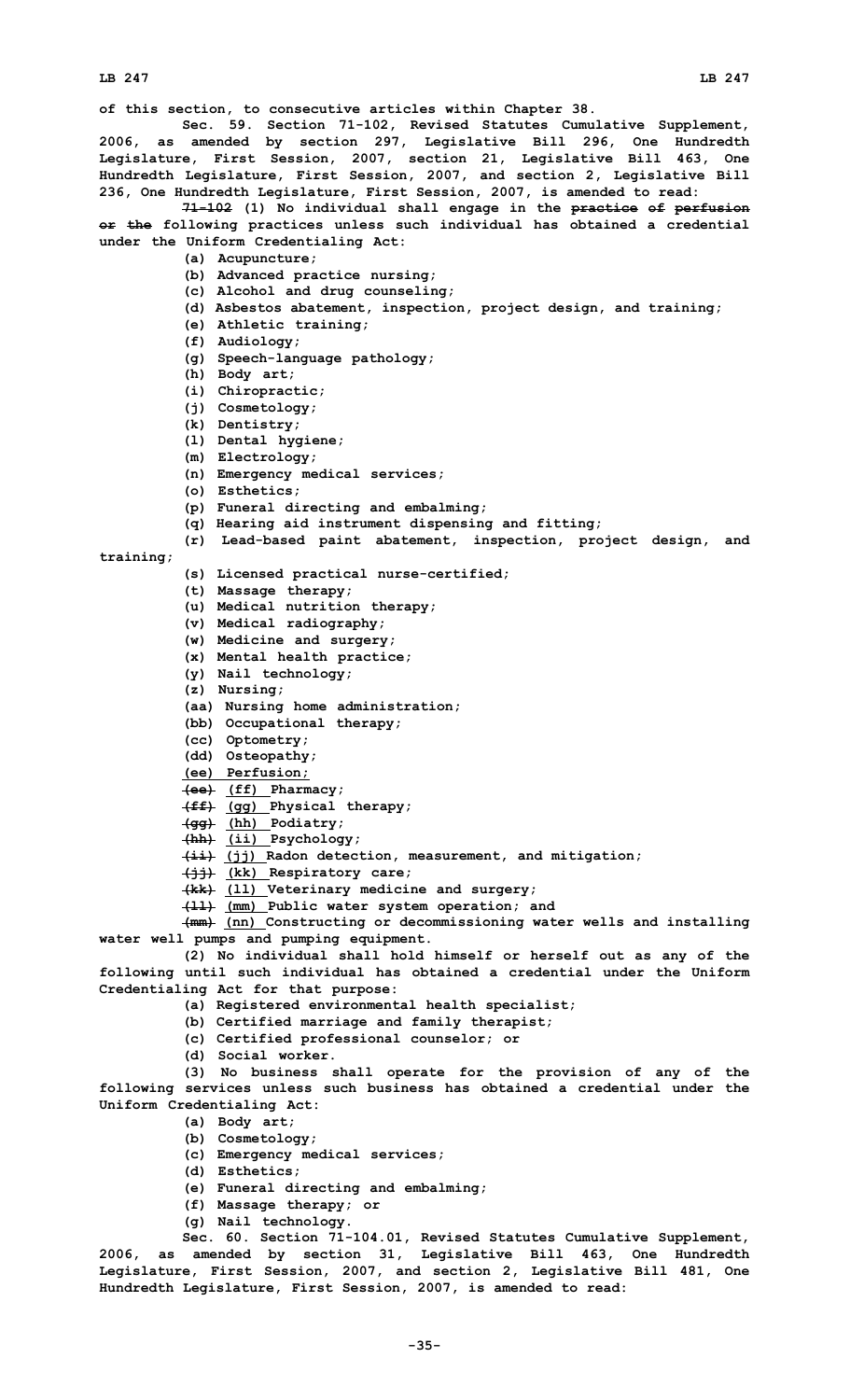**71-104.01 (1) An applicant for an initial license to practice <sup>a</sup> profession which is authorized to prescribe controlled substances shall be subject to <sup>a</sup> criminal background check. Except as provided in subsection (3) of this section, the applicant shall submit with the application <sup>a</sup> full set of fingerprints which shall be forwarded to the Nebraska State Patrol to be submitted to the Federal Bureau of Investigation for <sup>a</sup> national criminal history record information check. The applicant shall authorize release of the results of the national criminal history record information check to the department. The applicant shall pay the actual cost of the fingerprinting and criminal background check.**

**(2) This section shall not apply to <sup>a</sup> dentist who is an applicant for <sup>a</sup> dental locum tenens under section 455 of this act or to <sup>a</sup> physician or osteopathic physician who is an applicant for <sup>a</sup> physician locum tenens under section 694 of this act.**

**(3) An applicant for <sup>a</sup> temporary educational permit as defined in section 71-1,107.01 677 of Legislative Bill 463, One Hundredth Legislature, First Session, 2007, shall have ninety days from the issuance of the permit to comply with subsection (1) of this section and shall have his or her permit suspended after such ninety-day period if the criminal background check is not complete or revoked if the criminal background check reveals that the applicant was not qualified for the permit.**

**Sec. 61. Section 125, Legislative Bill 463, One Hundredth Legislature, First Session, 2007, is amended to read:**

**Sec. 125. (1) Every credential holder, except pharmacist interns and pharmacy technicians, shall, within thirty days of an occurrence described in this subsection, report to the department in such manner and form as the department may require whenever he or she:**

**(a) Has first-hand knowledge of facts giving him or her reason to believe that any person in his or her profession:**

**(i) Has acted with gross incompetence or gross negligence;**

**(ii) Has engaged in <sup>a</sup> pattern of incompetent or negligent conduct as defined in section 77 of this act;**

**(iii) Has engaged in unprofessional conduct as defined in section 79 of this act;**

**(iv) Has been practicing while his or her ability to practice is impaired by alcohol, controlled substances, mind-altering substances, or physical, mental, or emotional disability; or**

**(v) Has otherwise violated the regulatory provisions governing the practice of the profession;**

**(b) Has first-hand knowledge of facts giving him or her reason to believe that any person in another profession:**

**(i) Has acted with gross incompetence or gross negligence; or**

**(ii) Has been practicing while his or her ability to practice is impaired by alcohol, controlled substances, mind-altering substances, or physical, mental, or emotional disability; or**

**(c) Has been the subject of any of the following actions:**

**(i) Loss of privileges in <sup>a</sup> hospital or other health care facility due to alleged incompetence, negligence, unethical or unprofessional conduct, or physical, mental, or chemical impairment or the voluntary limitation of privileges or resignation from the staff of any health care facility when that occurred while under formal or informal investigation or evaluation by the facility or <sup>a</sup> committee of the facility for issues of clinical competence, unprofessional conduct, or physical, mental, or chemical impairment;**

**(ii) Loss of employment due to alleged incompetence, negligence, unethical or unprofessional conduct, or physical, mental, or chemical impairment;**

**(iii) An adverse judgment, settlement, or award arising out of <sup>a</sup> professional liability claim, including <sup>a</sup> settlement made prior to suit in which the consumer releases any professional liability claim against the credentialed person, or adverse action by an insurance company affecting professional liability coverage. The department may define what constitutes <sup>a</sup> settlement that would be reportable when <sup>a</sup> credential holder refunds or reduces <sup>a</sup> fee or makes no charge for reasons related to <sup>a</sup> consumer complaint other than costs;**

**(iv) Denial of <sup>a</sup> credential or other form of authorization to practice by any jurisdiction due to alleged incompetence, negligence, unethical or unprofessional conduct, or physical, mental, or chemical impairment;**

**(v) Disciplinary action against any credential or other form of permit he or she holds taken by any jurisdiction, the settlement of such action, or any voluntary surrender of or limitation on any such credential or other form of permit;**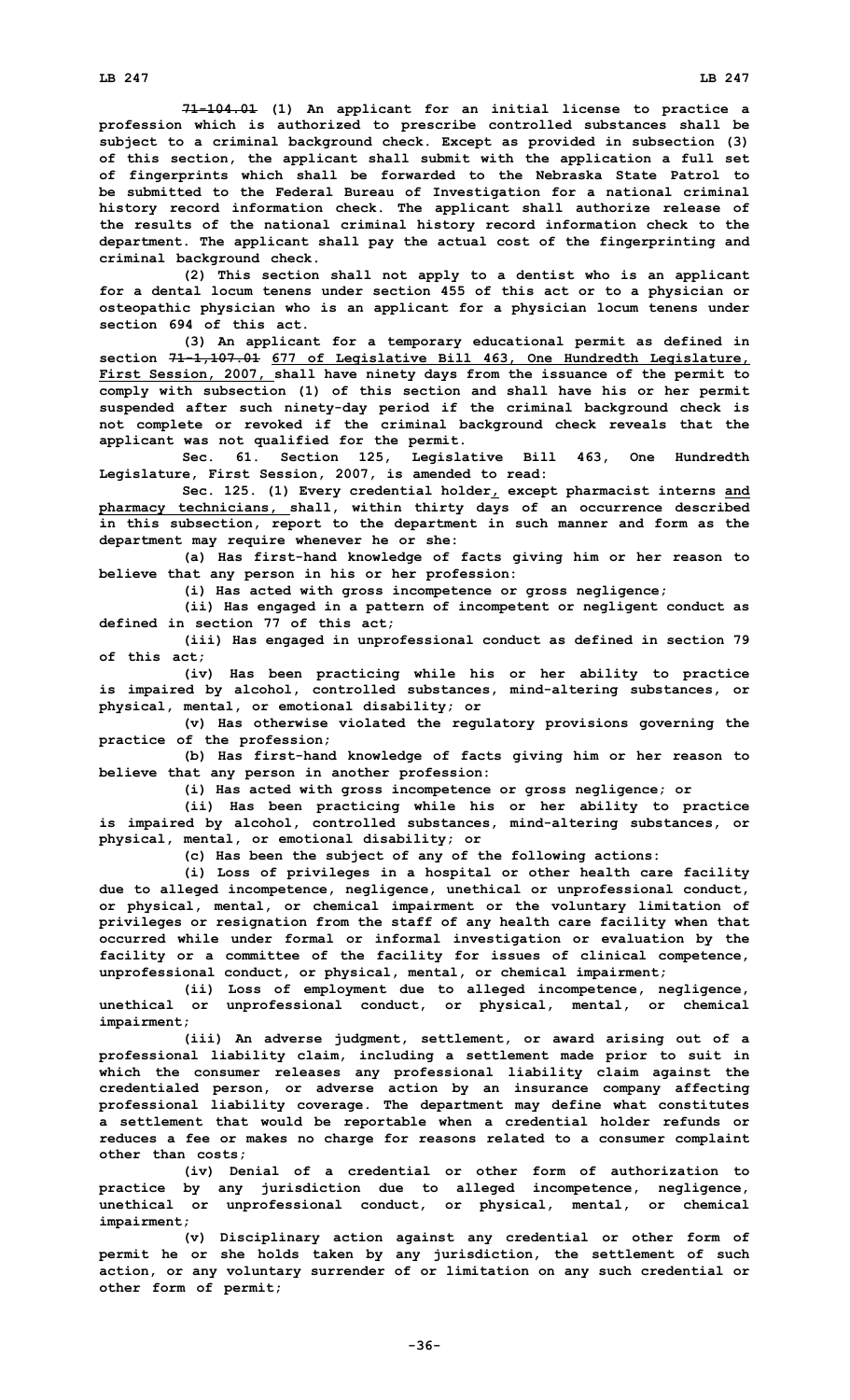**(vi) Loss of membership in, or discipline of <sup>a</sup> credential related to the applicable profession by, <sup>a</sup> professional organization due to alleged incompetence, negligence, unethical or unprofessional conduct, or physical, mental, or chemical impairment; or**

**(vii) Conviction of any misdemeanor or felony in this or any other jurisdiction.**

**(2) The requirement to file <sup>a</sup> report under subdivision (1)(a) or (b) of this section shall not apply:**

**(a) To the spouse of the credential holder;**

**(b) To <sup>a</sup> practitioner who is providing treatment to such credential holder in <sup>a</sup> practitioner-consumer relationship concerning information obtained or discovered in the course of treatment unless the treating practitioner determines that the condition of the credential holder may be of <sup>a</sup> nature which constitutes <sup>a</sup> danger to the public health and safety by the credential holder's continued practice; or**

**(c) When <sup>a</sup> credential holder who is chemically impaired enters the Licensee Assistance Program authorized by section 75 of this act except as otherwise provided in such section.**

**(3) <sup>A</sup> report submitted by <sup>a</sup> professional liability insurance company on behalf of <sup>a</sup> credential holder within the thirty-day period prescribed in subsection (1) of this section shall be sufficient to satisfy the credential holder's reporting requirement under subsection (1) of this section.**

**Sec. 62. Section 71-1,200, Reissue Revised Statutes of Nebraska, as amended by section 130, Legislative Bill 463, One Hundredth Legislature, First Session, 2007, and section 1, Legislative Bill 152, One Hundredth Legislature, First Session, 2007, is amended to read:**

**71-1,200 Any insurer shall report to the department, on <sup>a</sup> form and in the manner specified by the department by rule and regulation, any facts known to the insurer, including, but not limited to, the identity of the credential holder and consumer, when the insurer:**

**(1) Has reasonable grounds to believe that <sup>a</sup> person required to be credentialed has committed <sup>a</sup> violation of the provisions of the Uniform Credentialing Act governing the profession of such person whether or not such person is credentialed;**

**(2) Has made payment due to an adverse judgment, settlement, or award resulting from <sup>a</sup> professional liability claim against the insurer, <sup>a</sup> health care facility or health care service as defined in the Health Care Facility Licensure Act, or <sup>a</sup> person required to be credentialed whether or not such person is credentialed, including settlements made prior to suit in which the consumer releases any professional liability claim against the credentialed person, in which the patient releases any professional liability claim against the insurer, health care facility or health care service, or practitioner, person required to be credentialed, arising out of the acts or omissions of such person;**

**(3) Takes an adverse action affecting the coverage provided by the insurer to <sup>a</sup> person required to be credentialed, whether or not such person is credentialed, due to alleged incompetence, negligence, unethical or unprofessional conduct, or physical, mental, or chemical impairment. For purposes of this section, adverse action does not include raising rates for professional liability coverage unless it is based upon grounds that would be reportable and no prior report has been made to the department; or**

**(4) Has been requested by the department to provide information.**

**Sec. 63. Section 187, Legislative Bill 463, One Hundredth Legislature, First Session, 2007, is amended to read:**

**Sec. 187. Sections 187 to 212 of this act and section 66 of this act shall be known and may be cited as the Audiology and Speech-Language Pathology Practice Act.**

**Sec. 64. Section 71-1,186, Reissue Revised Statutes of Nebraska, as amended by section 27, Legislative Bill 247, One Hundredth Legislature, First Session, 2007, and section 188, Legislative Bill 463, One Hundredth Legislature, First Session, 2007, is amended to read:**

**71-1,186 For purposes of the Audiology and Speech-Language Pathology Practice Act and elsewhere in the Uniform Credentialing Act, unless the context otherwise requires, the definitions found in sections 189 to 194 of this act and section 66 of this act apply.**

**Sec. 65. Section 191, Legislative Bill 463, One Hundredth Legislature, First Session, 2007, is amended to read:**

**Sec. 191. Communication assistant Audiology or speech-language pathology assistant or any individual who presents himself or herself to the public by any title or description with the same duties means any person who, following specified training and receiving specified supervision, provides specified limited structured communication or swallowing services, which are**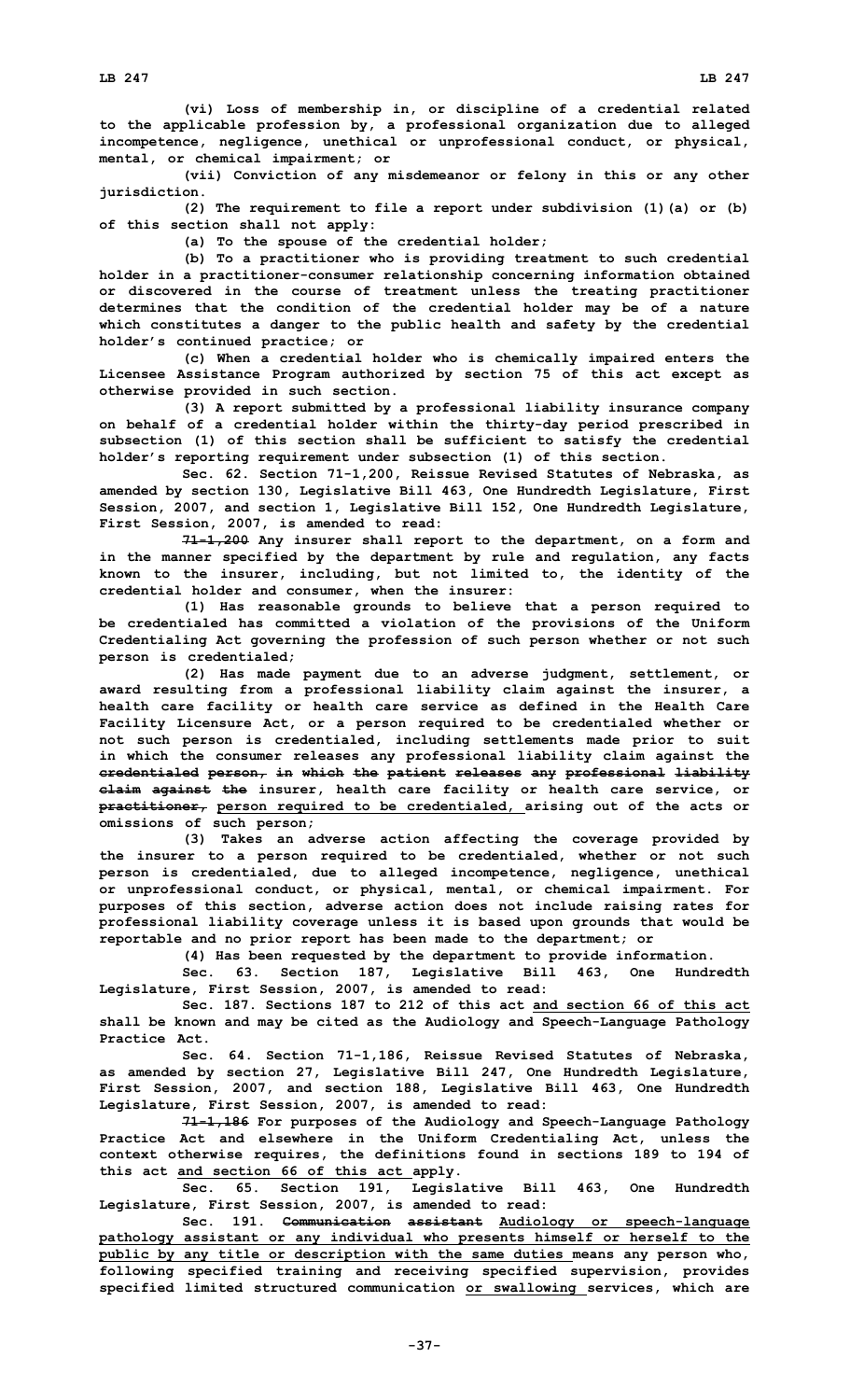**developed and supervised by <sup>a</sup> licensed audiologist or licensed speech-language pathologist, in the areas in which the supervisor holds licenses.**

**Sec. 66. Dysphagia means disorders of swallowing.**

**Sec. 67. Section 192, Legislative Bill 463, One Hundredth Legislature, First Session, 2007, is amended to read:**

**Sec. 192. Practice of audiology means the application of principles, methods, and procedures for testing, measuring, and monitoring hearing, preparation of ear impressions and selection of hearing aids, aural rehabilitation, hearing conservation, vestibular testing of patients when vestibular testing is done as <sup>a</sup> result of <sup>a</sup> referral by <sup>a</sup> physician, and instruction related to hearing and disorders of hearing for the purpose of preventing, identifying, evaluating, and minimizing the effects of such disorders and conditions but shall not include the practice of medical diagnosis, medical treatment, or surgery. evidence-based practice in clinical decisionmaking for the prevention, assessment, habilitation, rehabilitation, and maintenance of persons with hearing, auditory function, and vestibular function impairments and related impairments, including (1) cerumen removal from the cartilaginous outer one-third portion of the external auditory canal when the presence of cerumen may affect the accuracy of hearing evaluations or impressions of the ear canal for amplification devices and (2) evaluation, selection, fitting, and dispensing of hearing aids, external processors of implantable hearing aids, and assistive technology devices as part of <sup>a</sup> comprehensive audiological rehabilitation program. Practice of audiology does not include the practice of medical diagnosis, medical treatment, or surgery.**

**Sec. 68. Section 193, Legislative Bill 463, One Hundredth Legislature, First Session, 2007, is amended to read:**

**Sec. 193. Practice of speech-language pathology means the application of principles, and methods, associated with and procedures for the evaluation, monitoring, instruction, habilitation, or rehabilitation related to the development and disorders of speech, voice, or language for the purpose of preventing, identifying, evaluating, and minimizing the effects of such disorders and conditions but does not include the practice of medical diagnosis, medical treatment, or surgery. human communication skills and with dysphagia, which principles and methods include screening, assessment, evaluation, treatment, prevention, consultation, and restorative modalities for speech, voice, language, language-based learning, hearing, swallowing, or other upper aerodigestive functions for the purpose of improving quality of life by reducing impairments of body functions and structures, activity limitations, participation restrictions, and environmental barriers. Practice of speech-language pathology does not include the practice of medical diagnosis, medical treatment, or surgery.**

**Sec. 69. Section 71-1,195.09, Reissue Revised Statutes of Nebraska, as amended by section 37, Legislative Bill 247, One Hundredth Legislature, First Session, 2007, and section 211, Legislative Bill 463, One Hundredth Legislature, First Session, 2007, is amended to read:**

**71-1,195.09 The supervising audiologist or speech-language pathologist shall provide annual reports to the department verifying that evaluation, supervision, and training required by section 71-1,195.08 210 of Legislative Bill 463, One Hundredth Legislature, First Session, 2007, has been completed. The audiologist or speech-language pathologist shall keep accurate records of such evaluation, supervision, and training.**

**Sec. 70. Section 71-4702, Reissue Revised Statutes of Nebraska, as amended by section 52, Legislative Bill 247, One Hundredth Legislature, First Session, 2007, and section 573, Legislative Bill 463, One Hundredth Legislature, First Session, 2007, is amended to read:**

**71-4702 (1) No person shall engage in the sale of or practice of fitting hearing aids or display <sup>a</sup> sign or in any other way advertise or represent himself or herself as <sup>a</sup> person who practices the fitting and sale or dispensing of hearing aids unless he or she holds an unsuspended, unrevoked license issued by the department as provided in the Hearing Aid Instrument Dispensers and Fitters Practice Act. A license shall confer upon the holder the right to select, fit, and sell hearing aids.**

**(2) <sup>A</sup> licensed audiologist who maintains <sup>a</sup> practice pursuant to licensure as an audiologist in which hearing aids are regularly dispensed or who intends to maintain such <sup>a</sup> practice shall also be licensed pursuant to subsection (4) of section 71-4707. 576 of Legislative Bill 463, One Hundredth Legislature, First Session, 2007, as amended by section 71 of this legislative bill.**

**(3) Nothing in the act shall prohibit <sup>a</sup> corporation, partnership, limited liability company, trust, association, or other like organization maintaining an established business address from engaging in the business of selling or offering for sale hearing aids at retail without <sup>a</sup> license if it**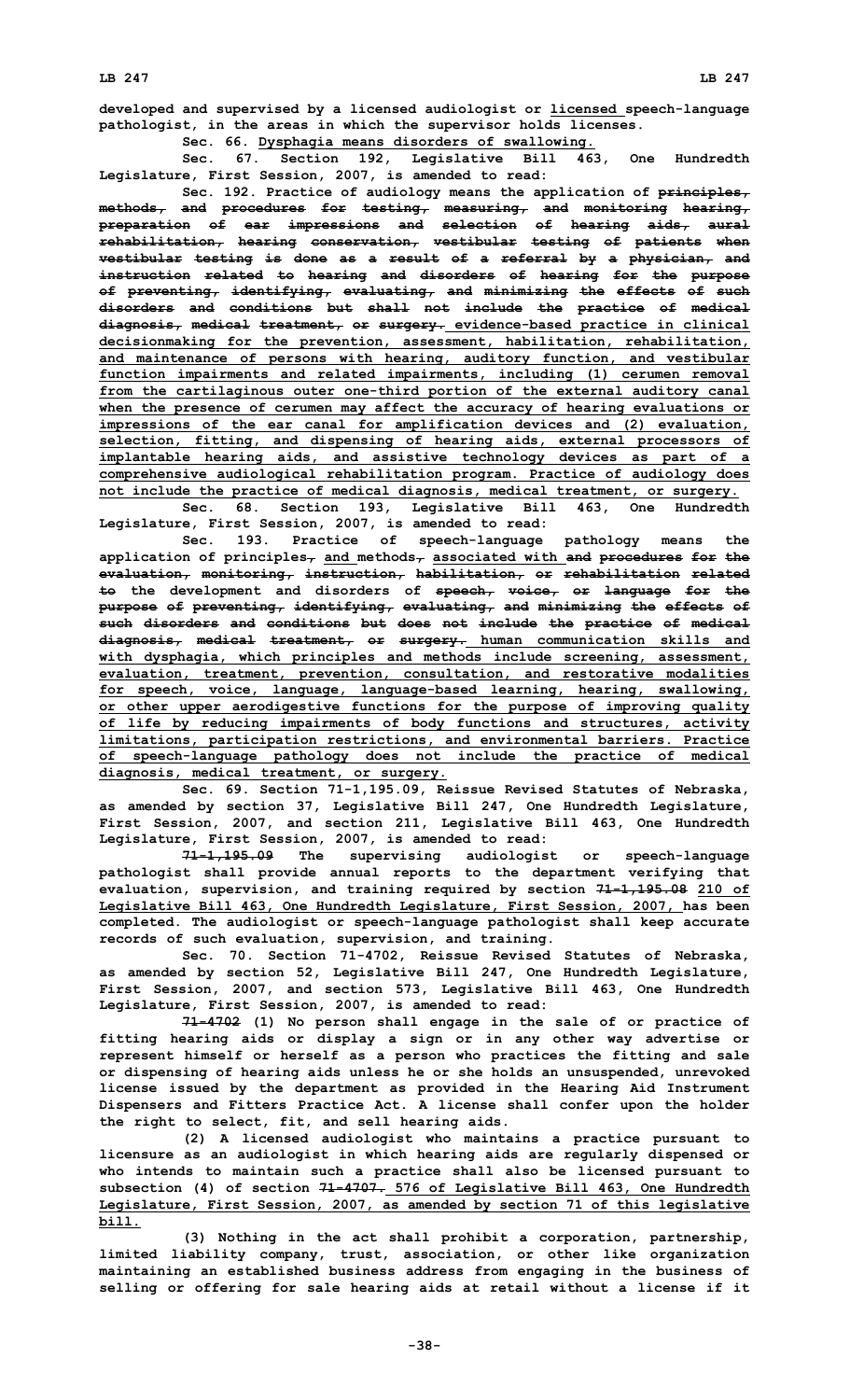**employs only properly licensed natural persons in the direct sale and fitting of such products.**

**(4) Nothing in the act shall prohibit the holder of <sup>a</sup> license from the fitting and sale of wearable instruments or devices designed for or offered for the purpose of conservation or protection of hearing.**

**Sec. 71. Section 71-4707, Reissue Revised Statutes of Nebraska, as amended by section 576, Legislative Bill 463, One Hundredth Legislature, First Session, 2007, is amended to read:**

**71-4707 (1) Any person may obtain <sup>a</sup> license under the Hearing Aid Instrument Dispensers and Fitters Practice Act by successfully passing <sup>a</sup> qualifying examination if the applicant:**

**(a) Is at least twenty-one years of age; and**

**(b) Has an education equivalent to <sup>a</sup> four-year course in an accredited high school.**

**(2) The qualifying examination shall consist of written and practical tests. The examination shall not be conducted in such <sup>a</sup> manner that college training is required in order to pass. Nothing in this examination shall imply that the applicant is required to possess the degree of medical competence normally expected of physicians.**

**(3) The department shall give examinations approved by the board. <sup>A</sup> minimum of two examinations shall be offered each calendar year.**

**(4) The department shall issue <sup>a</sup> license without examination to <sup>a</sup> licensed audiologist who maintains <sup>a</sup> practice pursuant to licensure as an audiologist in which hearing aids are regularly dispensed or who intends to maintain such <sup>a</sup> practice upon application to the department, proof of licensure, and payment of <sup>a</sup> twenty-five-dollar fee.**

**Sec. 72. Section 720, Legislative Bill 463, One Hundredth Legislature, First Session, 2007, is amended to read:**

**Sec. 720. Sections 720 to 756 of this act and sections 39 and 42 of this act shall be known and may be cited as the Mental Health Practice Act.**

**Sec. 73. Section 71-1,135.02, Reissue Revised Statutes of Nebraska, as amended by section 23, Legislative Bill 236, One Hundredth Legislature, First Session, 2007, section 341, Legislative Bill 296, One Hundredth Legislature, First Session, 2007, and section 885, Legislative Bill 463, One Hundredth Legislature, First Session, 2007, is amended to read:**

**71-1,135.02 (1) An optometrist licensed in this state may use topical ocular pharmaceutical agents for diagnostic purposes authorized under subdivision (2) (1)(b) of section 71-1,133 877 of Legislative Bill 463, One Hundredth Legislature, First Session, 2007, if such person submits to the department the required fee and is certified by the department, with the recommendation of the Board of Optometry, board, as qualified to use topical ocular pharmaceutical agents for diagnostic purposes.**

**(2) Such certification shall require (a) satisfactory completion of <sup>a</sup> pharmacology course at an institution accredited by <sup>a</sup> regional or professional accrediting organization which is recognized by the United States Department of Education and approved by the board and passage of an examination approved by the board or (b) evidence provided by the optometrist of certification in another state for use of diagnostic pharmaceutical agents which is deemed by the board as satisfactory validation of such qualifications.**

**(2) An optometrist licensed in this state may use topical ocular pharmaceutical agents for therapeutic purposes authorized under subdivision (2) or (3) of section 71-1,133 if such person submits to the department the required fee and is certified by the department, with the recommendation of the Board of Optometry, as qualified to use ocular pharmaceutical agents for therapeutic purposes, including the treatment of glaucoma. Such certification shall require (a) satisfactory completion of classroom education and clinical training which emphasizes the examination, diagnosis, and treatment of the eye, ocular adnexa, and visual system offered by <sup>a</sup> school or college approved by the board and passage of an examination approved by the board or (b) evidence provided by the optometrist of certification in another state for the use of therapeutic pharmaceutical agents which is deemed by the board as satisfactory validation of such qualifications.**

**(3) After January 1, 2000, only an optometrist licensed in this state prior to April 30, 1987, may practice optometry without meeting the requirements and obtaining certification required by subsections (1) and (2) of this section.**

**Sec. 74. Section 886, Legislative Bill 463, One Hundredth Legislature, First Session, 2007, is amended to read:**

**Sec. 886. (1) No An optometrist licensed in this state on or after April 30, 1987, shall may use topical ocular pharmaceutical agents for therapeutic purposes authorized under subdivision (1)(c) (1)(b) or (c) of**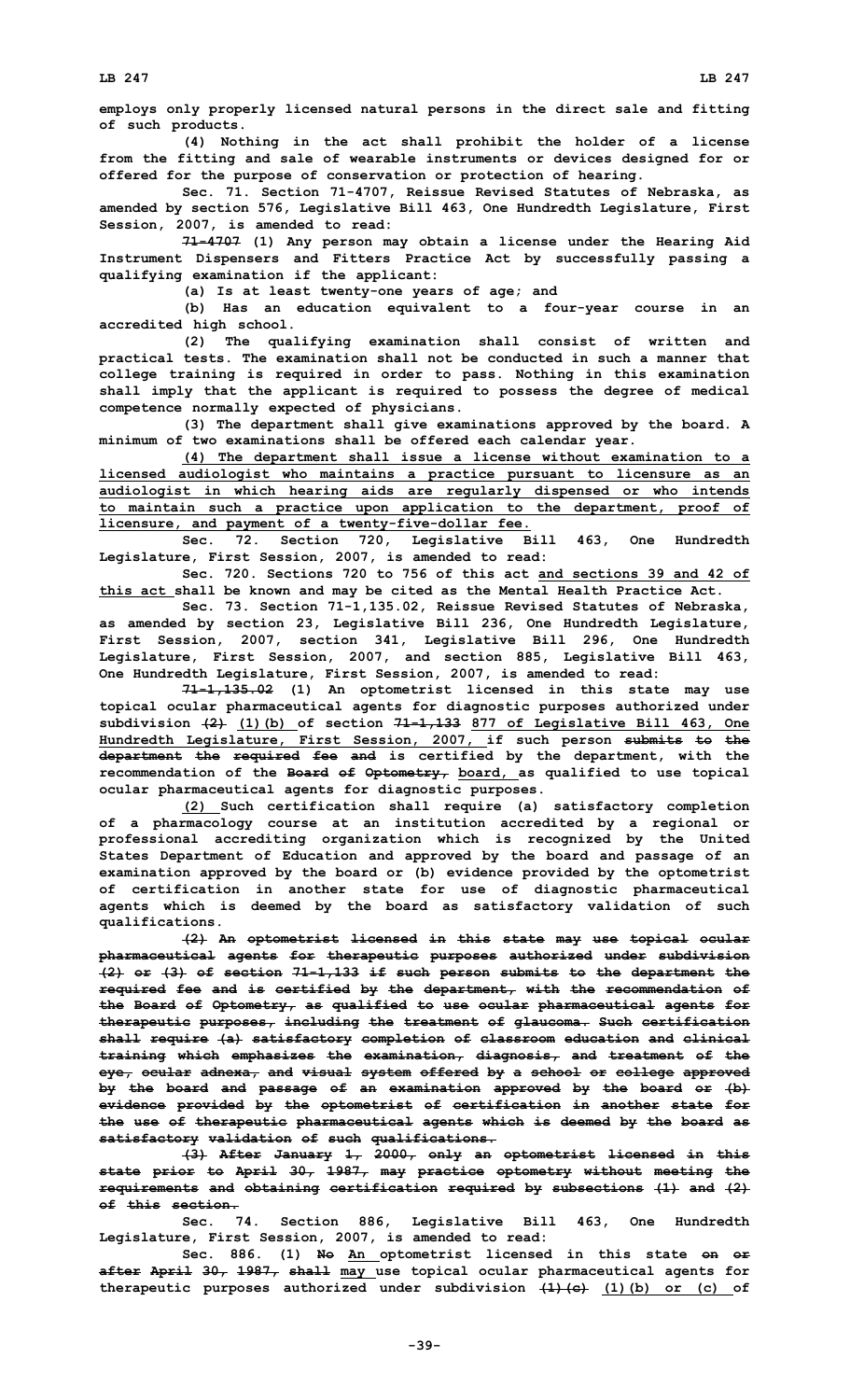**section 877 of this act unless if such person (a) submits to the department evidence of is certified by the department, with the recommendation of the board, as qualified to use ocular pharmaceutical agents for therapeutic purposes, including the treatment of glaucoma.**

**(2) Such certification shall require (a) satisfactory completion of <sup>a</sup> minimum of one hundred hours since January 1, 1984, of which forty hours shall be classroom education and sixty hours shall be supervised clinical training as it applies to optometry with particular emphasis on which emphasizes the examination, diagnosis, and treatment of the eye, ocular adnexa, and visual system offered by <sup>a</sup> school or college approved by the board, (b) passes and passage of an examination approved by the board, (c) has been certified by the department, with the recommendation of the board, to use topical ocular pharmaceutical agents for therapeutic purposes, and (d) has been certified by the department, with the recommendation of the board, to use topical ocular pharmaceutical agents for diagnostic purposes. or (b) evidence provided by the optometrist of certification in another state for the use of therapeutic pharmaceutical agents which is deemed by the board as satisfactory validation of such qualifications.**

**(2) The board may approve for certification pursuant to subdivision (1)(a) of this section <sup>a</sup> therapeutic course or courses of instruction, from an institution accredited by <sup>a</sup> regional or professional accrediting organization which is recognized by the United States Department of Education, that have been completed after January 1, 1984. Such course or courses shall include, but not be limited to:**

**(a) Review of general pharmacology and therapeusis;**

**(b) Review of ocular therapeutic pharmacology;**

**(c) Diagnosis and treatment of diseases of the eye, ocular adnexa, and visual system;**

**(d) Diagnosis of corneal disease and trauma including corneal foreign bodies;**

**(e) Diagnosis and treatment of anterior segment eye diseases;**

**(f) Clinical procedures related to the diagnosis and treatment of the eye, ocular adnexa, and visual system;**

**(g) Ocular manifestations of systemic disease;**

**(h) Review of systemic disease syndromes;**

**(i) Ocular therapy including management of acute systemic emergencies; and**

**(j) Consultation criteria in ocular disease and trauma.**

**Sec. 75. Section 887, Legislative Bill 463, One Hundredth Legislature, First Session, 2007, is amended to read:**

**Sec. 887. (1) An optometrist who is licensed and certified to use pharmaceutical agents for therapeutic purposes on July 15, 1998, who graduated from an accredited school of optometry prior to January 1, 1996, shall complete the educational requirements relative to the treatment of glaucoma, as approved by the board, prior to January 1, 2000, and shall complete such educational requirements prior to treating glaucoma. Failure to complete such education prior to January 1, 2000, shall result in the revocation of the licensee's certification to use pharmaceutical agents for therapeutic purposes.**

**(2) An optometrist who applies for licensure on or after July 15, 1998, who graduated from an accredited school of optometry prior to January 1, 1996, shall complete the educational requirements relative to the treatment of glaucoma, as approved by the board, prior to being issued <sup>a</sup> license to practice optometry.**

**(3) An optometrist who graduated from an accredited school of optometry after January 1, 1996, shall be deemed to have met the educational requirements for certification to use pharmaceutical agents for therapeutic purposes which includes the treatment and management of glaucoma.**

**After January 1, 2000, only an optometrist licensed in this state prior to April 30, 1987, may practice optometry without meeting the requirements and obtaining certification required by sections 73 and 74 of this act.**

**Sec. 76. Section 8, Legislative Bill 236, One Hundredth Legislature, First Session, 2007, is amended to read:**

**Sec. 8. Sections 8 to 19 of this act and section 78 of this act shall be known and may be cited as the Perfusion Practice Act.**

**Sec. 77. Section 12, Legislative Bill 236, One Hundredth Legislature, First Session, 2007, is amended to read:**

**Sec. 12. To be eligible to be licensed as <sup>a</sup> perfusionist, an applicant shall fulfill the following requirements:**

**(1) Submit <sup>a</sup> complete application to the department as required under the Uniform Licensing Law;**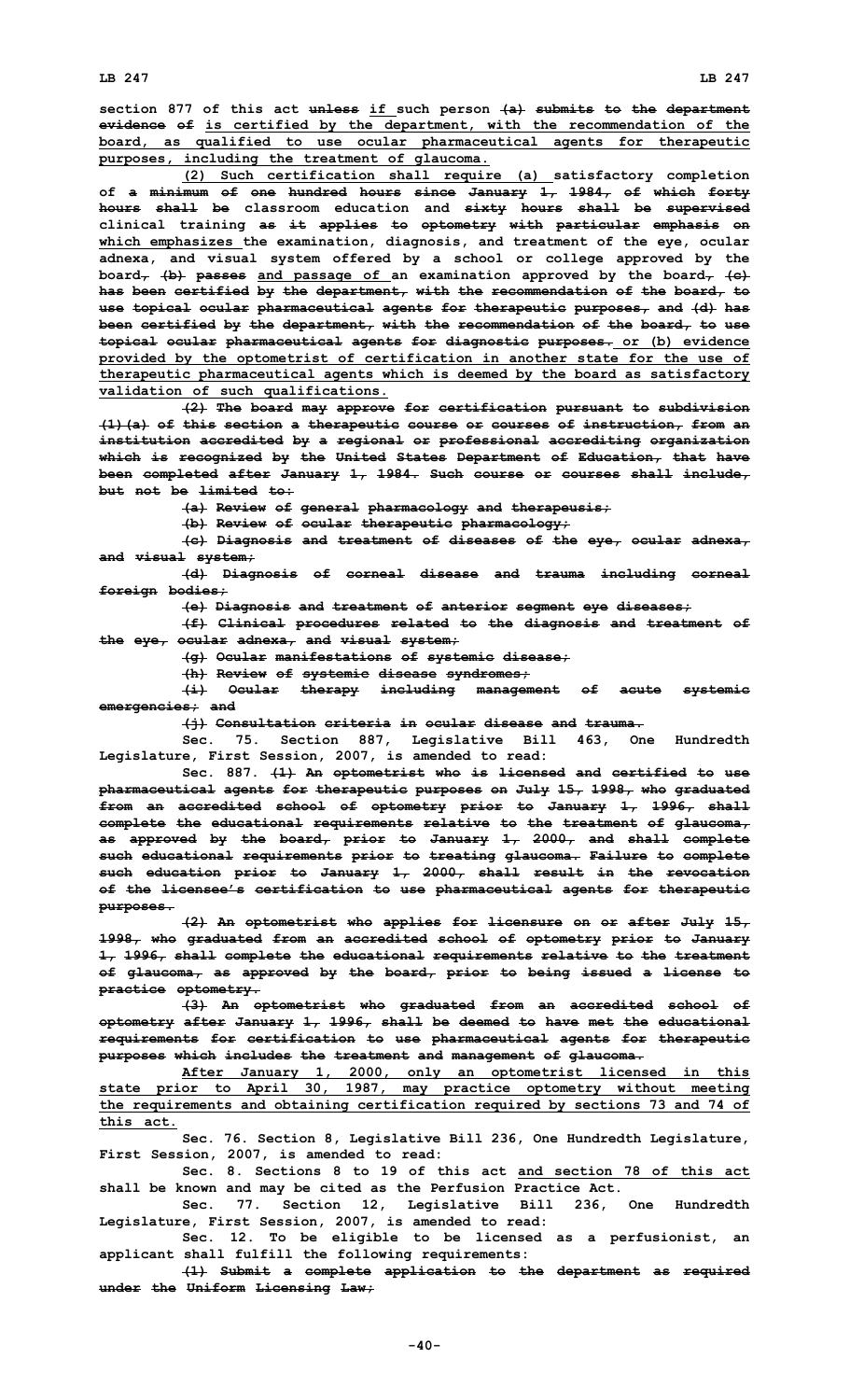**(3) (1) Submit evidence of successful completion of <sup>a</sup> perfusion education program with standards established by the Accreditation Committee for Perfusion Education and approved by the Commission on Accreditation of Allied Health Education Programs or <sup>a</sup> program with substantially equivalent education standards approved by the board; and**

**(4) (2) Submit evidence of successful completion of the certification examinations offered by the American Board of Cardiovascular Perfusion, or its successor, or <sup>a</sup> substantially equivalent examination approved by the board.**

**Sec. 78. The department shall establish and collect fees for initial licensure and renewal under the Perfusion Practice Act as provided in sections 51 to 57 of Legislative Bill 463, One Hundredth Legislature, First Session, 2007.**

**Sec. 79. Section 897, Legislative Bill 463, One Hundredth Legislature, First Session, 2007, is amended to read:**

**Sec. 897. Sections 897 to 993 of this act and sections 31 to 38 of Legislative Bill 236, One Hundredth Legislature, First Session, 2007, shall be known and may be cited as the Pharmacy Practice Act.**

**Sec. 80. Section 932, Legislative Bill 463, One Hundredth Legislature, First Session, 2007, is amended to read:**

**Sec. 932. Pharmacy technician means an individual at least eighteen years of age who is <sup>a</sup> high school graduate or officially recognized by the State Department of Education as possessing the equivalent degree of education, who has never been convicted of any drug-related misdemeanor or felony, and who, under the written control procedures and guidelines of an employing pharmacy, may perform those functions which do not require professional judgment and which are subject to verification to assist <sup>a</sup> pharmacist in the practice of pharmacy. registered under sections 31 to 38 of Legislative Bill 236, One Hundredth Legislature, First Session, 2007.**

**Sec. 81. Section 71-1,147, Reissue Revised Statutes of Nebraska, as amended by section 30, Legislative Bill 236, One Hundredth Legislature, First Session, 2007, and section 963, Legislative Bill 463, One Hundredth Legislature, First Session, 2007, is amended to read:**

**71-1,147 (1) Except as provided for pharmacy technicians in section 986 of this act sections 31 to 38 of this act and for individuals authorized to dispense under <sup>a</sup> delegated dispensing permit, no person other than <sup>a</sup> licensed pharmacist, <sup>a</sup> pharmacist intern, or <sup>a</sup> practitioner with <sup>a</sup> pharmacy license shall provide pharmaceutical care, compound and dispense drugs or devices, or dispense pursuant to <sup>a</sup> medical order. Notwithstanding any other provision of law to the contrary, <sup>a</sup> pharmacist or pharmacist intern may dispense drugs or devices pursuant to <sup>a</sup> medical order of <sup>a</sup> practitioner authorized to prescribe in another state if such practitioner could be authorized to prescribe such drugs or devices in this state.**

**(2) Except as provided for pharmacy technicians in section 986 of this act sections 31 to 38 of this act and for individuals authorized to dispense under <sup>a</sup> delegated dispensing permit, it shall be unlawful for any person to permit or direct <sup>a</sup> person who is not <sup>a</sup> pharmacist intern, <sup>a</sup> licensed pharmacist, or <sup>a</sup> practitioner with <sup>a</sup> pharmacy license to provide pharmaceutical care, compound and dispense drugs or devices, or dispense pursuant to <sup>a</sup> medical order.**

**(3) It shall be unlawful for any person to coerce or attempt to coerce <sup>a</sup> pharmacist to enter into <sup>a</sup> delegated dispensing agreement or to supervise any pharmacy technician for any purpose or in any manner contrary to the professional judgment of the pharmacist. Violation of this subsection by <sup>a</sup> health care professional regulated pursuant to the Uniform Credentialing Act shall be considered an act of unprofessional conduct. A violation of this subsection by <sup>a</sup> facility shall be prima facie evidence in an action against the license of the facility pursuant to the Health Care Facility Licensure Act. Any pharmacist subjected to coercion or attempted coercion pursuant to this subsection has <sup>a</sup> cause of action against the person and may recover his or her damages and reasonable attorney's fees.**

**(4) Violation of this section by an unlicensed person shall be <sup>a</sup> Class III misdemeanor.**

**Sec. 82. Section 32, Legislative Bill 236, One Hundredth Legislature, First Session, 2007, is amended to read:**

**Sec. 32. (1) <sup>A</sup> pharmacy technician shall only perform tasks which do not require professional judgment and which are subject to verification to assist <sup>a</sup> pharmacist in the practice of pharmacy.**

**(2) The functions and tasks which shall not be performed by pharmacy technicians include, but are not limited to:**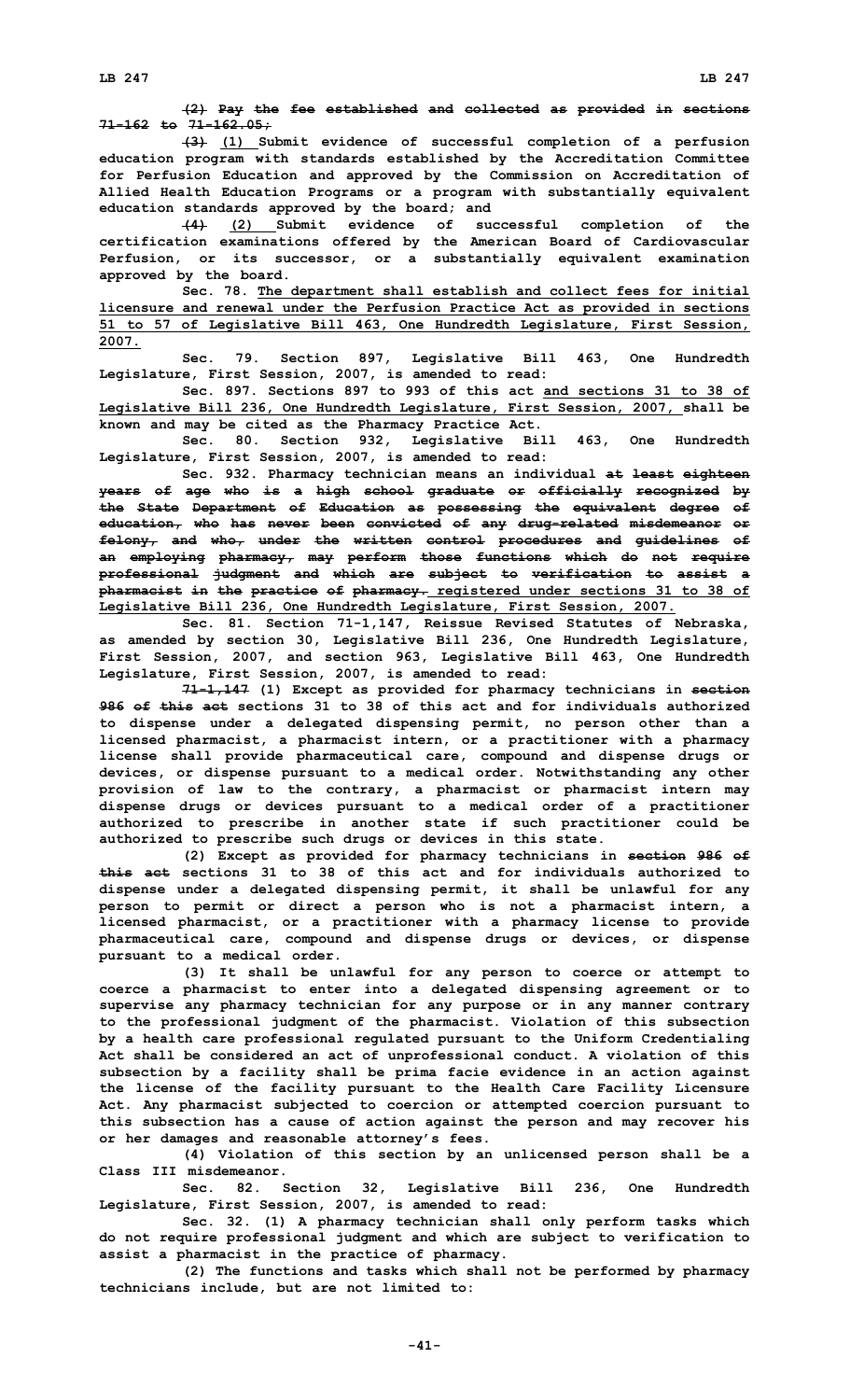**(a) Receiving oral medical orders from <sup>a</sup> practitioner or his or her agent;**

**(b) Providing patient counseling;**

**(c) Performing any evaluation or necessary clarification of <sup>a</sup> medical order or performing any functions other than strictly clerical functions involving <sup>a</sup> medical order;**

**(d) Supervising or verifying the tasks and functions of pharmacy technicians;**

**(e) Interpreting or evaluating the data contained in <sup>a</sup> patient's record maintained pursuant to section 71-1,147.35; 965 of Legislative Bill 463, One Hundredth Legislature, First Session, 2007;**

**(f) Releasing any confidential information maintained by the pharmacy;**

**(g) Performing any professional consultations; and**

**(h) Drug product selection, with regard to an individual medical order, in accordance with the Nebraska Drug Product Selection Act.**

**(3) The director shall, with the recommendation of the board, waive any of the limitations in subsection (2) of this section for purposes of <sup>a</sup> scientific study of the role of pharmacy technicians approved by the board. Such study shall be based upon providing improved patient care or enhanced pharmaceutical care. Any such waiver shall state the length of the study and shall require that all study data and results be made available to the board upon the completion of the study. Nothing in this subsection requires the board to approve any study proposed under this subsection.**

**Sec. 83. Section 35, Legislative Bill 236, One Hundredth Legislature, First Session, 2007, is amended to read:**

**Sec. 35. (1) <sup>A</sup> registration to practice as <sup>a</sup> pharmacy technician may be denied, refused renewal, removed, or suspended or have other disciplinary measures taken against it by the department, with the recommendation of the board, for failure to meet the requirements of or for violation of sections 31 to 38 of this act or the rules and regulations adopted under such sections.**

**(2) If the department proposes to deny, refuse renewal of, or remove or suspend <sup>a</sup> registration, it shall send the applicant or registrant <sup>a</sup> notice setting forth the action to be taken and the reasons for the determination. The denial, refusal to renew, removal, or suspension shall become final thirty days after mailing the notice unless the applicant or registrant gives written notice to the department of his or her desire for an informal conference or for <sup>a</sup> formal hearing.**

**(3) Notice may be served by any method specified in section 25-505.01, or the department may permit substitute or constructive service as provided in section 25-517.02 when service cannot be made with reasonable diligence by any of the methods specified in section 25-505.01.**

**(4) Pharmacy technicians may participate in the Licensee Assistance Program described in section 71-172.01. 75 of Legislative Bill 463, One Hundredth Legislature, First Session, 2007.**

**Sec. 84. Section 36, Legislative Bill 236, One Hundredth Legislature, First Session, 2007, is amended to read:**

**Sec. 36. (1) If <sup>a</sup> pharmacy technician performs functions requiring professional judgment and licensure as <sup>a</sup> pharmacist, performs functions not specified under approved written control procedures and guidelines, or performs functions without supervision and such acts are known to the pharmacist supervising the pharmacy technician or the pharmacist in charge or are of such <sup>a</sup> nature that they should have been known to <sup>a</sup> reasonable person, such acts may be considered acts of unprofessional conduct on the part of the pharmacist supervising the pharmacy technician or the pharmacist in charge pursuant to section 71-147, 78 of Legislative Bill 463, One Hundredth Legislature, First Session, 2007, and disciplinary measures may be taken against such pharmacist supervising the pharmacy technician or the pharmacist in charge pursuant to the Uniform Licensing Law. Credentialing Act.**

**(2) Acts described in subsection (1) of this section may be grounds for the department, with the recommendation of the board, to apply to the district court in the judicial district in which the pharmacy is located for an order to cease and desist from the performance of any unauthorized acts. On or at any time after such application the court may, in its discretion, issue an order restraining such pharmacy or its agents or employees from the performance of unauthorized acts. After <sup>a</sup> hearing the court shall either grant or deny the application. Such order shall continue until the court, after <sup>a</sup> hearing, finds the basis for such order has been removed.**

**Sec. 85. Section 42, Legislative Bill 236, One Hundredth Legislature, First Session, 2007, is amended to read:**

**Sec. 42. Sections 39 to 41 of this act do not apply to the performance of health maintenance activities by designated care aides pursuant**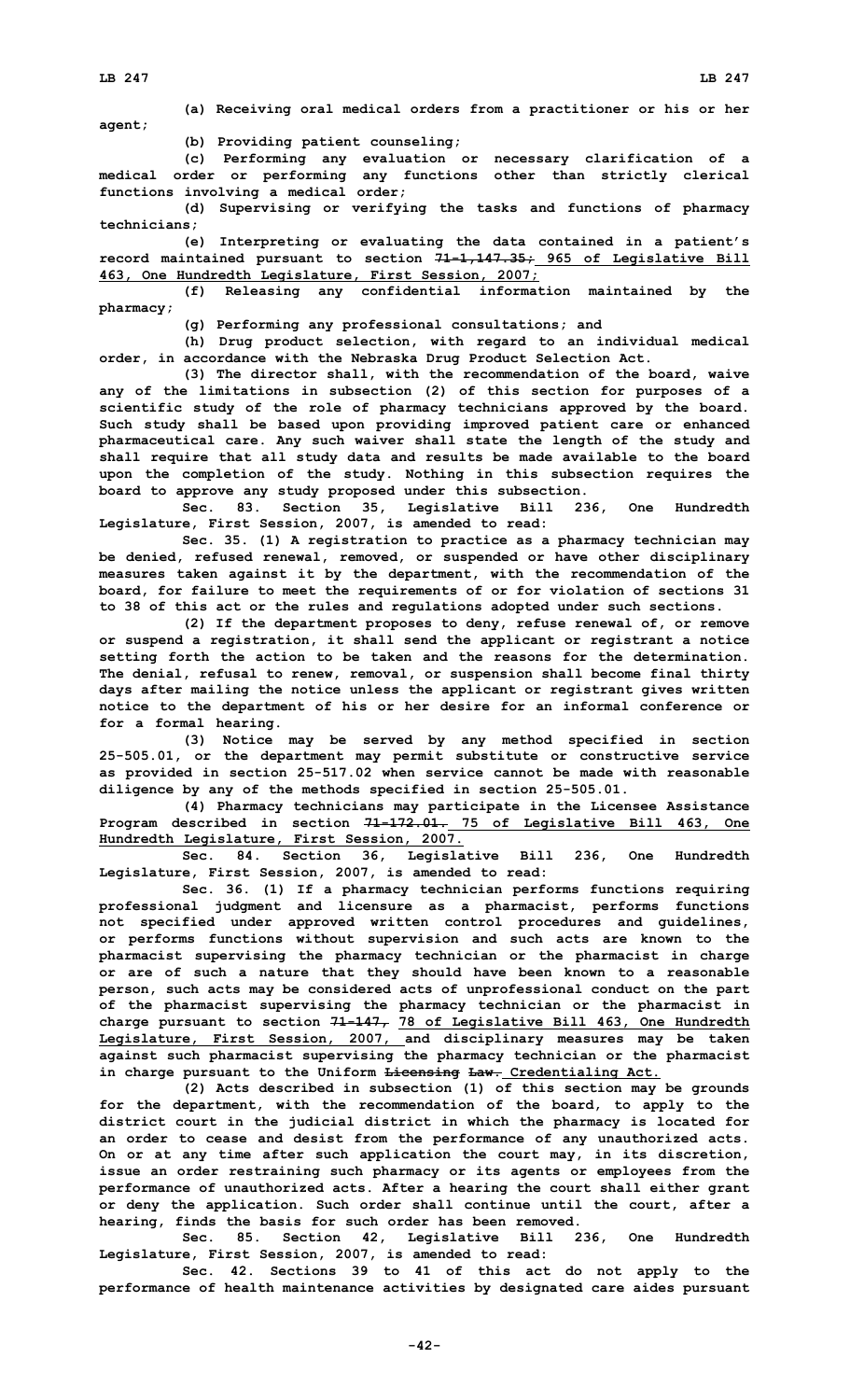**LB 247 LB 247**

**to section 71-1,132.30 775 of Legislative Bill 463, One Hundredth Legislature, First Session, 2007, or to persons who provide personal assistant services, respite care or habilitation services, or aged and disabled services.**

**Sec. 86. (1) Notwithstanding section 44-3,131, (a) any individual or group sickness and accident insurance policy, certificate, or subscriber contract delivered, issued for delivery, or renewed in this state and any hospital, medical, or surgical expense-incurred policy, except for short-term major medical policies of six months or less duration and policies that provide coverage for <sup>a</sup> specified disease or other limited-benefit coverage, and (b) any self-funded employee benefit plan to the extent not preempted by federal law shall include screening coverage for <sup>a</sup> colorectal cancer examination and laboratory tests for cancer for any nonsymptomatic person fifty years of age and older covered under such policy, certificate, contract, or plan. Such screening coverage shall include <sup>a</sup> maximum of one screening fecal occult blood test annually and <sup>a</sup> flexible sigmoidoscopy every five years, <sup>a</sup> colonoscopy every ten years, or <sup>a</sup> barium enema every five to ten years, or any combination, or the most reliable, medically recognized screening test available. The screenings selected shall be as deemed appropriate by <sup>a</sup> health care provider and the patient.**

**(2) This section does not prevent application of deductible or copayment provisions contained in the policy, certificate, contract, or employee benefit plan or require that such coverage be extended to any other procedures.**

**Sec. 87. The Revisor of Statutes shall assign section 18 of this act within sections 43-101 to 43-116.**

**Sec. 88. Sections 58, 59, 60, 61, 62, 63, 64, 65, 66, 67, 68, 69, 70, 71, 72, 73, 74, 75, 76, 77, 78, 79, 80, 81, 82, 83, 84, 85, 90, and 91 of this act become operative on December 1, 2008. The other sections of this act become operative on their effective date.**

**Sec. 89. Original sections 43-102, 43-104, 43-104.01, 43-104.02, 43-104.03, 43-104.04, 43-104.05, 43-104.08, 43-104.09, 43-104.12, 43-104.13, 43-104.14, 43-104.17, 43-104.22, 43-105, 43-106, 43-906, 43-1411, 71-193.15, 71-193.17, 71-1,186, 71-1,187, 71-1,195.01, 71-1,195.02, 71-1,195.03, 71-1,195.04, 71-1,195.05, 71-1,195.06, 71-1,195.07, 71-1,195.08, 71-1,195.09, 71-1,296, 71-1,307, 71-1,308, 71-1,315, 71-1,316, 71-1,333, 71-1,335, 71-1,336, 71-1,337, 71-1,338, 71-2421, 71-4702, 71-4707, 71-8402, and 81-651, Reissue Revised Statutes of Nebraska, and sections 28-401, 28-405, 28-412, 71-101, 71-1,147.35, 71-1913.01, 71-5403, and 71-7438, Revised Statutes Cumulative Supplement, 2006, are repealed.**

**Sec. 90. Original section 71-1,135.02, Reissue Revised Statutes of Nebraska, as amended by section 23, Legislative Bill 236, One Hundredth Legislature, First Session, 2007, section 341, Legislative Bill 296, One Hundredth Legislature, First Session, 2007, and section 885, Legislative Bill 463, One Hundredth Legislature, First Session, 2007; section 71-1,147, Reissue Revised Statutes of Nebraska, as amended by section 30, Legislative Bill 236, One Hundredth Legislature, First Session, 2007, and section 963, Legislative Bill 463, One Hundredth Legislature, First Session, 2007; section 71-1,186, Reissue Revised Statutes of Nebraska, as amended by section 27, Legislative Bill 247, One Hundredth Legislature, First Session, 2007, and section 188, Legislative Bill 463, One Hundredth Legislature, First Session, 2007; section 71-1,195.09, Reissue Revised Statutes of Nebraska, as amended by section 37, Legislative Bill 247, One Hundredth Legislature, First Session, 2007, and section 211, Legislative Bill 463, One Hundredth Legislature, First Session, 2007; section 71-1,200, Reissue Revised Statutes of Nebraska, as amended by section 130, Legislative Bill 463, One Hundredth Legislature, First Session, 2007, and section 1, Legislative Bill 152, One Hundredth Legislature, First Session, 2007; section 71-4702, Reissue Revised Statutes of Nebraska, as amended by section 52, Legislative Bill 247, One Hundredth Legislature, First Session, 2007, and section 573, Legislative Bill 463, One Hundredth Legislature, First Session, 2007; section 71-4707, Reissue Revised Statutes of Nebraska, as amended by section 576, Legislative Bill 463, One Hundredth Legislature, First Session, 2007; section 71-101, Revised Statutes Cumulative Supplement, 2006, as amended by section 296, Legislative Bill 296, One Hundredth Legislature, First Session, 2007, section 1, Legislative Bill 463, One Hundredth Legislature, First Session, 2007, section 1, Legislative Bill 236, One Hundredth Legislature, First Session, 2007, section 1, Legislative Bill 481, One Hundredth Legislature, First Session, 2007, and section 23, Legislative Bill 247, One Hundredth Legislature, First Session, 2007; section 71-102, Revised Statutes Cumulative Supplement, 2006, as amended by section 297, Legislative Bill 296, One Hundredth Legislature, First Session, 2007, section 21, Legislative Bill 463, One Hundredth Legislature, First Session, 2007, and section 2, Legislative**